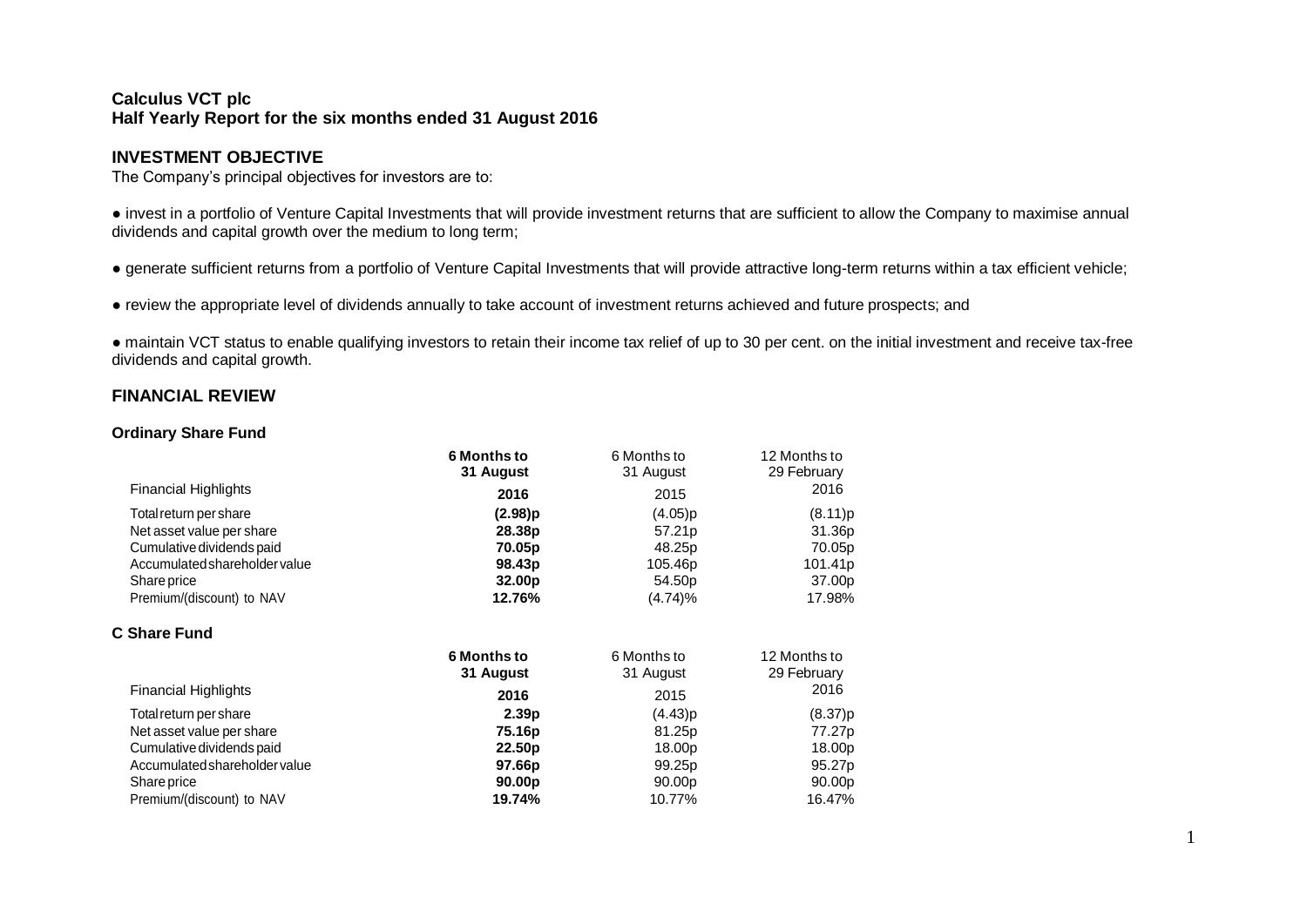#### **D Share Fund**

|                               | <b>6 Months to</b>  | 6 Months to | 12 Months to |
|-------------------------------|---------------------|-------------|--------------|
|                               | 31 August           | 31 August   | 29 February  |
| <b>Financial Highlights</b>   | 2016                | 2015        | 2016         |
| Total return per share        | $(2.08)$ p          |             |              |
| Net asset value per share     | 97.63p              |             |              |
| Cumulative dividends paid     |                     |             |              |
| Accumulated shareholder value | 97.63p              | -           |              |
| Share price                   | 100.00 <sub>p</sub> | -           |              |
| Premium/(discount) to NAV     | 2.43%               |             |              |

#### **CHAIRMAN'S UPDATE**

#### **Performance Summary**

The accumulated shareholder value per Ordinary share is 98.43 pence. The value of the qualifying portfolios for the Ordinary shares and the C shares fell over the period, reflecting a challenging period for smaller companies' valuations and extreme volatility in financial markets. The net asset value per Ordinary share fell in the period to 31 August 2016 to 28.38 pence compared to 31.36 pence as at 29 February 2016. The valuations of Brigantes Energy Limited and Corfe Energy Limited were written down by 86% and 70% respectively during the period due to the unsuccessful Woodburn Forest-1 well and the withdrawal of a party that had committed to carry both Brigantes and Corfe on the P1918 licence. Since the period end the companies have been further written down as they no longer have sufficient funding needed to explore any potential value in their licences.

The accumulated shareholder value per C share is 97.66 pence. The net asset value per C share was 75.16 pence as at 31 August 2016 compared to 77.27 pence as at 29 February 2016. This was due to the payment of a dividend of 4.5 pence per C share in July 2016. This dividend payment took cumulative dividends paid on the C shares since inception to 22.5 pence.

The net asset value on the D shares is 97.63 pence.

The VCT has met its objective for the Ordinary shares stated at the launch of the Ordinary shares tranche of paying at least 70 pence in tax free dividends after five years and it remains the Director's objective to return 70 pence on the C shares tranche by March 2017. There is some evidence, however, that the aggressive dividend commitment has come at a cost to the capital growth of these tranches. The early sale of some investments required to meet the income target, have reduced the capital retained to generate growth. It is for this reason that the dividend target set for the D shares is a regular annual dividend of 4.5% of NAV.

Two new investments were made on behalf of the D share portfolio during the period, and a further investment has been made since the period end. £50,000 was invested in novel therapeutic vaccine developer, Scancell Holdings plc, in April 2016. £75,000 was invested in personalised medicine and biotechnology company, Genedrive plc, in July 2016, and £75,000 was invested in Manchester based drug discovery and development company, C4X Discover Holdings plc in September 2016. Further details on these investments can be found in the Investment Manager's Report below.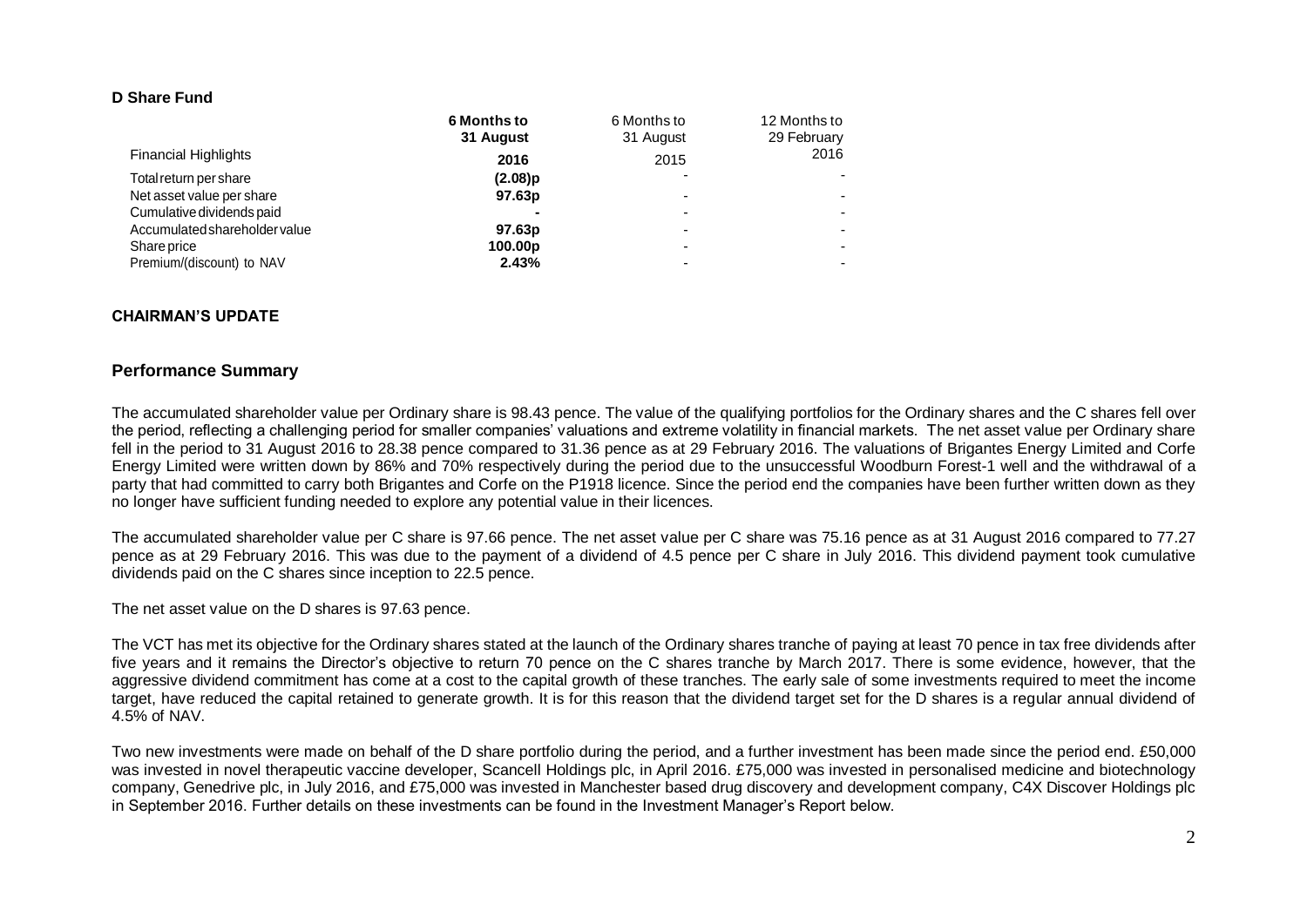Since the period end, Human Race Group Limited and Metropolitan Safe Custody Limited have been sold from the Ordinary and C share portfolios, achieving a returns of 32% and 81% respectively.

Notwithstanding the recent fall in NAV, as the portfolio continues to develop and mature, it should lead to further value creation and provide opportunities for further profitable realisations.

## **Dividends**

#### Ordinary shares

The Company is delighted to announce that in order to return realisation proceeds from the sale of Metropolitan Safe Custody Limited and Human Race Group Limited to investors, a special dividend of 7.0 pence per Ordinary share will be paid on 25 November 2016 to shareholders on the register on 4 November 2016.

## C shares

The directors paid a 4.5p dividend on the C shares portfolio in August 2016 bringing cumulative dividends paid to 22.5p. The directors' objective continues to be to provide an interim return to C shareholders of 70p per share by 14 March 2017.

#### D shares

In line with the dividend policy set out in the Company's prospectus dated 26 October 2015, it remains the Director's objective to pay a dividend of 4.5% of NAV to D Shareholders with the first relevant dividend to be in respect of the year ended 28 February 2017.

#### **Merger**

At the Extraordinary General Meetings in November 2015, shareholders approved the issue of up to £8 million of D shares by means of an offer for subscription. At the same meetings, shareholders approved mergers of the Ordinary and C share classes into a single class with the D shares following realisation or liquidation of the Structured Products investments attributable to those classes. The directors anticipate that the Ordinary shares and C shares class will be merged into the D shares class on a relative net asset value basis. The merger is likely to occur after the final structured product on the C shares has been realised and the special interim dividend paid on the C shares. The directors anticipate this will occur in May 2017 using the net asset value for the year to 28 February 2017.

#### **D share issue**

Since the period end, the offer for subscription for D shares of 1p each that opened on 26 October 2015, closed on 21 October 2016. An allotment of D shares in respect of the 2016/2017 tax year is expected to take place imminently.

The board were pleased to announce the intention to launch a further offer for subscription for D Shares following the close of the current offer, with the shares to be issued in the 2016/17 and 2017/18 tax years.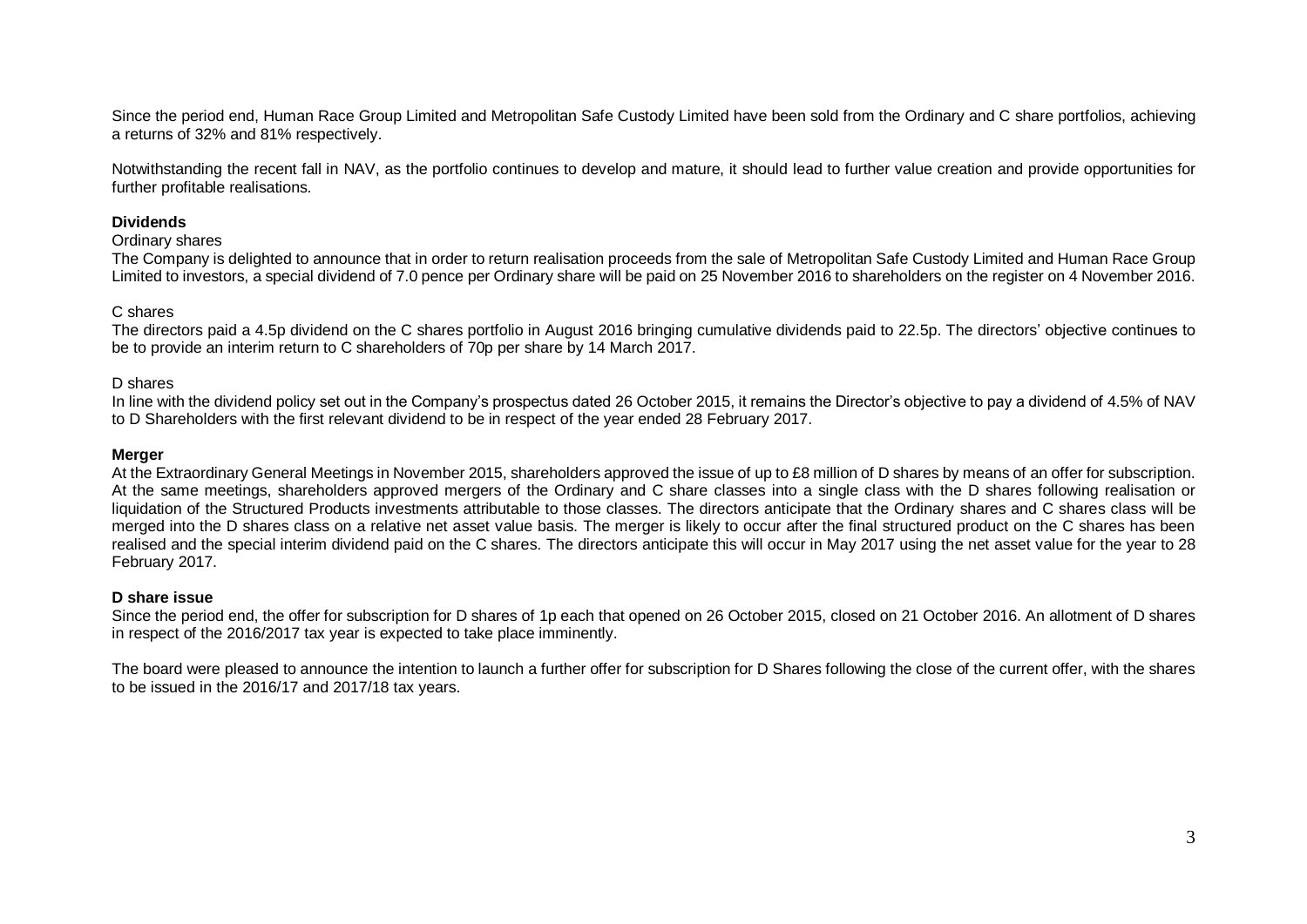## **INTERIM MANAGEMENT REPORT**

#### **Venture Capital Investments**

## **Portfolio developments**

Calculus Capital Limited manages the Company's portfolio of Qualifying Investments. In general, we prefer to take stakes of sufficient size to enable us to play an influential role in helping the companies develop. Investments may be by way of loan stock and/or preference shares as well as equity. This provides income for the Company which helps us to pay dividends and provides a measure of risk mitigation.

The Ordinary Share Fund, C Share Fund and D Share Fund are managed separately although they all have the same investment remit with regards to the qualifying portfolio and, therefore, have similar portfolios. This is particularly the case for the Ordinary and C share portfolios. As at 31 August 2016, the Ordinary, C and D Share Funds had ten Qualifying Investments, nine Qualifying Investments and two Qualifying investments respectively.

An update on the portfolio companies has been provided below:

## **AnTech Limited** (Ordinary share portfolio)

AnTech Limited ("Antech") is a specialist oil and gas engineering company both manufacturing products and providing services for directional coiled tube drilling.

AnTech's Products Division supplies customised and standard products used mainly in production. Its Coiled Tube Drilling Services Division has developed a new generation of directional drilling tools which transform the manner and efficiency with which oil and gas wells can be drilled with coiled tubing. These tools, COLT and POLARIS, are effective for interventions in existing wells to enhance production yield and extend well life. The tools have been used commercially in France in late 2014 and Ohio in 2015 with good results. In October this year, AnTech will drill its first well for Aramco in Saudi Arabia; this is a significant step for the company as talks are already underway for multiple further wells if the first is successful.

In February 2016, funds managed by Calculus Capital made a £2.35m investment in AnTech in order to provide working capital for the anticipated growth of the Services business.

#### **Brigantes Energy Limited and Corfe Energy Limited** (Ordinary share portfolio)

Brigantes Energy Limited ("Brigantes") and Corfe Energy Limited ("Corfe") were originally intended as one investment, but were split because it enabled a larger fundraising under the then rules for tax advantaged investment schemes.

Brigantes currently owns interests in the following licences: PL1/10 onshore Northern Ireland, P2123 offshore Northern Ireland, P1918 adjacent to Wytch Farm in Dorset and PEDL070 which contains the Avington oilfield in Hampshire. The net asset value has been written down by 86% due to the unsuccessful Woodburn Forest-1 well and the withdrawal of a party that had committed to carry Brigantes on the P1918 licence.

Corfe has interests in five licences: Osprey, Lulworth Banks and Ballard Point (adjacent to Wytch Farm) in Dorset, Burton on the Wolds in the East Midlands and Avington oilfield in Hampshire. Corfe is in a similar position to Brigantes and has been written down by 70% following the withdrawal of its P1918 funding partner.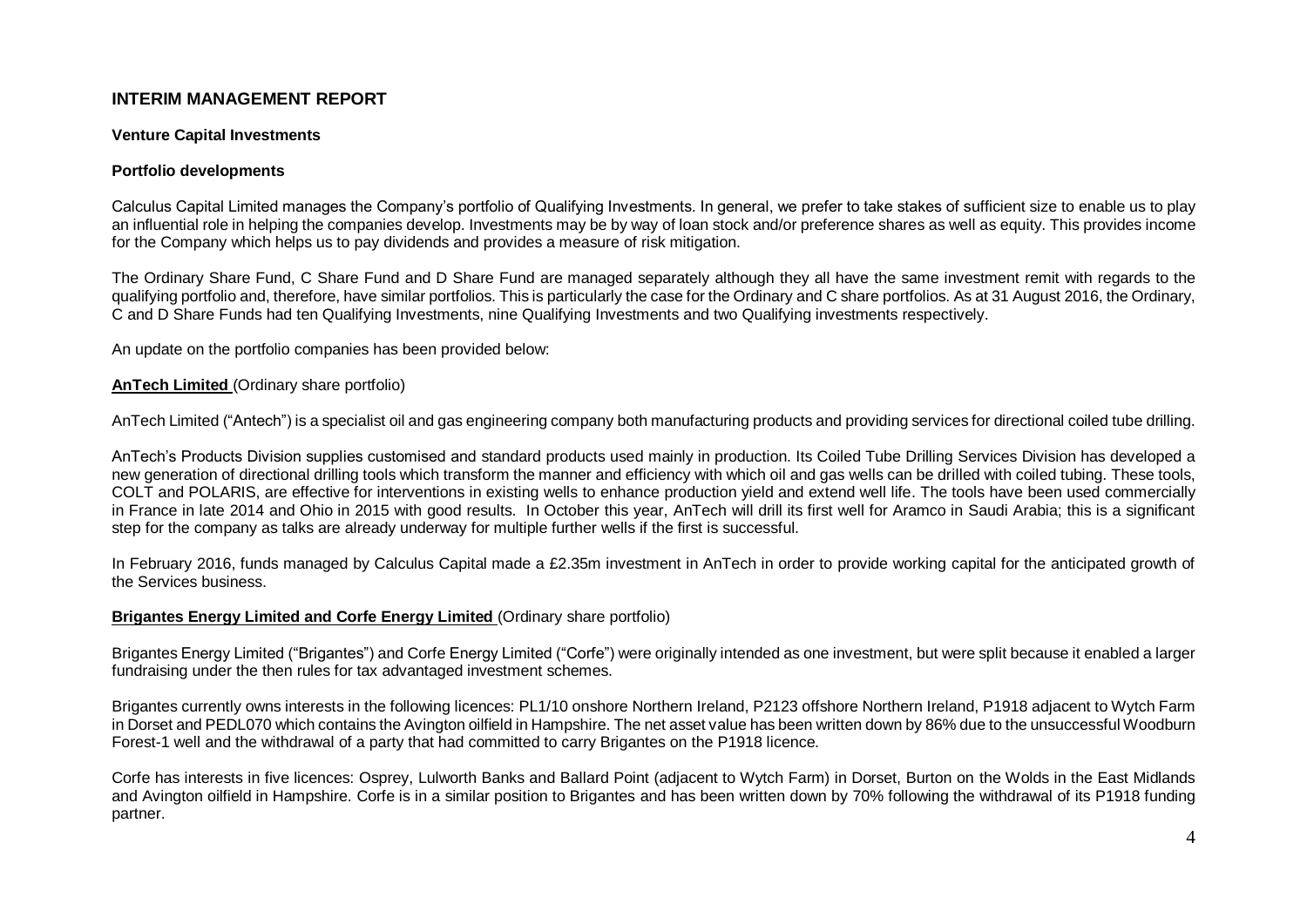Since the period end the companies have been further written down as they no longer have sufficient funding needed to explore any potential value in their licences.

## **Dryden Human Capital Group Limited** (Ordinary share portfolio)

Dryden Human Capital Group Limited ("Dryden") is headquartered in the UK and specialises in the actuarial, insurance and compliance recruitment sector. Actions undertaken over the last 12 months have significantly improved operational processes within the business and elevated the competitive positioning of the Company's brands. The Company has focused on delivering exceptional service and added value to clients and candidates. This has enabled the Company to develop long term relationships with key clients and obtain exclusive contracts for recruitment mandates. The Company has a full pipeline of 'live vacancies' to fill and is continuing to look for opportunity in the current uncertain economic, political and regulatory environment.

The company remains subject to the close attention of Calculus Capital.

## **Genedrive plc** (D share portfolio)

Genedrive provides molecular diagnostics tests delivered at or near the point of care for the diagnosis of infectious diseases. The Genedrive® platform and its first tuberculosis ("TB") test has been successfully commercially launched in India in conjunction with Xcelris Labs to provide rapid molecular identification and antibiotic resistance/drug susceptibility testing for TB. This launch follows hot on the heels of David Budd's appointment as CEO in March, David has a number of years' experience in successfully launching diagnostic tests within Danaher, Siemens and Bayer. Genedrive® is designed to bring the power of central laboratory molecular diagnostics to the Point of Care setting in a device that has a lower cost and lower time to result than molecular alternatives, just 60-90 minutes. Alongside this, Genedrive announced the successful completion of its first external assessment of its Point of Care Hepatitis C test at the Institut Pasteur, Paris. The Hepatitis C test forms part of a suite of tests to be subsequently launched on the Genedrive® platform including HIV and Hepatitis B. In addition, the Company has been allocated funding of \$5.3 million from the US Department of Defence to develop Genedrive® to be a handheld biohazard identifier, should this stage be successful a further \$2.5m will be granted. The contract research division, which was the company's original activity, is now largely unrelated to the company's core work in diagnostic devices, advisors have been appointed to assess the strategic options for this side of the business. The recent funding round will enable further development and commercialisation of the Genedrive platform.

#### **Human Race Group Limited** (Ordinary and C share portfolios)

Human Race owns and operates over 60 mass participation sports events for over 90,000 participants of all abilities and ages, making it the largest owner and deliverer of such events in the UK. The portfolio includes the London Winter Run (which on launch in 2015 was the largest inaugural 10k run ever in the UK with 14,000 entries in year one), Dragon Ride, Tour de Yorkshire Ride and the Windsor Triathlon.

In late September, Human Race was sold to Amaury Sports Organisation (ASO), the owner of the Tour de France and leading European mass participation sports event organiser. Whilst the terms of this transaction have not been disclosed, the total return to the Calculus VCT on the £370,500 equity and loan investment was 32% after a 4½ year investment period.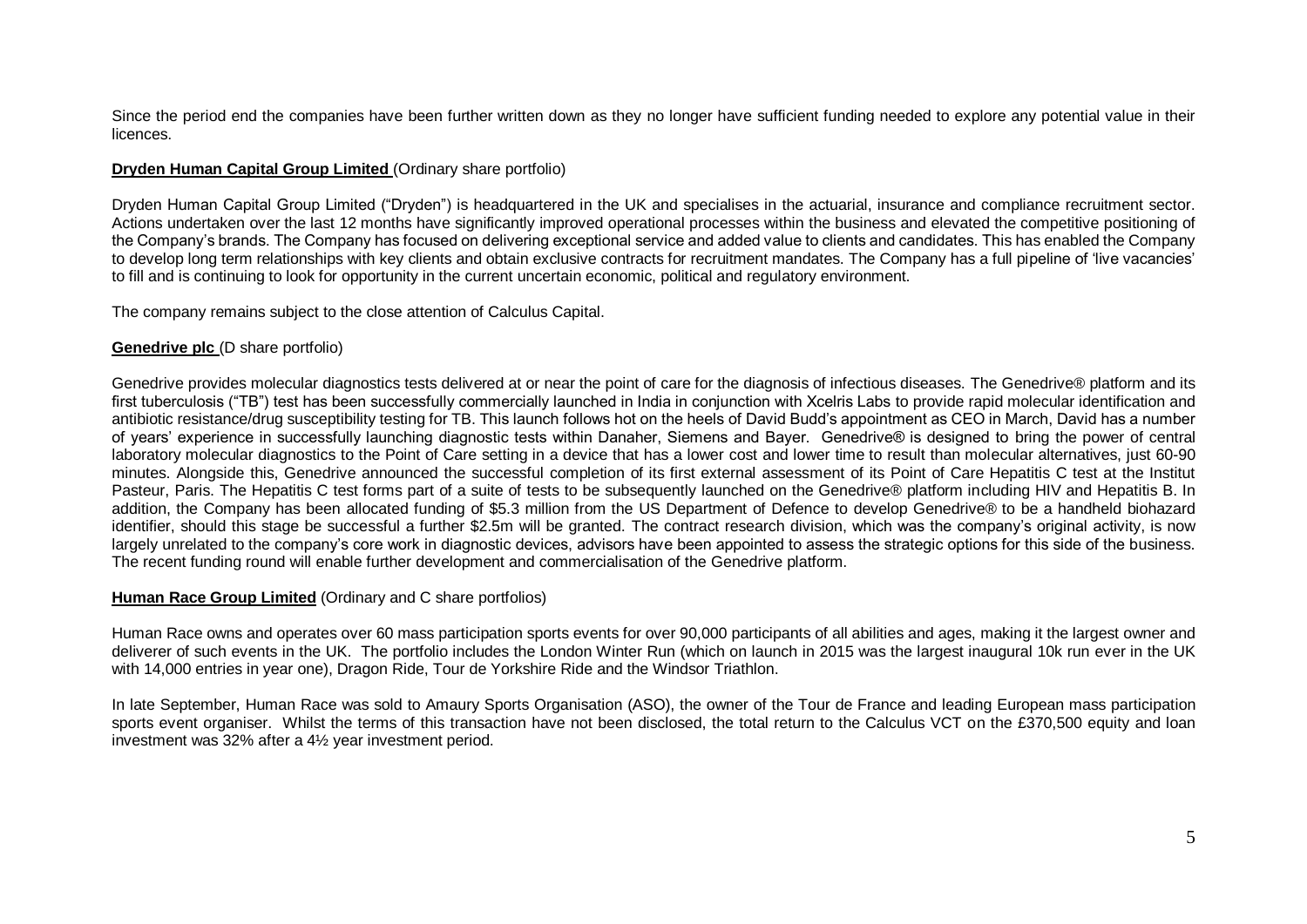## **Metropolitan Safe Custody Limited** (Ordinary and C share portfolios)

Metropolitan runs two safe custody sites, one in Knightsbridge, the other in St. Johns Wood. These profitable, stable businesses serve several thousand customers, providing access to the vaults seven days a week. The investment was made in 2012 and Metropolitan has performed well and paid steady dividends. The shares were subscribed for at 6.319p per share and were sold at 11p per share in September 2016, giving a total investment return including dividends of 81%.

## **MicroEnergy Generation Services Limited** (Ordinary share portfolio)

MicroEnergy Generation Services Limited ("MicroEnergy") owns and operates a fleet of 168 small onshore wind turbines (<5kW) installed on farm land in East Anglia and Yorkshire. Revenues come from two sources, both of which are inflation protected, being directly linked to RPI. Firstly, there is the Government backed feed-in tariff (FIT) paid by the electricity suppliers for every kilowatt of electricity generated for twenty years. Secondly, there is an export tariff for any surplus electricity not used by the site owner that is exported to the grid. Annual generation to 31 March 2016 is ahead of last year at 860,000kWh (2015: 640,000) this reflects improved operations and the acquisition of an additional 15 turbines. We are in discussions with various potential buyers for MicroEnergy.

## **Picos Limited ("Benito's Hat")** (C share portfolio)

Offering tailor-made burritos, tacos and salads, Benito's Hat is a Mexican-themed restaurant brand centred on an authentic experience and high-quality food, at an affordable price point. The brand has a devoted customer following and has won many accolades from food critics. In light of the need for strategic and operational change, the CEO hired in 2014 has been replaced and the Board has reappointed Ben Fordham, the Founder, as CEO. The core principles of the business remain first class engaging service, high quality food and drink with authenticity in a vibrant and fun environment. These aspects, coupled with a unique evening proposition, continue to separate the business from its competition.

#### **Quai Administration Services Limited** (C share portfolio)

Quai Administration Services Limited ("Quai") provides platform technology combined with back office administration services for the high-volume personal savings industry. Quai's platform administers thousands of individual savings plans at a fraction of the cost incurred by established insurance companies and wealth managers. Mass distribution of individual savings plans is pressurising providers to offer efficient, high-volume, low-margin schemes.

Quai is progressing well and now has eight live customers on its platform and advanced discussions with a number of additional customers. Financial performance in the year to October 2015 was similar as the prior year as revenue growth was slower than anticipated. Recent wins have targeted clients with large books of assets under management which will result in revenues growing more quickly.

In February 2016 funds managed by Calculus Capital Limited participated in a further funding round alongside members of the Quai board and other private individuals, to accelerate development of the Company's technology platform and expand the sales and marketing teams.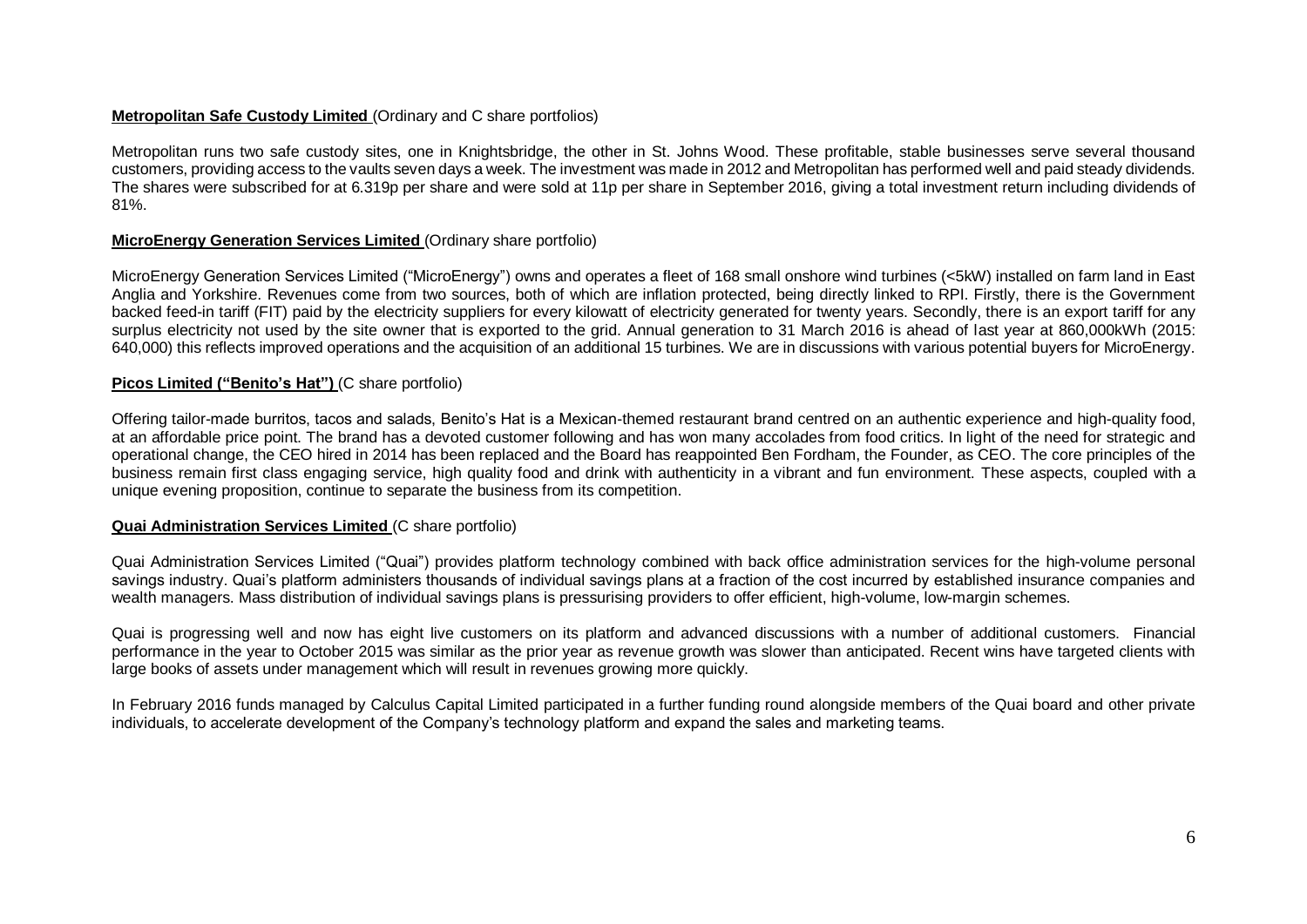## **Scancell Holdings plc** (C and D share portfolios)

Scancell Holdings plc ("Scancell") is developing two distinct immune-oncology platforms, each with broad applications. ImmunoBody® is a DNA vaccine which stimulates high avidity (i.e. powerful) anti-tumour T cells to target cancer cells for use in combination with a category of cancer drugs called checkpoint inhibitors. Moditope® targets modified antigens to stimulate a powerful anti-tumour T cell response for hard to treat cancers. Both platforms are targeting multi-billion dollar markets. The scientific principle behind Moditope® is autophagy which is the hitherto obscure area of medical research which was the subject of this year's Nobel Prize for Medicine.

SCIB1 (based on the ImmunoBody®) platform has achieved unprecedented survival rates in a phase I/II clinical trial covering twenty patients for malignant melanoma and a phase II combination trial of SCIB1 and a checkpoint inhibitor will commence out of Massachusetts General Hospital in Boston. A phase I trial for Modi-1, based on the Moditope® platform, targeting triple negative breast cancer, osteosarcoma and ovarian cancer is scheduled for 2018.

In April, Scancell completed a £6 million fund raising to prepare for the SCIB1 combination and Modi-1 trials. In June, Scancell had to suspend the extension of the SCIB1 phase 1/2 trial due to drug supply issues; this has since been rectified and manufacturing will be undertaken by Eurogentec in Belgium. Eurogentec is a world class manufacturer of DNA and recombinant proteins, and the material will be compliant with Good Manufacturing Practices (GMP) and Food and Drug Administration (FDA) requirements.

## **Solab Group Limited** (Ordinary and C share portfolios)

Solab Group Limited ("Solab") (formerly Hampshire Cosmetics) is a long established manufacturer of fragrances, shampoos and skincare products for third party customers, including Penhaligon's and Philip Kingsley. The company has a good reputation as a supplier to both major cosmetics brands and smaller independents.

This cosmetics business has been affected by difficult market conditions generally and by a significant reduction in volumes from its largest customer, The Body Shop as a result of Body Shop's decision to in-source manufacturing to French factories following its acquisition by L'Oreal. New business from third parties has, to date, only partially replaced that lost turnover, although Solab has had some success in winning new customers and enlarging existing accounts. Solab has recently recruited Julien Laporte, a former CEO of Crabtree & Evelyn with extensive experience at L'Oreal, as a part time director to increase sales further.

The company has also sought more balance to its portfolio by investing in its animal care and veterinary orientated activities. Revenues from this area have increased substantially, with near break-even achieved in 2015 and a small profit anticipated this year.

## **Terrain Energy Limited** (Ordinary and C share portfolios)

Terrain has interests in twelve petroleum licences; Keddington, Kirklington, Dukes Wood, Burton on the Wolds, Whisby and Louth in the East Midlands, Larne and an offshore licence to the north of Larne in Northern Ireland, Brockham and Lidsey in the Weald Basin and Egmating and Starnberger See in Germany. The Whisby-6 well was successfully drilled in March/April 2016 and is capable of producing c. 180 barrels of oil a day (net 153bopd to Terrain). A first well on the Larne licence targeting the Woodburn prospect was drilled in May/June 2016 but did not encounter any commercial hydrocarbon accumulation – the data collected in the well is being evaluated to decide where to focus future exploration activity in the basin. The company is currently producing from wells at Whisby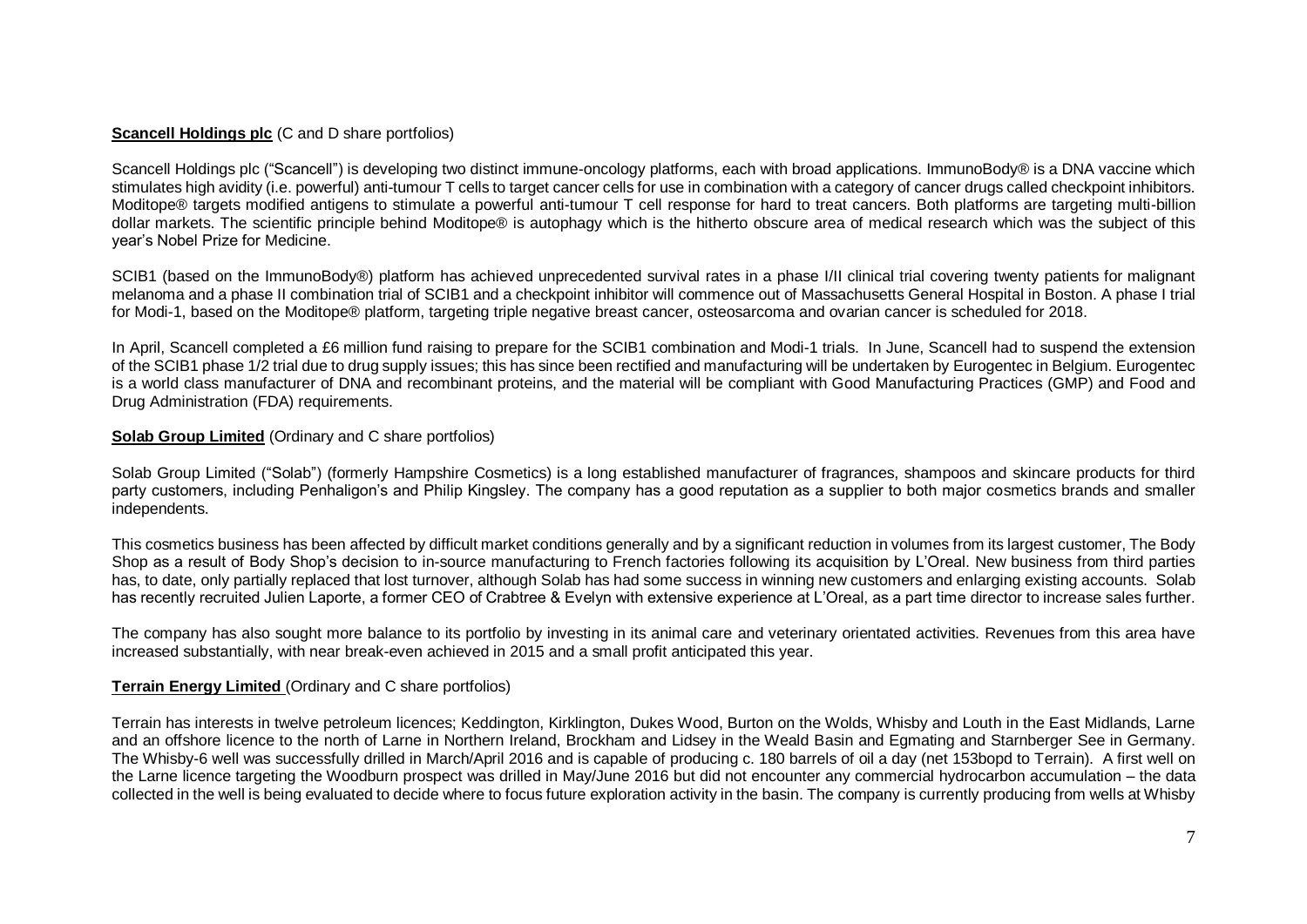and Keddington; Brockham and Lidsey are currently shut in until the oil price recovers. A new well at Lidsey and a sidetrack at Brockham are due to be drilled in the next 12 months.

## **The One Place Capital Limited ("Money Dashboard")** (C share portfolio)

Money Dashboard empowers consumers to take control of their finances. The company has built a database of over 100,000 users whose financial transactions from all their internet enabled current accounts, savings accounts and credit cards are automatically updated in one secure place, providing these consumers with a free-to-use view of their financial lives. Money Dashboard aggregates this data on an anonymous basis to analyse consumer spending trends which can be sold to institutional investors and others.

A new CEO, Steve Tigar, was appointed in October 2015. Under his leadership, the cash flow generation of the Company has significantly improved with the Company's cost base reduced and growth in the Data Insights' pipeline underpinned by large recurring contracts with global institutional investor clients. New product developments, including a white label solution for financial advisors and a mortgage affordability assessment product, are expected to drive further revenue growth in 2017. Externally, the introduction of the Open Banking Standards from Q1 17 is expected to be a significant milestone for Money Dashboard; with the potential to transform the rate of data user acquisition, significantly enhancing the efficacy of the Company's Data Insights product.

## **Tollan Energy Limited** (Ordinary share portfolio)

Tollan Energy Limited ("Tollan") owns a portfolio of solar systems on roof tops in Northern Ireland. The solar generating capacity, which is installed on residential and some commercial roofs in the Belfast area, benefits from Northern Ireland Renewable Obligation Certificates (NIROCs). In addition, the company benefits from the export tariff for any surplus electricity not used by the homeowner that is exported to the grid. The portfolio is now fully installed and comprises 334 systems (1.55MW). The systems generated 1276MWh in the year to March 2016. We are looking to divest our investment in Tollan within the next 6 months.

#### **Venn Life Sciences plc** (C share portfolio)

Venn Life Sciences plc ("Venn") is a growing Clinical Research Organisation (CRO), providing clinical trial management and resourcing solutions to pharmaceutical, biotechnology and medical device clients. Venn is consolidating a number of small European CROs to build a mid-sized CRO focused on the European market, offering clients a full service, multi-centre capability in Phase II-IV trials across a range of principal disease areas. Venn ended 2015 on very strong footing with revenue up 135% year on year and its first EBITDA profit of €400k (versus a loss of €1.5m for 2014). This marked improvement was due to a combination of small, value add acquisitions and a strong rate of new business wins. Since the end of the year, Venn have signed a new contract worth €2.8m with a European Biotechnology client for a Phase II study for Multiple Sclerosis starting in October 2016. We do not believe this positive performance is fully reflected in the share price.

#### **Developments since the period end**

In September 2016, £75,000 was invested for the D share portfolio in Manchester based drug discovery and development company, C4X Discovery Holdings plc. Other than the sales of Human Race and Metropolitan described above, there have been no developments since the year end.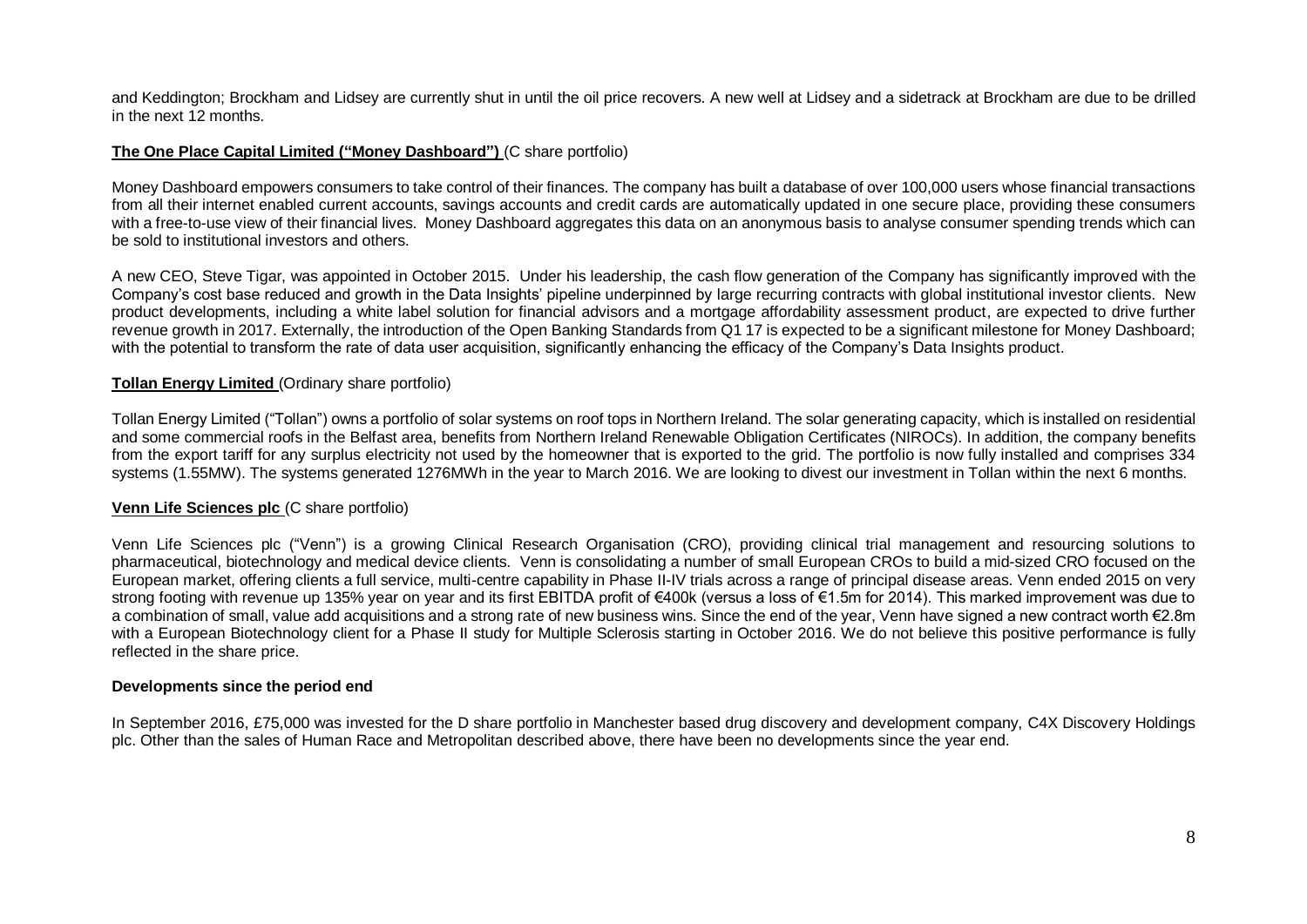## **Non Qualifying Portfolio**

The D shares portfolio invested in £480,000 in three money market funds during the period in accordance with its investment policy: Aberdeen Sterling Liquidity Fund, Goldman Sachs Sterling Liquidity Fund and Fidelity Sterling Liquidity Fund.

## **Structured Products**

There is only one remaining Structured Product which is held in the C share portfolio and there has been little change over the past six months in the portfolio.

Despite the recent volatility in the market, the FTSE 100 continues to support the valuation in the Structured Products portfolio. The index has risen from its level of 6,781.51 as at 31 August 2016 and it continues to sit comfortably above the product's strike level.

The Structured Products portfolio will achieve its target return subject to the Final Index Level of the FTSE 100 being higher than the Initial Index Level. The capital is at risk on a one-for-one basis ("CAR") if the FTSE 100 Index falls more than 50 per cent. at any time during the investment term and fails to fully recover at maturity such that the Final Index Level is below the Initial Index Level. As at 31 August 2016, the following Structured Products investment was held:

## **C Share Fund Structured Products Portfolio as at 31 August 2016**

| <b>Issuer</b>        | <b>Strike Date</b> | <b>FTSE</b><br>100 Initial<br><b>Index</b><br>Level | <b>Notional</b><br>Investment | <b>Purchase</b><br><b>Price</b> | Price at 31<br>August 2016 | <b>Maturity</b><br><b>Date</b> | <b>Return/Capital at Risk</b><br>("CAR") |
|----------------------|--------------------|-----------------------------------------------------|-------------------------------|---------------------------------|----------------------------|--------------------------------|------------------------------------------|
|                      |                    |                                                     |                               |                                 |                            |                                | 182% if FTSE 100                         |
| <b>Investec Bank</b> |                    |                                                     |                               |                                 |                            |                                | higher*; CAR if FTSE 100                 |
| plc                  | 05/08/2011         | 5,246.99                                            | £328,000                      | £1.00                           | £1,802730                  | 10/03/2017                     | falls more than 50%                      |

The total current valuation of the amount invested in Structured Products in the C Share Fund as at 31 August 2016 was £591,295.

\* The Final Index Level is calculated using 'averaging', meaning that the average of the closing levels of the FTSE 100 is taken on each Business Day over the last 2-6 months of the Structured Product plan term (the length of the averaging period differs for each plan). The use of averaging to calculate the return can reduce adverse effects of a falling market or sudden market falls shortly before maturity. Equally, it can reduce the benefits of an increasing market or sudden market rises shortly before maturity.

Calculus Capital Limited **Invested Invested Structured Products**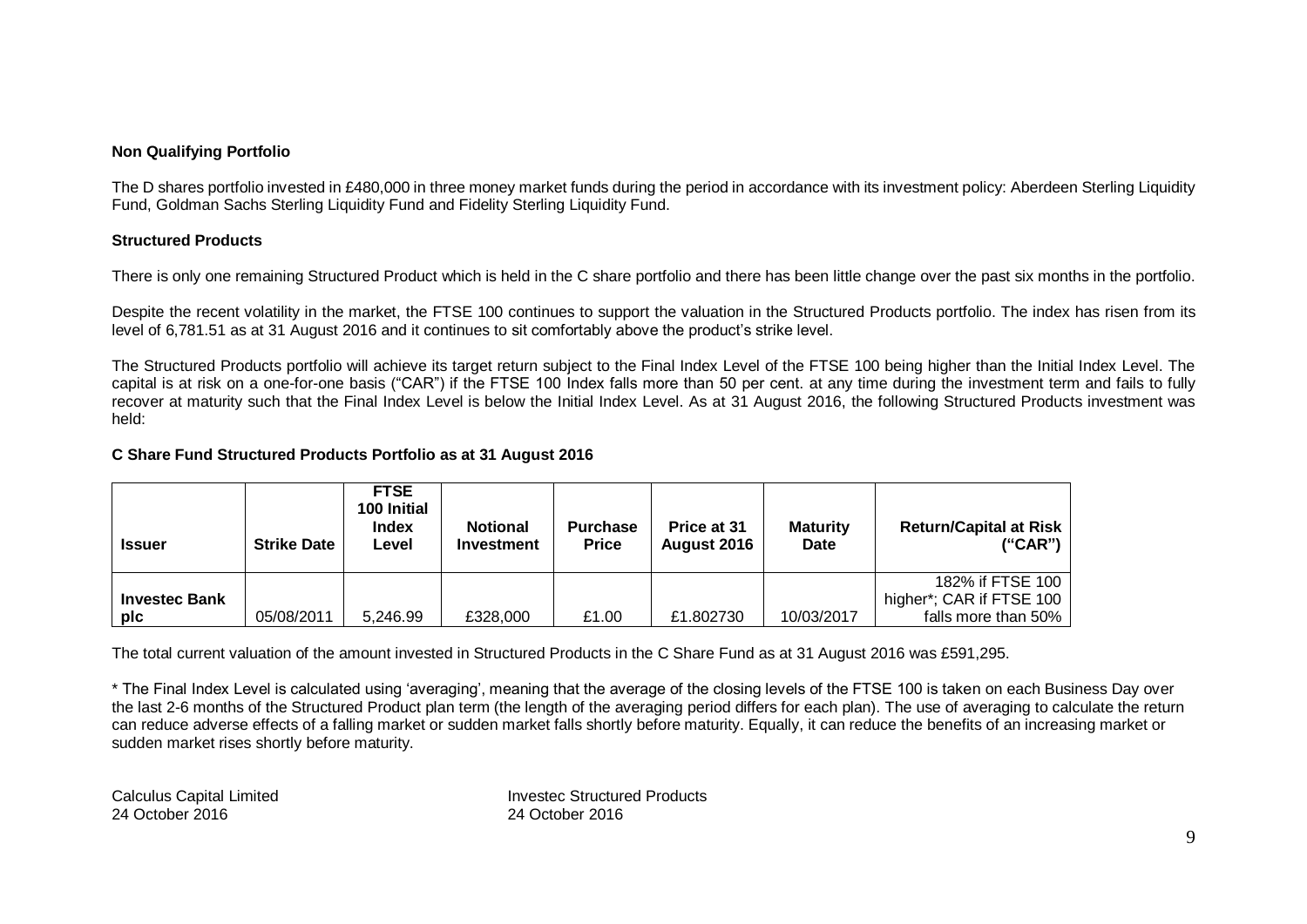## **INVESTMENT PORTFOLIO AS AT 31 AUGUST 2016 - ORDINARY SHARE FUND**

## **% of Net Assets**

| <b>Structured Products</b>                           | $-90$ |
|------------------------------------------------------|-------|
| Unquoted - Ioan stock                                | 26%   |
| Quoted and unquoted - ordinary and preference shares | 76%   |
| Unquoted - liquidity funds                           | $-90$ |
| Net current liabilities                              | (2)%  |
|                                                      | 100%  |

## **Asset class - % of Portfolio**

| <b>Structured Products</b>                   | $-90$ |
|----------------------------------------------|-------|
| Quoted and unquoted - Qualifying Investments | 100%  |
| Unquoted - other non-Qualifying Investments  | $-90$ |
|                                              | 100%  |

|                                         | <b>Nature of</b>          | <b>Book Cost</b> Valuation |       | $%$ of           |
|-----------------------------------------|---------------------------|----------------------------|-------|------------------|
| Company                                 | <b>Business</b>           | £'000                      | £'000 | <b>Portfolio</b> |
|                                         |                           |                            |       |                  |
| <b>Qualifying Investments</b>           |                           |                            |       |                  |
| Human Race Group Limited                | Leisure                   | 300                        | 316   | 23%              |
| <b>AnTech Limited</b>                   | Oil services              | 270                        | 292   | 21%              |
| Metropolitan Safe Custody Limited       | Safe depository services  | 90                         | 157   | 11%              |
| Solab Group Limited                     | Cosmetics                 | 100                        | 153   | 11%              |
| <b>Tollan Energy Limited</b>            | Energy                    | 150                        | 145   | 11%              |
| <b>Terrain Energy Limited</b>           | Oil and gas production    | 100                        | 144   | 11%              |
| MicroEnergy Generation Services         | Energy                    | 150                        | 132   | 10%              |
| Limited                                 |                           |                            |       |                  |
| <b>Brigantes Energy Limited</b>         | <b>Traditional energy</b> | 127                        | 15    | $1\%$            |
| Corfe Energy Limited                    | <b>Traditional energy</b> | 76                         | 14    | 1%               |
| Dryden Human Capital Group Limited      | Human resources           | 100                        | 5     | $-$ %            |
|                                         |                           |                            |       |                  |
| <b>Total Qualifying Investments</b>     |                           | 1,463                      | 1,373 | 100%             |
|                                         |                           |                            |       |                  |
| <b>Other non-Qualifying Investments</b> |                           |                            |       |                  |
| Aberdeen Sterling Liquidity Fund        | Liquidity fund            | 1                          | 1     | $-$ %            |
|                                         |                           |                            |       |                  |
| Total Other non-Qualifying              |                           |                            |       |                  |
| Investments                             |                           | 1                          | 1     | $-$ %            |
|                                         |                           |                            |       |                  |
| <b>Total Investments</b>                |                           | 1,464                      | 1,374 | 100%             |
| Net Current Liabilities less Creditors  |                           |                            |       |                  |
| due after one year                      |                           |                            | (29)  |                  |
|                                         |                           |                            |       |                  |
| <b>Net Assets</b>                       |                           |                            | 1,345 |                  |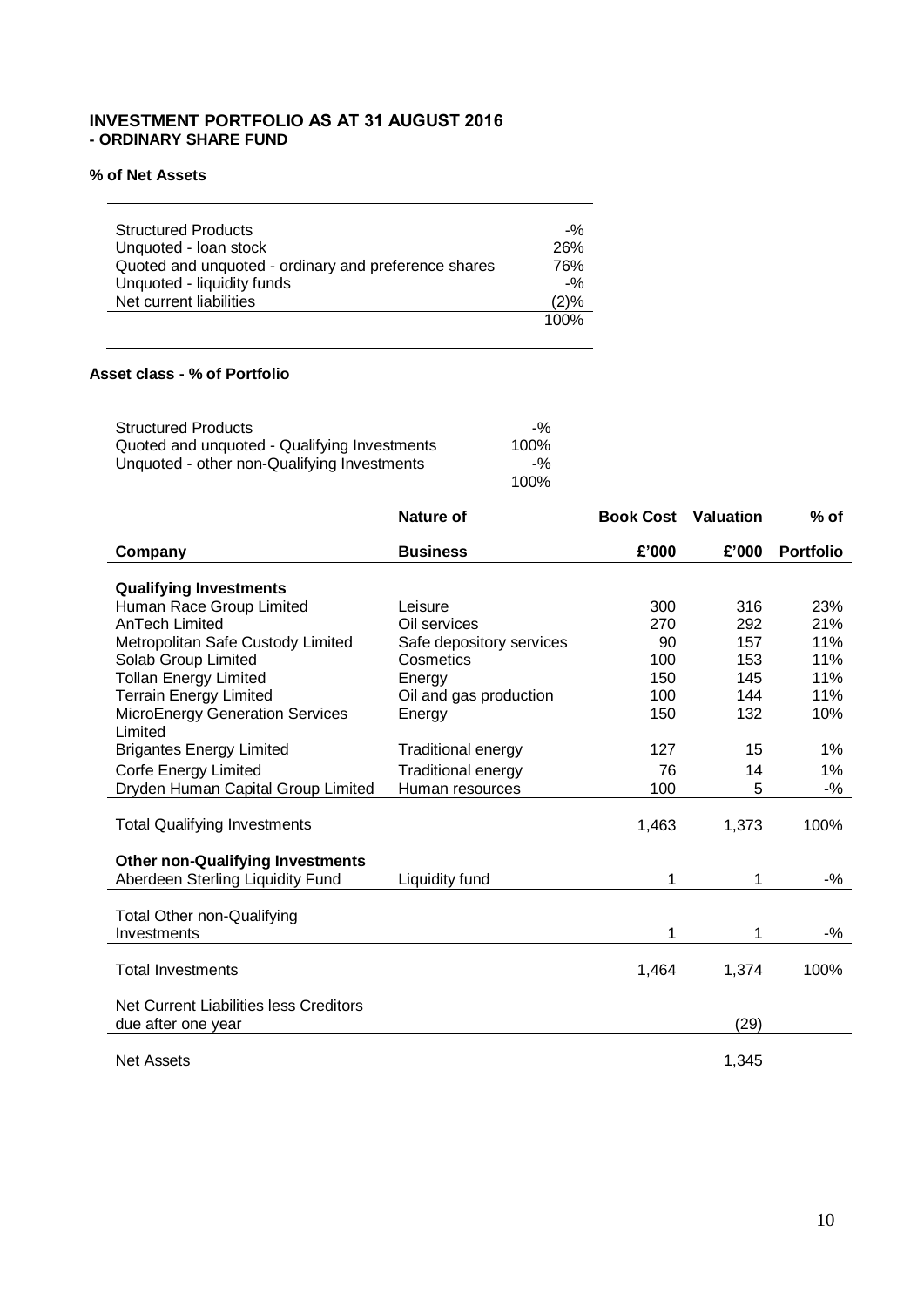## **INVESTMENT PORTFOLIO AS AT 31 AUGUST 2016 - C SHARE FUND**

## **% of Net Assets**

| <b>Structured Products</b>                           | 41%    |
|------------------------------------------------------|--------|
| Unquoted - Ioan stock                                | 14%    |
| Quoted and unquoted - ordinary and preference shares | 49%    |
| Unquoted - liquidity funds                           | $-9/2$ |
| Net current liabilities                              | (4)%   |
|                                                      | 100%   |

## **Asset class- % of Portfolio**

| <b>Structured Products</b>                   | 39%   |
|----------------------------------------------|-------|
| Quoted and unquoted - Qualifying Investments | 61%   |
| Unquoted – other non-Qualifying Investments  | $-$ % |

|                                                              | <b>Nature of</b>          | <b>Book</b><br>Cost | <b>Valuation</b> | $%$ of           |
|--------------------------------------------------------------|---------------------------|---------------------|------------------|------------------|
| Company                                                      | <b>Business</b>           | £'000               | £'000            | <b>Portfolio</b> |
| <b>Structured Products</b>                                   |                           |                     |                  |                  |
| Investec Bank plc                                            | Banking                   | 328                 | 591              | 39%              |
| <b>Total Structured Products</b>                             |                           | 328                 | 591              | 39%              |
| <b>Qualifying Investments</b>                                |                           |                     |                  |                  |
| Solab Group Limited                                          | Cosmetics                 | 150                 | 162              | 11%              |
| Human Race Group Limited                                     | Leisure                   | 150                 | 158              | 11%              |
| <b>Quai Administration Services Limited</b>                  | Technology                | 150                 | 150              | 10%              |
| The One Place Capital Limited                                | Personal finance          | 127                 | 95               | 6%               |
| Scancell Holdings plc                                        | <b>Biotech</b>            | 100                 | 78               | 5%               |
| Venn Life Sciences Holdings plc                              | Clinical research         | 80                  | 73               | 5%               |
| Metropolitan Safe Custody Limited                            | Safe depository services  | 40                  | 70               | 5%               |
| <b>Terrain Energy Limited</b>                                | <b>Traditional Energy</b> | 50                  | 67               | 4%               |
| Pico's Limited                                               | Leisure                   | 50                  | 58               | 4%               |
| <b>Total Qualifying Investments</b>                          |                           | 897                 | 911              | 61%              |
| <b>Other non-Qualifying Investments</b>                      |                           |                     |                  |                  |
| Aberdeen Sterling Liquidity Fund                             | Liquidity fund            | 2                   | $\overline{2}$   | $-$ %            |
| Total Other non-Qualifying Investments                       |                           | $\overline{2}$      | $\overline{2}$   | $-$ %            |
| <b>Total Investments</b>                                     |                           | 1,227               | 1,504            | 100%             |
| Net Current Liabilities less creditors<br>due after one year |                           |                     | (53)             |                  |
| <b>Net Assets</b>                                            |                           |                     | 1,451            |                  |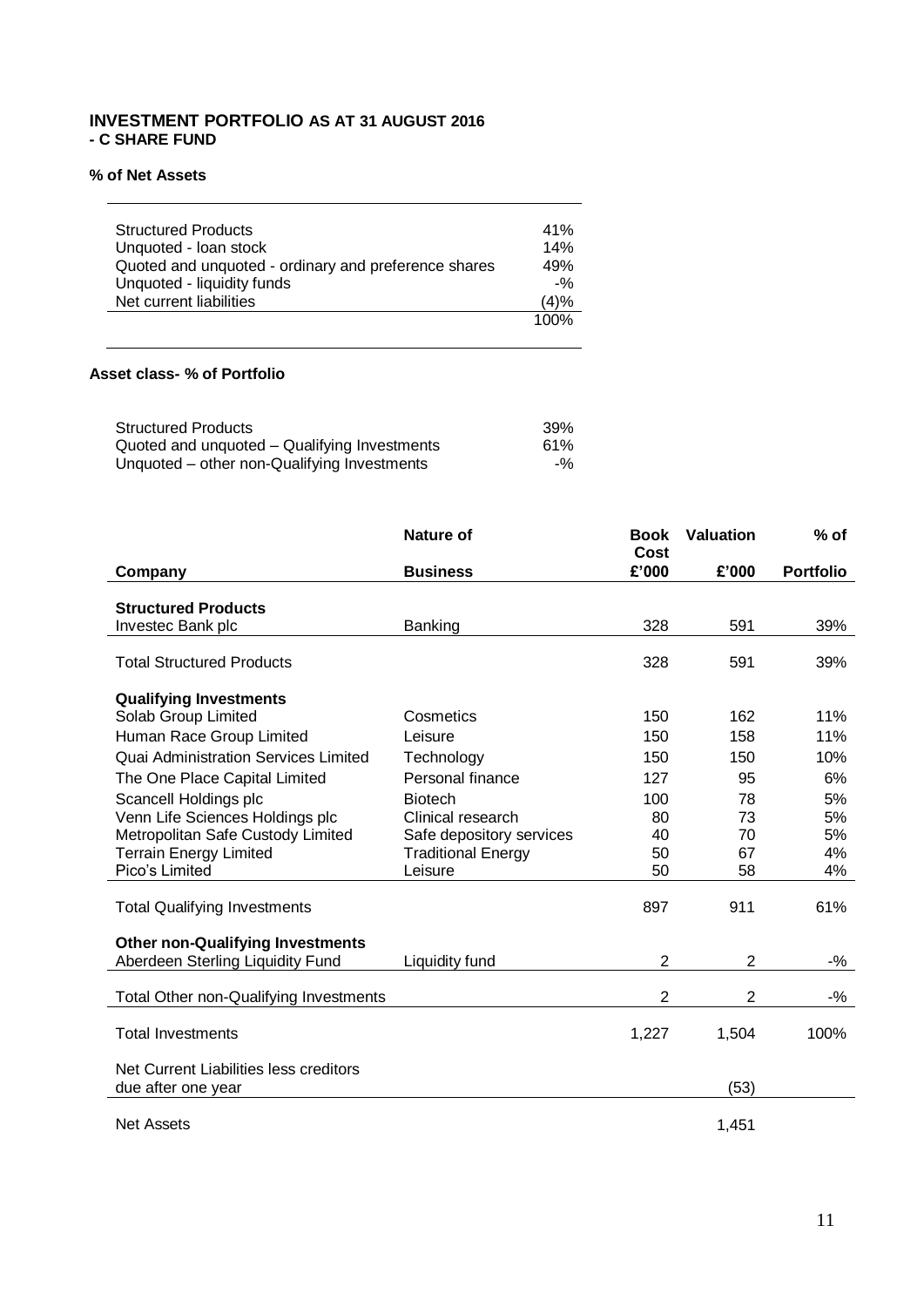## **INVESTMENT PORTFOLIO AS AT 31 AUGUST 2016 - D SHARE FUND**

## **% of Net Assets**

**Contract Contract Contract** 

| Unquoted - Ioan stock                                | $-90$ |
|------------------------------------------------------|-------|
| Quoted and unquoted - ordinary and preference shares | 7%    |
| Unquoted - liquidity funds                           | 81%   |
| Net current assets                                   | 12%   |
|                                                      | 100%  |

## **Asset class - % of Portfolio**

| Quoted and unquoted - Qualifying Investments | 7%   |
|----------------------------------------------|------|
| Unquoted - other non-Qualifying Investments  | 93%  |
|                                              | 100% |

|                                                         | Nature of       | <b>Book</b><br>Cost | <b>Valuation</b> | $%$ of           |
|---------------------------------------------------------|-----------------|---------------------|------------------|------------------|
| Company                                                 | <b>Business</b> | £'000               | £'000            | <b>Portfolio</b> |
| <b>Qualifying Investments</b>                           |                 |                     |                  |                  |
| Genedrive plc                                           | <b>Biotech</b>  | 75                  | 70               | 4%               |
| Scancell Holdings plc                                   | <b>Biotech</b>  | 50                  | 52               | 3%               |
| <b>Total Qualifying Investments</b>                     |                 | 125                 | 122              | 7%               |
| <b>Other non-Qualifying Investments</b>                 |                 |                     |                  |                  |
| Aberdeen Sterling Liquidity Fund                        | Liquidity fund  | 480                 | 480              | 31%              |
| <b>Fidelity Liquidity Fund</b>                          | Liquidity fund  | 480                 | 480              | 31%              |
| Goldman Sachs Sterling Liquidity Fund                   | Liquidity fund  | 480                 | 480              | 31%              |
|                                                         |                 |                     |                  |                  |
| Total Other non-Qualifying Investments                  |                 | 1,440               | 1,440            | 93%              |
| <b>Total Investments</b>                                |                 | 1,565               | 1,562            | 100%             |
| Net Current Assets less Creditors due<br>after one year |                 |                     | 207              |                  |
| <b>Net Assets</b>                                       |                 |                     | 1,769            |                  |

÷.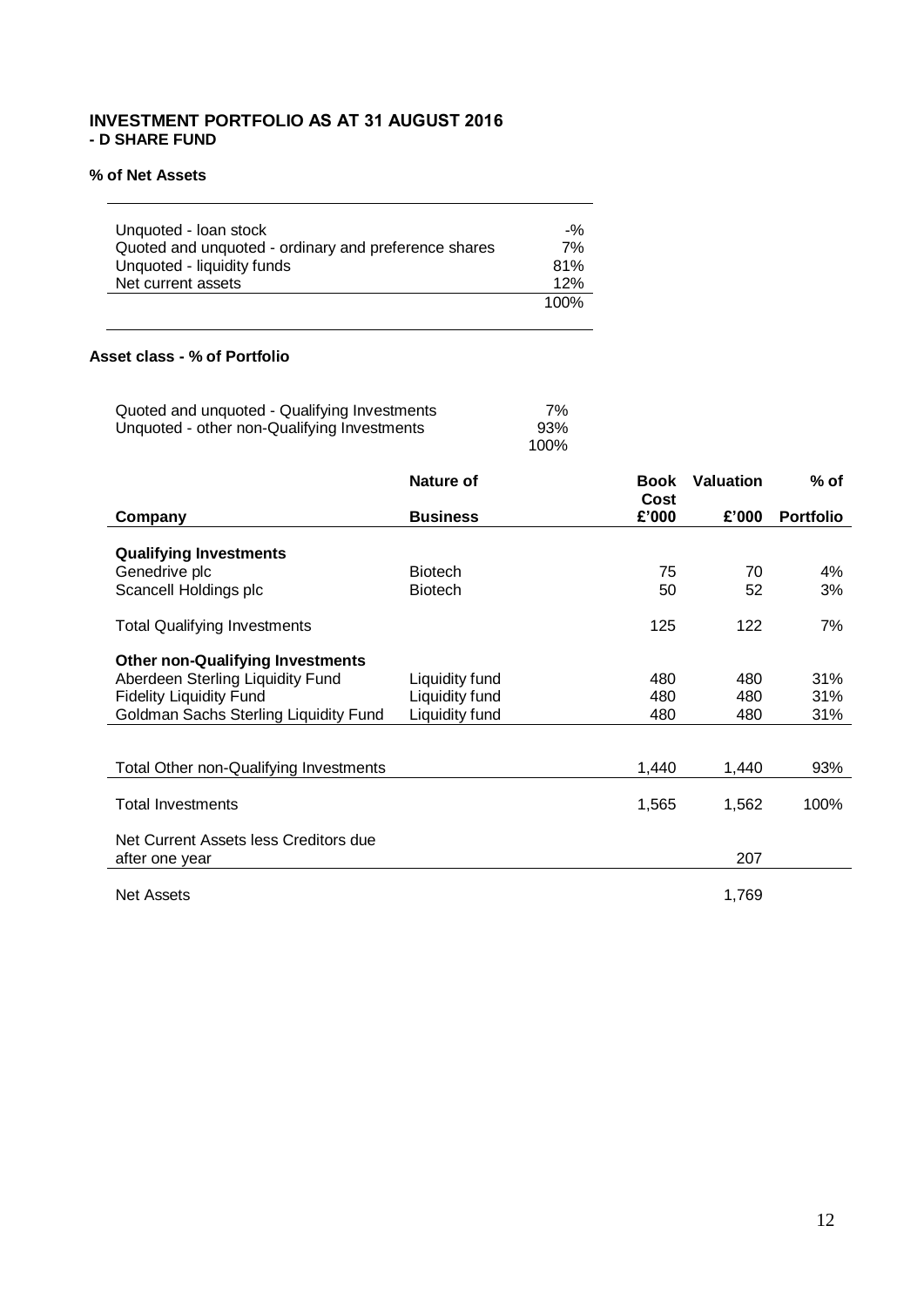## **PRINCIPAL RISKS**

The principal risks facing the Company are substantially unchanged since the date of the Annual Report and Accounts for the year ended 29 February 2016 and continue to be as set out on pages 18 to 19 of that report.

Risks faced by the Company include, but are not limited to, loss of approval as a venture capital trust and other regulatory breaches, risks of making Venture Capital Investments, risks attaching to investment in Structured Products, liquidity/marketability risk, changes in legislation/taxation, engagement of third party advisers, C shares versus Ordinary shares and D shares, market price risk and credit risk.

## **GOING CONCERN**

After making enquiries, and having reviewed the portfolio, balance sheet and projected income and expenditure for the next twelve months, the Directors have a reasonable expectation that the Company has adequate resources to continue in operation for the foreseeable future. The Directors have therefore adopted the going concern basis in preparing these Accounts.

## **DIRECTORS' RESPONSIBILITY STATEMENT**

The half-yearly financial report, which has not been audited or reviewed by the Company's auditors is the responsibility of, and has been approved by, the Directors. The Directors confirm that to the best of their knowledge the half-yearly financial report, which has been prepared in accordance with the UK Listing Authority Disclosure and Transparency Rules ("DTR") and in accordance with the Financial Reporting Council's Financial Reporting Standard 104:'Interim Financial Reporting' gives a true and fair view of the assets, liabilities, financial position and the net return of the Company as at 31 August 2016.

The Directors confirm that the Chairman's Update, the Investment Management report, the disclosures above and notes 10 and 11, include a fair review of the information required by DTR 4.2.7R, being an indication of important events that have occurred during the first six months of the financial year and their impact on the condensed set of financial statements and a description of the principal risks and uncertainties for the remaining six months of the financial year, and DTR 4.2.8R.

The Directors of Calculus VCT plc are: Michael O'Higgins Kate Cornish-Bowden Steve Meeks John Glencross

By order of the Board

Michael O'Higgins Chairman 24 October 2016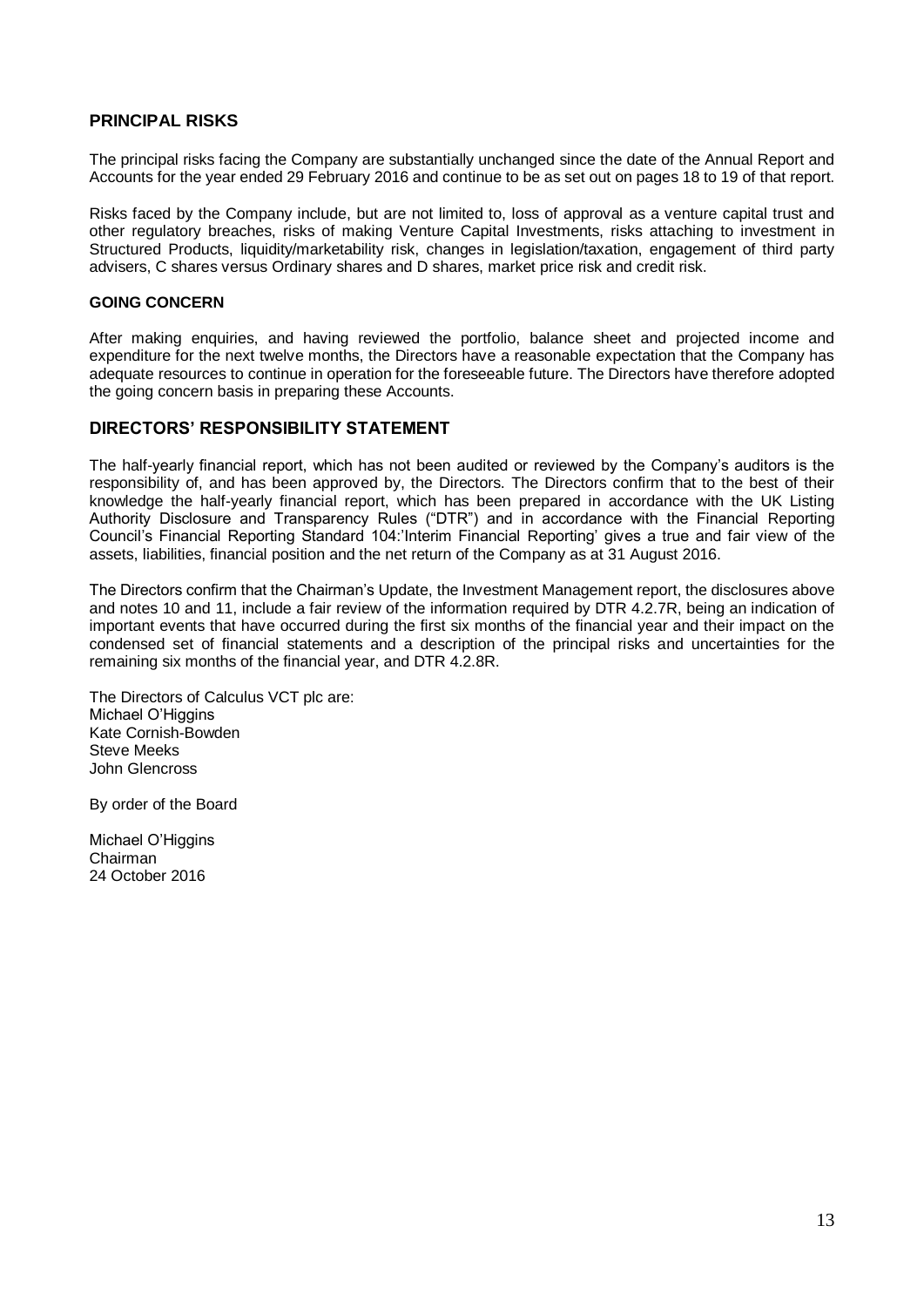## **CONDENSED INCOME STATEMENT FOR THE PERIOD FROM 1 MARCH 2016 TO 31 AUGUST 2016 (UNAUDITED)**

|                                           |                | <b>6 Months Ended</b><br>31 August 2016 |                 | 6 Months Ended<br>31 August 2015 |                 |                 | 12 Months Ended<br>29 February 2016* |                 |                 |                |
|-------------------------------------------|----------------|-----------------------------------------|-----------------|----------------------------------|-----------------|-----------------|--------------------------------------|-----------------|-----------------|----------------|
|                                           |                | Revenue                                 | <b>Capital</b>  |                                  | Revenue         | Capital         |                                      | Revenue         | Capital         |                |
|                                           | Note           | Return<br>£'000                         | Return<br>£'000 | <b>Total</b><br>£'000            | Return<br>£'000 | Return<br>£'000 | Total<br>£'000                       | Return<br>£'000 | Return<br>£'000 | Total<br>£'000 |
| <b>Ordinary Share Fund</b>                |                |                                         |                 |                                  |                 |                 |                                      |                 |                 |                |
| Investment holding<br>gains/(losses)      |                |                                         | 189             | 189                              | ٠               | (107)           | (107)                                |                 | (572)           | (572)          |
| (Loss)/gain on disposal of<br>investments |                |                                         | (307)           | (307)                            |                 | (41)            | (41)                                 |                 | 283             | 283            |
| Income                                    |                | 24                                      |                 | 24                               | 33              |                 | 33                                   | 54              |                 | 54             |
| Investment management fee                 |                | (2)                                     | (6)             | (8)                              | (4)             | (12)            | (16)                                 | (7)             | (22)            | (29)           |
| Other operating expenses                  |                | (39)                                    |                 | (39)                             | (61)            |                 | (61)                                 | (120)           |                 | (120)          |
| Loss on                                   |                |                                         |                 |                                  |                 |                 |                                      |                 |                 |                |
| ordinary activities                       |                |                                         |                 |                                  |                 |                 |                                      |                 |                 |                |
| before taxation<br>Taxation on ordinary   |                | (17)                                    | (124)           | (141)                            | (32)            | (160)           | (192)                                | (73)            | (311)           | (384)          |
| activities                                | 3              |                                         |                 |                                  |                 |                 |                                      |                 |                 |                |
|                                           |                |                                         |                 |                                  |                 |                 |                                      |                 |                 |                |
| Loss for the period                       |                | (17)                                    | (124)           | (141)                            | (32)            | (160)           | (192)                                | (73)            | (311)           | (384)          |
| Basic and diluted                         |                |                                         |                 |                                  |                 |                 |                                      |                 |                 |                |
| earnings per                              |                |                                         |                 |                                  |                 |                 |                                      |                 |                 |                |
| ordinary share                            | $\overline{2}$ | (0.4)p                                  | (2.6)p          | (3.0)p                           | (0.7)p          | (3.4)p          | (4.1)p                               | (1.5)p          | (6.6)p          | (8.1)p         |

\* These figures are audited.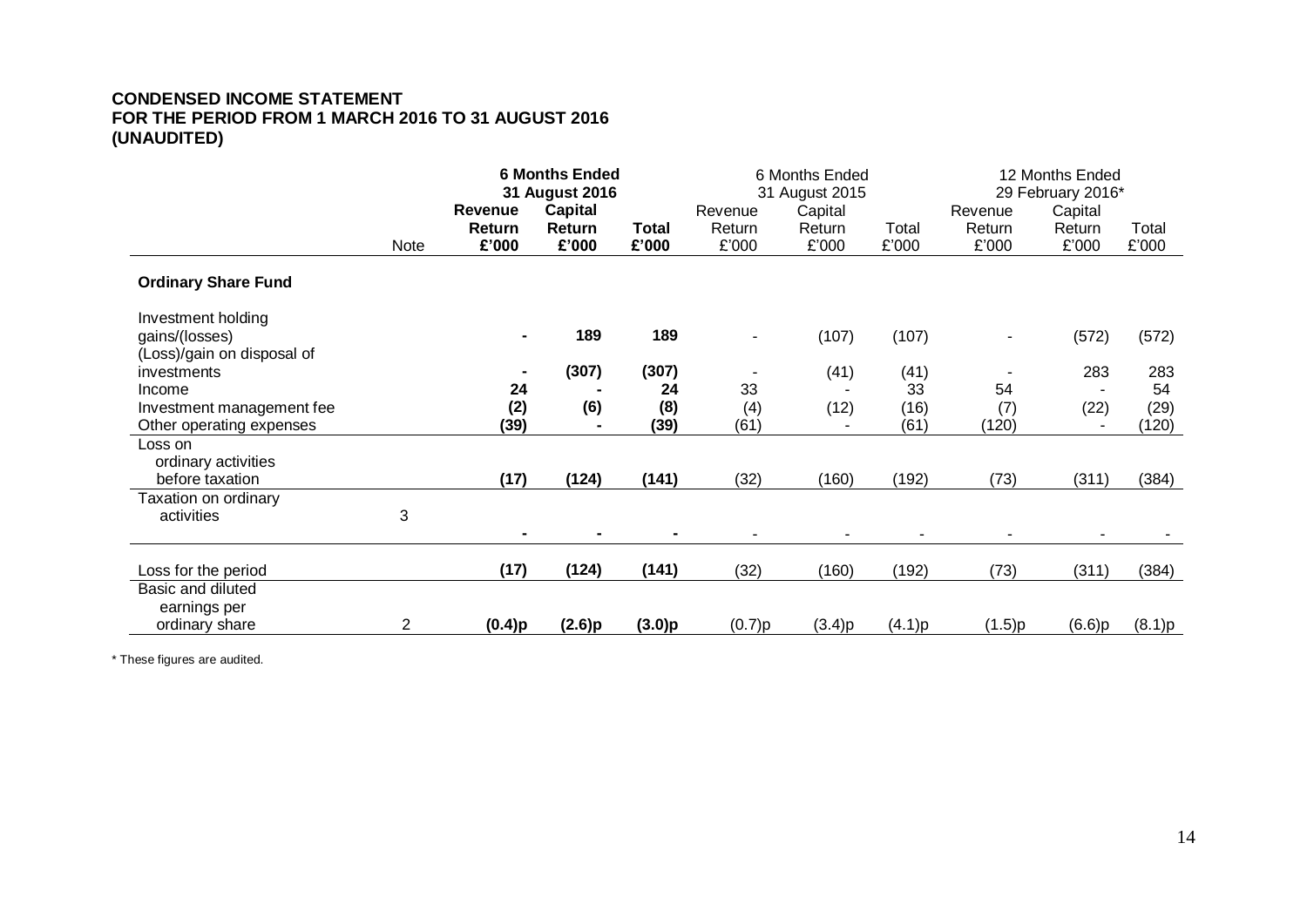## **CONDENSED INCOME STATEMENT FOR THE PERIOD FROM 1 MARCH 2016 TO 31 AUGUST 2016 (UNAUDITED)**

|                                                                         |                | <b>6 Months Ended</b><br>31 August 2016<br><b>Revenue</b><br><b>Capital</b> |                |                | 6 Months Ended<br>31 August 2015<br>Capital<br>Revenue |        |                | 12 Months Ended<br>29 February 2016*<br>Capital<br>Revenue |              |              |
|-------------------------------------------------------------------------|----------------|-----------------------------------------------------------------------------|----------------|----------------|--------------------------------------------------------|--------|----------------|------------------------------------------------------------|--------------|--------------|
|                                                                         |                | Return                                                                      | Return         | Total          | Return                                                 | Return | Total          | Return                                                     | Return       | Total        |
|                                                                         | Note           | £'000                                                                       | £'000          | £'000          | £'000                                                  | £'000  | £'000          | £'000                                                      | £'000        | £'000        |
| <b>C Share Fund</b>                                                     |                |                                                                             |                |                |                                                        |        |                |                                                            |              |              |
| Investment holding<br>gains/(losses)<br>Loss on disposal of investments |                |                                                                             | 129<br>(62)    | 129<br>(62)    |                                                        | (65)   | (65)           |                                                            | (87)<br>(35) | (87)<br>(35) |
| Income                                                                  |                | 11                                                                          |                | 11             | 11                                                     | ۰      | 11             | 22                                                         |              | 22           |
| Investment management fee<br>Other operating expenses                   |                | (2)<br>(25)                                                                 | (5)            | (7)<br>(25)    | (2)<br>(23)                                            | (7)    | (9)<br>(23)    | (4)<br>(45)                                                | (12)<br>٠    | (16)<br>(45) |
| Profit/(loss) on ordinary<br>activities before taxation                 |                | (16)                                                                        | 62             | 46             | (14)                                                   | (72)   | (86)           | (27)                                                       | (134)        | (161)        |
| Taxation on ordinary activities                                         | 3              |                                                                             | $\blacksquare$ | $\blacksquare$ |                                                        | ٠      | $\blacksquare$ |                                                            | ٠            |              |
| Profit/(loss) for the period                                            |                | (16)                                                                        | 62             | 46             | (14)                                                   | (72)   | (86)           | (27)                                                       | (134)        | (161)        |
| Basic and diluted earnings per<br>C share                               | $\overline{2}$ | $(0.8)$ p                                                                   | 3.2p           | 2.4p           | (0.7)p                                                 | (3.7)p | (4.4)p         | (1.4)p                                                     | (6.9)p       | (8.3)p       |

\* These figures are audited.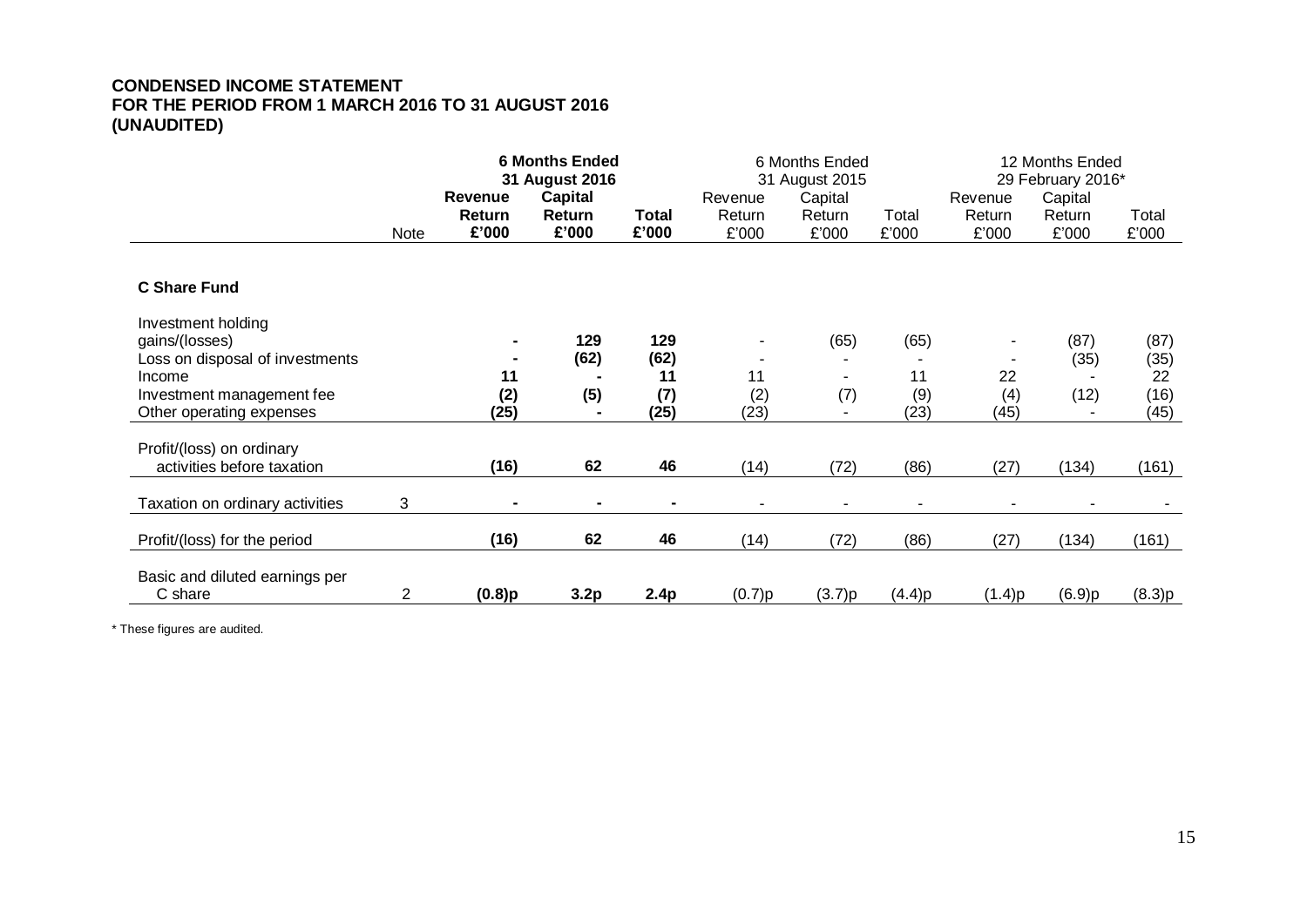## **CONDENSED INCOME STATEMENT FOR THE PERIOD FROM 1 MARCH 2016 TO 31 AUGUST 2016 (UNAUDITED)**

|                                                       |      | <b>6 Months Ended</b><br>31 August 2016<br><b>Capital</b><br><b>Revenue</b> |                 |                       | 6 Months Ended<br>31 August 2015<br>Capital<br>Revenue |                 |                | 12 Months Ended<br>29 February 2016*<br>Capital<br>Revenue |                 |                |
|-------------------------------------------------------|------|-----------------------------------------------------------------------------|-----------------|-----------------------|--------------------------------------------------------|-----------------|----------------|------------------------------------------------------------|-----------------|----------------|
|                                                       | Note | <b>Return</b><br>£'000                                                      | Return<br>£'000 | <b>Total</b><br>£'000 | Return<br>£'000                                        | Return<br>£'000 | Total<br>£'000 | Return<br>£'000                                            | Return<br>£'000 | Total<br>£'000 |
|                                                       |      |                                                                             |                 |                       |                                                        |                 |                |                                                            |                 |                |
| <b>D Share Fund</b>                                   |      |                                                                             |                 |                       |                                                        |                 |                |                                                            |                 |                |
| Investment holding losses                             |      |                                                                             | (3)             | (3)                   |                                                        |                 |                |                                                            |                 |                |
| Gain/(loss) on disposal of<br>investments             |      |                                                                             |                 |                       |                                                        |                 |                |                                                            |                 |                |
| Income                                                |      | 2                                                                           |                 | $\mathbf{2}$          |                                                        |                 |                |                                                            |                 |                |
| Investment management fee<br>Other operating expenses |      | (3)<br>(21)                                                                 | (9)             | (12)<br>(21)          |                                                        |                 |                |                                                            |                 |                |
| Loss on ordinary                                      |      |                                                                             |                 |                       |                                                        |                 |                |                                                            |                 |                |
| activities before taxation                            |      | (22)                                                                        | (12)            | (34)                  |                                                        |                 |                |                                                            |                 |                |
| Taxation on ordinary activities                       | 3    |                                                                             |                 |                       |                                                        |                 |                |                                                            |                 |                |
| Loss for the period                                   |      | (22)                                                                        | (12)            | (34)                  |                                                        |                 |                |                                                            |                 |                |
| Basic and diluted earnings per<br>D share             | 2    | (1.4)p                                                                      | (0.7)p          | (2.1)p                |                                                        |                 |                |                                                            |                 |                |

\* These figures are audited.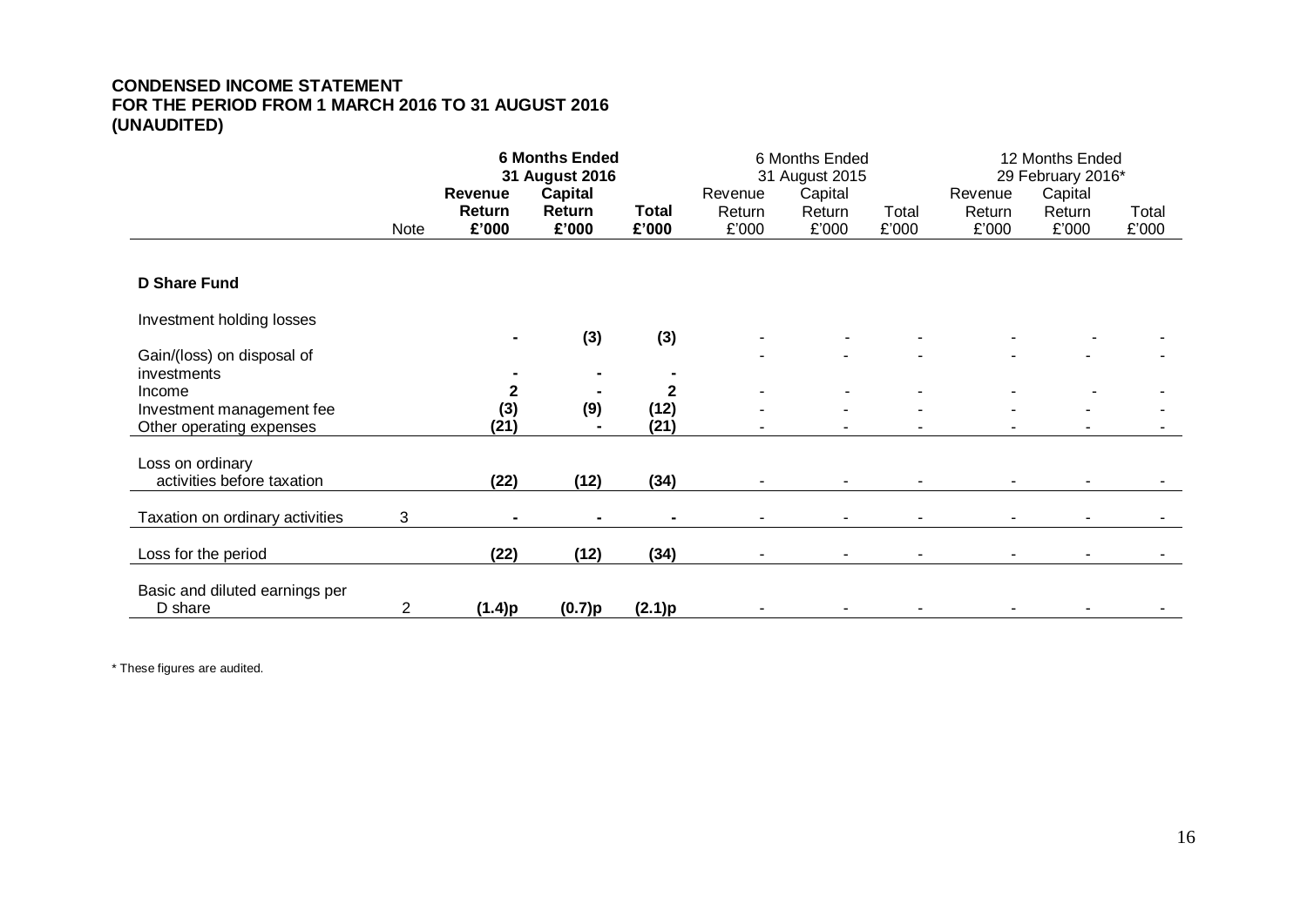## **CONDENSED INCOME STATEMENT FOR THE PERIOD FROM 1 MARCH 2016 TO 31 AUGUST 2016 (UNAUDITED)**

|                                           |                |                | <b>6 Months Ended</b> |              |         | 6 Months Ended |        | 12 Months Ended |                          |        |
|-------------------------------------------|----------------|----------------|-----------------------|--------------|---------|----------------|--------|-----------------|--------------------------|--------|
|                                           |                |                | 31 August 2016        |              |         | 31 August 2015 |        |                 | 29 February 2016*        |        |
|                                           |                | <b>Revenue</b> | <b>Capital</b>        |              | Revenue | Capital        |        | Revenue         | Capital                  |        |
|                                           |                | Return         | Return                | <b>Total</b> | Return  | Return         | Total  | Return          | Return                   | Total  |
|                                           | Note           | £'000          | £'000                 | £'000        | £'000   | £'000          | £'000  | £'000           | £'000                    | £'000  |
| <b>Total</b>                              |                |                |                       |              |         |                |        |                 |                          |        |
| Investment holding gains/(losses)         |                |                | 315                   | 315          |         | (172)          | (172)  | $\blacksquare$  | (659)                    | (659)  |
| (Loss)/gain on disposal of<br>investments |                |                | (369)                 | (369)        |         | (41)           | (41)   |                 | 248                      | 248    |
| Income                                    |                | 37             |                       | 37           | 44      |                | 44     | 76              | $\overline{\phantom{a}}$ | 76     |
| Investment management fee                 |                | (7)            | (20)                  | (27)         | (6)     | (19)           | (25)   | (11)            | (34)                     | (45)   |
| Other operating expenses                  |                | (85)           |                       | (85)         | (84)    |                | (84)   | (165)           |                          | (165)  |
|                                           |                |                |                       |              |         |                |        |                 |                          |        |
| Loss on ordinary                          |                |                |                       |              |         |                |        |                 |                          |        |
| activities before taxation                |                | (55)           | (74)                  | (129)        | (46)    | (232)          | (278)  | (100)           | (445)                    | (545)  |
| Taxation on ordinary activities           | 3              |                |                       |              |         |                |        |                 |                          |        |
| Loss for the period                       |                | (55)           | (74)                  | (129)        | (46)    | (232)          | (278)  | (100)           | (445)                    | (545)  |
|                                           |                |                |                       |              |         |                |        |                 |                          |        |
| Basic and diluted earnings per            |                |                |                       |              |         |                |        |                 |                          |        |
| ordinary share                            | $\overline{2}$ | (0.4)p         | (2.6)p                | (3.0)p       | (0.7)p  | (3.4)p         | (4.1)p | (1.5)p          | (6.6)p                   | (8.1)p |
| Basic and diluted earnings per            |                |                |                       |              |         |                |        |                 |                          |        |
| C share                                   | 2              | $(0.8)$ p      | 3.2p                  | 2.4p         | (0.7)p  | (3.7)p         | (4.4)p | (1.4)p          | (6.9)p                   | (8.3)p |
|                                           |                |                |                       |              |         |                |        |                 |                          |        |
| Basic and diluted earnings per            |                |                |                       |              |         |                |        |                 |                          |        |
| D share                                   | 2              | (1.4)p         | (0.7)p                | (2.1)p       | -p      | -p             | -p     | -p              | -p                       | -p     |

\* These figures are audited. The total columns of these statements represent the Total Comprehensive Income Statement of the Ordinary Share Fund, C Share Fund and the D Share Fund. The supplementary revenue return and capital return columns are both prepared in accordance with the Association of Investment Companies ("AIC") Statement of Recommended Practice ("SORP"). No operations were acquired or discontinued during the period. All items in the above statements derive from continuing operations. There were no recognised gains or losses other than those passing through the Income Statement. The notes form an integral part of these Accounts.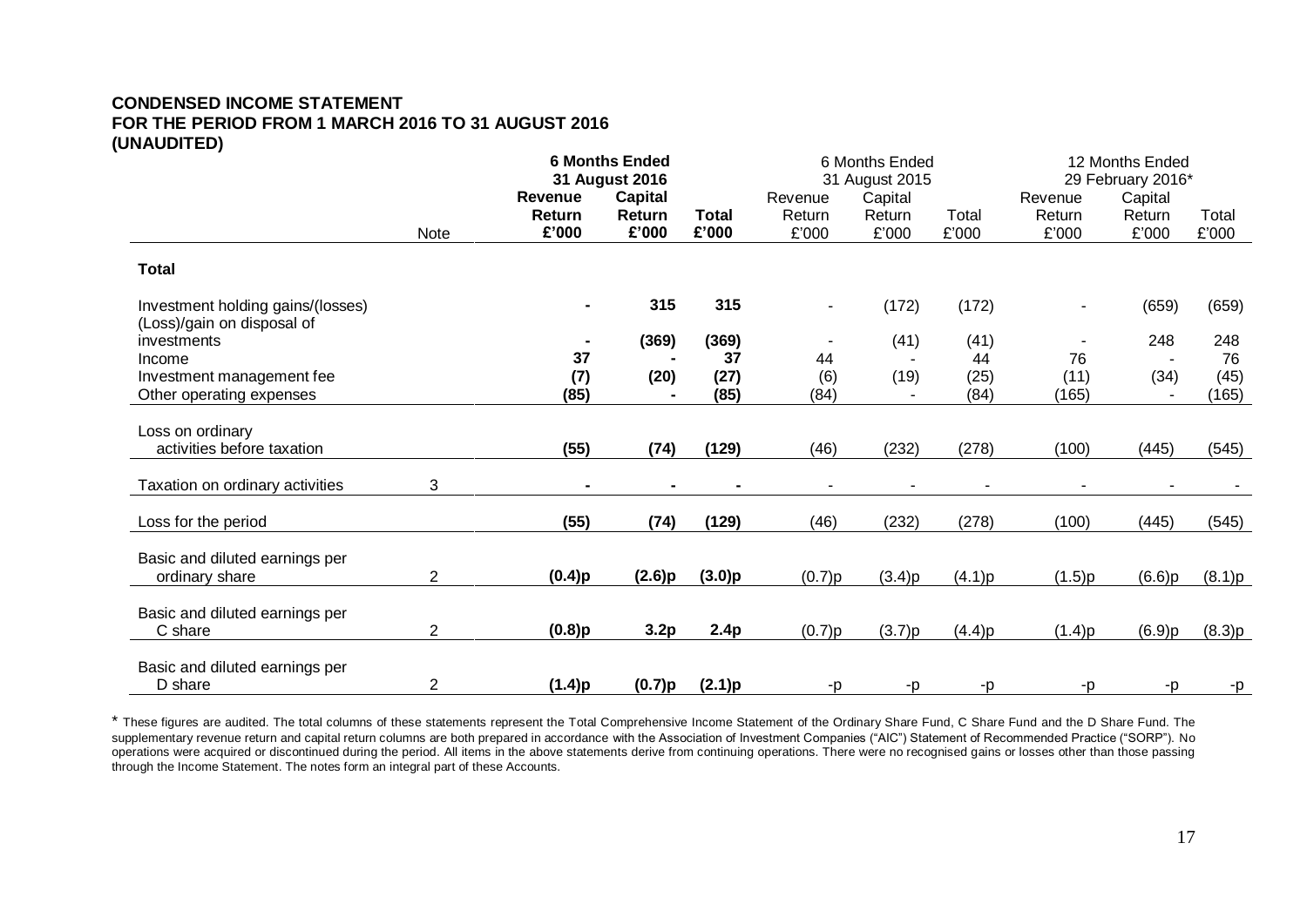## **CONDENSED STATEMENT OF CHANGES IN EQUITY FOR THE PERIOD FROM 1 MARCH 2016 TO 31 AUGUST 2016 (UNAUDITED)**

|                                                 | Non-distributable reserves |                |                 | <b>Distributable reserves</b> |                |              |
|-------------------------------------------------|----------------------------|----------------|-----------------|-------------------------------|----------------|--------------|
|                                                 |                            |                | <b>Capital</b>  | <b>Capital</b>                |                |              |
|                                                 | <b>Share</b>               | <b>Special</b> | <b>Reserve</b>  | <b>Reserve</b>                | <b>Revenue</b> |              |
|                                                 | <b>Capital</b>             | <b>Reserve</b> | <b>Realised</b> | <b>Unrealised</b>             | <b>Reserve</b> | <b>Total</b> |
|                                                 | £'000                      | £'000          | £'000           | £'000                         | £'000          | £'000        |
| <b>Ordinary Share Fund</b>                      |                            |                |                 |                               |                |              |
| For the 6 month period to 31 August 2016        |                            |                |                 |                               |                |              |
| 1 March 2016                                    | 47                         | 1,160          | 961             | (279)                         | (403)          | 1,486        |
| Investment holding gains                        |                            |                |                 | 189                           |                | 189          |
| Loss on disposal of investments                 |                            |                | (307)           |                               |                | (307)        |
| Management fee allocated to capital             |                            |                | (6)             |                               |                | (6)          |
| Revenue return on ordinary activities after tax |                            |                |                 |                               | (17)           | (17)         |
| Dividend paid (note 9)                          |                            |                |                 |                               |                |              |
| 31 August 2016                                  | 47                         | 1,160          | 648             | (90)                          | (420)          | 1,345        |
|                                                 |                            |                |                 |                               |                |              |
| For the 6 month period to 31 August 2015        |                            |                |                 |                               |                |              |
| 1 March 2015                                    | 47                         | 2,438          | 700             | 293                           | (330)          | 3,148        |
| Investment holding losses                       |                            |                |                 | (107)                         |                | (107)        |
| Loss on disposal of investments                 |                            |                | (41)            |                               |                | (41)         |
| Management fee allocated to capital             |                            |                | (12)            |                               |                | (12)         |
| Change in accrual in IFA Commission             |                            | 4              |                 |                               |                | 4            |
| Revenue return on ordinary activities after tax |                            |                |                 |                               | (32)           | (32)         |
| Dividend paid (note 9)                          |                            | (249)          |                 |                               |                | (249)        |
| 31 August 2015                                  | 47                         | 2,193          | 647             | 186                           | (362)          | 2,711        |
|                                                 |                            |                |                 |                               |                |              |
| For the 12 months ended 29 February 2016*       |                            |                |                 |                               |                |              |
| 1 March 2015                                    | 47                         | 2,438          | 700             | 293                           | (330)          | 3,148        |
| Investment holding losses                       |                            |                |                 | (572)                         |                | (572)        |
| Gain on disposal of investments                 |                            |                | 283             |                               |                | 283          |
| Management fee allocated to capital             |                            |                | (22)            |                               |                | (22)         |
| Change in accrual IFA commission                |                            | 4              |                 |                               |                | 4            |
| Revenue return on ordinary activities after tax |                            |                |                 |                               | (73)           | (73)         |
| Dividend paid (note 9)                          |                            | (1, 282)       |                 |                               |                | (1, 282)     |
| 29 February 2016                                | $\overline{47}$            | 1,160          | 961             | (279)                         | (403)          | 1,486        |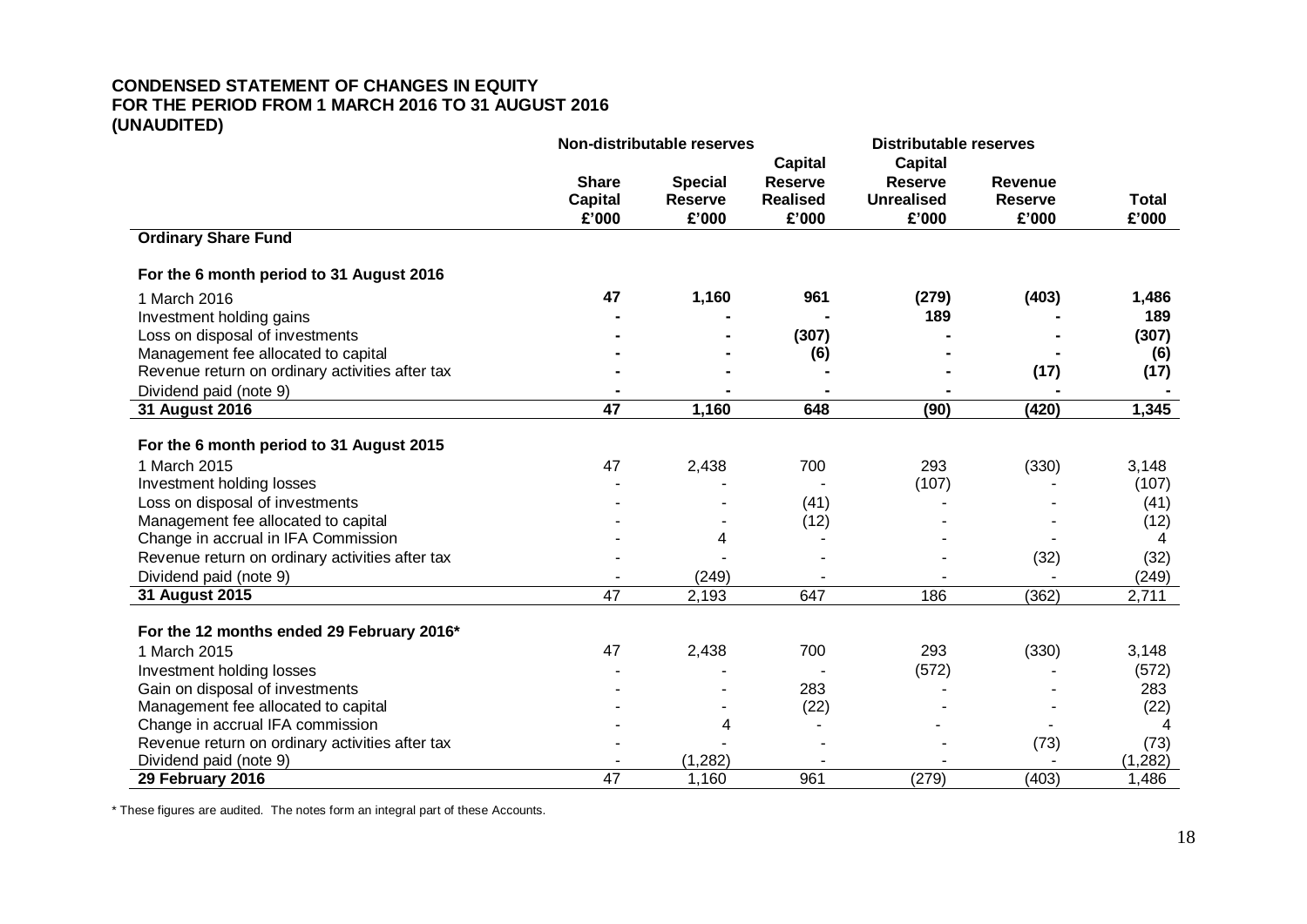## **CONDENSED STATEMENT OF CHANGES IN EQUITY FOR THE PERIOD FROM 1 MARCH 2016 TO 31 AUGUST 2016 (UNAUDITED)**

|                                                 | Non-distributable reserves |                | <b>Distributable reserves</b> |                   |                |              |
|-------------------------------------------------|----------------------------|----------------|-------------------------------|-------------------|----------------|--------------|
|                                                 |                            |                | Capital                       | <b>Capital</b>    |                |              |
|                                                 | <b>Share</b>               | <b>Special</b> | <b>Reserve</b>                | <b>Reserve</b>    | <b>Revenue</b> |              |
|                                                 | <b>Capital</b>             | <b>Reserve</b> | <b>Realised</b>               | <b>Unrealised</b> | <b>Reserve</b> | <b>Total</b> |
|                                                 | £'000                      | £'000          | £'000                         | £'000             | £'000          | £'000        |
| <b>C Share Fund</b>                             |                            |                |                               |                   |                |              |
| For the 6 month period to 31 August 2016        |                            |                |                               |                   |                |              |
| 1 March 2016                                    | 19                         | 1,455          | 25                            | 148               | (155)          | 1,492        |
| Investment holding gains                        |                            |                |                               | 129               |                | 129          |
| Loss on disposal of investments                 |                            |                | (62)                          |                   |                | (62)         |
| Management fee allocated to capital             |                            |                | (5)                           |                   |                | (5)          |
| Revenue return on ordinary activities after tax |                            |                |                               |                   | (16)           | (16)         |
| Dividend paid (note 9)                          |                            | (87)           |                               |                   |                | (87)         |
| 31 August 2016                                  | 19                         | 1,368          | (42)                          | 277               | (171)          | 1,451        |
| For the 6 month period to 31 August 2015        |                            |                |                               |                   |                |              |
| 1 March 2015                                    | 19                         | 1,541          | 72                            | 235               | (128)          | 1,739        |
| Investment holding losses                       |                            |                |                               | (65)              |                | (65)         |
| Management fee allocated to capital             |                            |                | (7)                           |                   |                | (7)          |
| Change in accrual in IFA Commission             |                            | 3              |                               |                   |                | 3            |
| Revenue return on ordinary activities after tax |                            |                |                               |                   | (14)           | (14)         |
| Dividend paid (note 9)                          |                            | (87)           |                               |                   |                | (87)         |
| 31 August 2015                                  | 19                         | 1,457          | 65                            | 170               | (142)          | 1,569        |
| For the 12 months ended 29 February 2016*       |                            |                |                               |                   |                |              |
| 1 March 2015                                    | 19                         | 1,541          | 72                            | 235               | (128)          | 1,739        |
| Investment holding losses                       |                            |                |                               | (87)              |                | (87)         |
| Loss on disposal of investments                 |                            |                | (35)                          |                   |                | (35)         |
| Management fee allocated to capital             |                            |                | (12)                          |                   |                | (12)         |
| Change in accrual in IFA Commission             |                            | 1              |                               |                   |                | 1            |
| Revenue return on ordinary activities after tax |                            |                |                               |                   | (27)           | (27)         |
| Dividend paid (note 9)                          |                            | (87)           |                               |                   |                | (87)         |
| 29 February 2016                                | $\overline{19}$            | 1,455          | $\overline{25}$               | $\overline{148}$  | (155)          | 1,492        |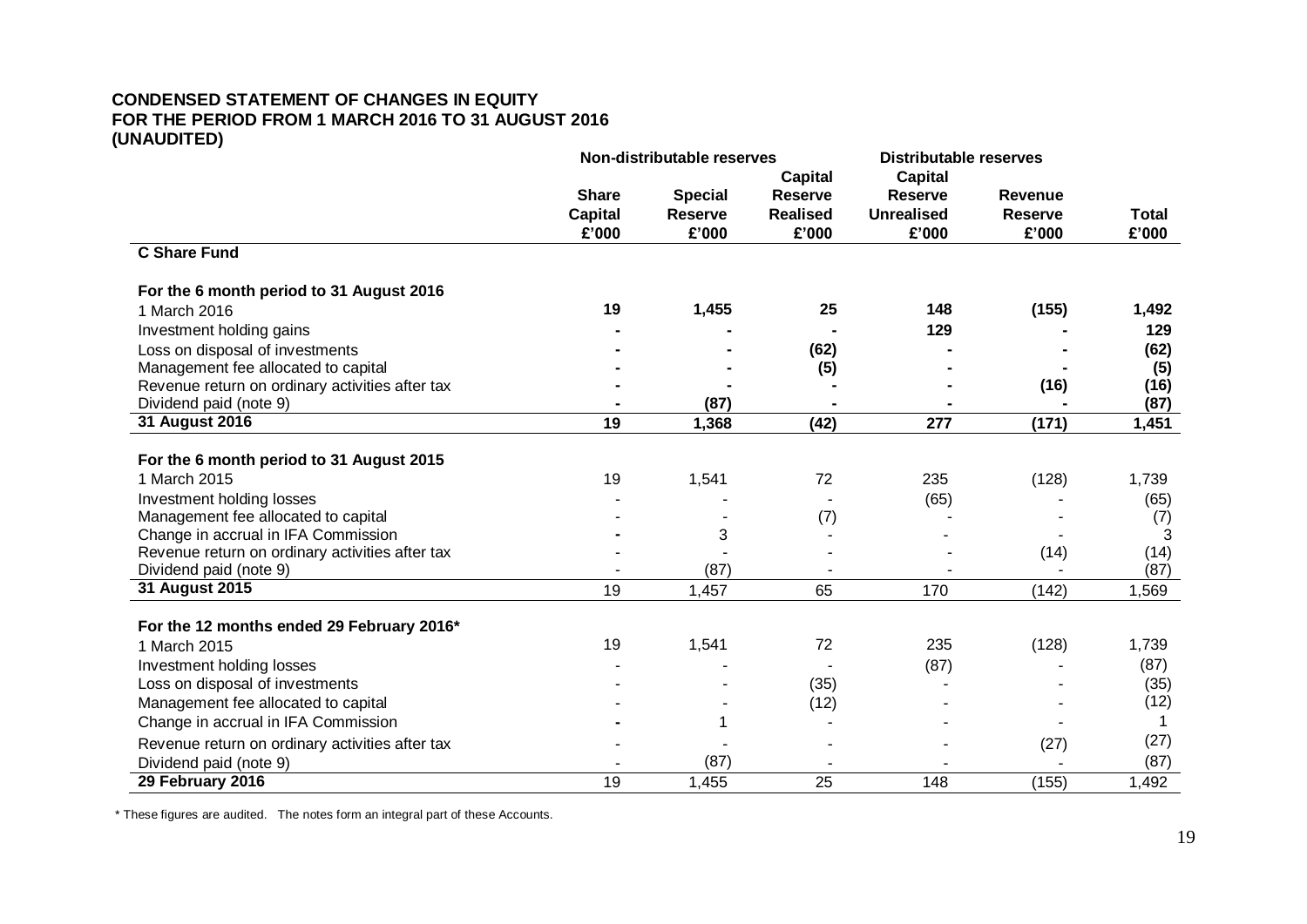## **CONDENSED STATEMENT OF CHANGES IN EQUITY FOR THE PERIOD FROM 1 MARCH 2016 TO 31 AUGUST 2016 (UNAUDITED)**

|                                                 |                |                | Non-distributable reserves |                 | <b>Distributable reserves</b> |                |              |
|-------------------------------------------------|----------------|----------------|----------------------------|-----------------|-------------------------------|----------------|--------------|
|                                                 |                | <b>Share</b>   |                            | <b>Capital</b>  | <b>Capital</b>                |                |              |
|                                                 | <b>Share</b>   | Premium        | <b>Special</b>             | <b>Reserve</b>  | <b>Reserve</b>                | <b>Revenue</b> |              |
|                                                 | <b>Capital</b> | <b>Account</b> | <b>Reserve</b>             | <b>Realised</b> | <b>Unrealised</b>             | <b>Reserve</b> | <b>Total</b> |
|                                                 | £'000          | £'000          | £'000                      | £'000           | £'000                         | £'000          | £'000        |
| <b>D Share Fund</b>                             |                |                |                            |                 |                               |                |              |
| For the 6 month period to 31 August 2016        |                |                |                            |                 |                               |                |              |
| 1 March 2016                                    |                |                |                            |                 |                               |                |              |
| Increase in share capital in issue              | 18             | 1,848          |                            |                 |                               |                | 1,866        |
| Expenses of share issue                         |                | (63)           |                            |                 |                               |                | (63)         |
| Investment holding losses                       |                |                |                            |                 | (3)                           |                | (3)          |
| Management fee allocated to capital             |                |                |                            | (9)             |                               |                | (9)          |
| Revenue return on ordinary activities after tax |                |                |                            |                 |                               | (22)           | (22)         |
| Dividend paid (note 9)                          |                |                |                            |                 |                               |                |              |
| 31 August 2016                                  | 18             | 1,785          | $\blacksquare$             | (9)             | (3)                           | (22)           | 1,769        |
| For the 6 month period to 31 August 2015        |                |                |                            |                 |                               |                |              |
| 1 March 2015                                    |                |                |                            |                 |                               |                |              |
| Investment holding gains                        |                |                |                            |                 |                               |                |              |
| Management fee allocated to capital             |                |                |                            |                 |                               |                |              |
| Revenue return on ordinary activities after tax |                |                |                            |                 |                               |                |              |
| Dividend paid (note 9)                          |                |                |                            |                 |                               |                |              |
| 31 August 2015                                  |                |                |                            |                 |                               |                |              |
| For the 12 months ended 29 February 2016*       |                |                |                            |                 |                               |                |              |
| 1 March 2015                                    |                |                |                            |                 |                               |                |              |
| Investment holding gains                        |                |                |                            |                 |                               |                |              |
|                                                 |                |                |                            |                 |                               |                |              |
| Management fee allocated to capital             |                |                |                            |                 |                               |                |              |
| Revenue return on ordinary activities after tax |                |                |                            |                 |                               |                |              |
| Dividend paid (note 9)                          |                |                |                            |                 |                               |                |              |
| 29 February 2016                                |                |                |                            |                 |                               |                |              |

The notes form an integral part of these Accounts.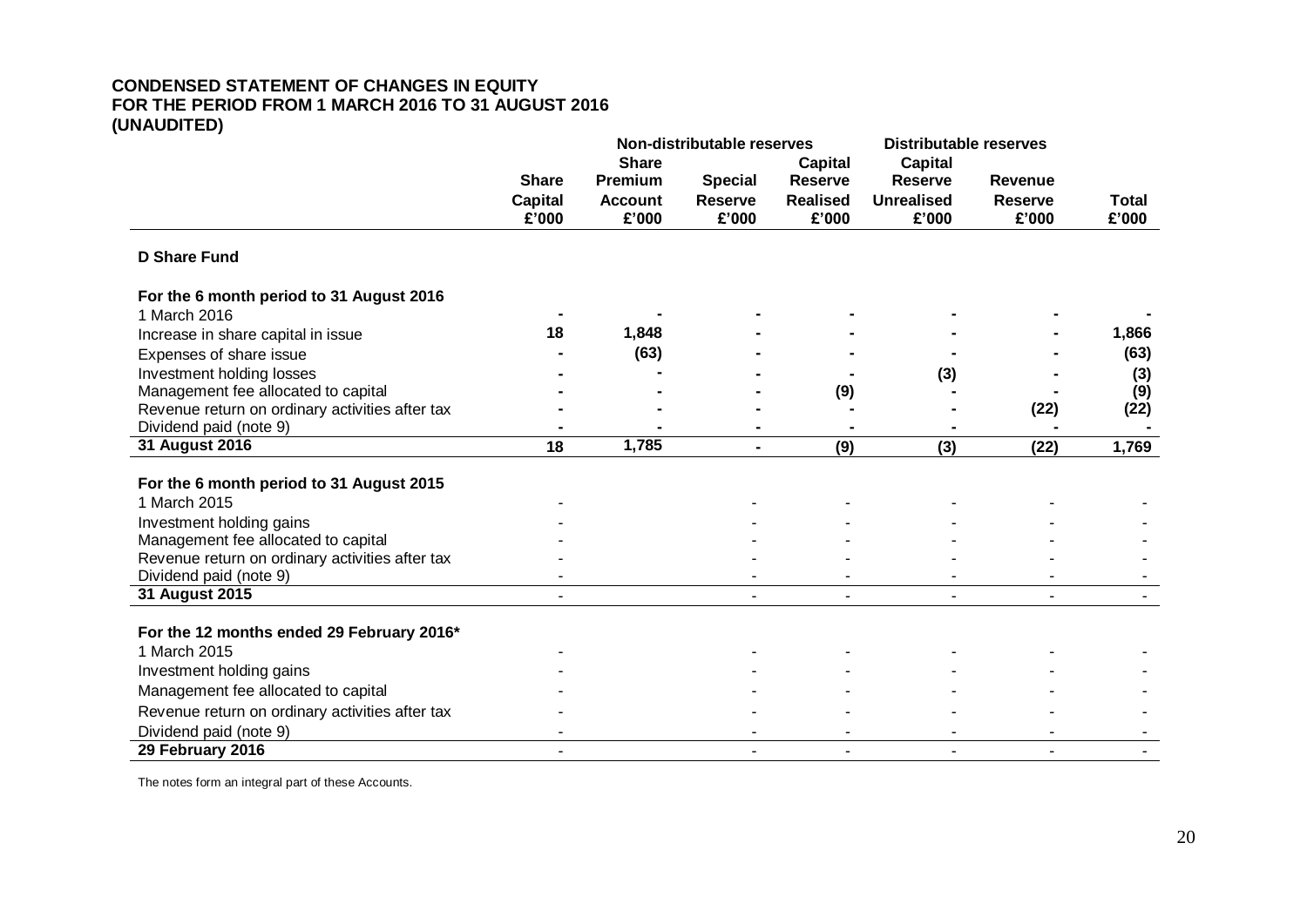## **CONDENSED STATEMENT OF CHANGES IN EQUITY FOR THE PERIOD FROM 1 MARCH 2016 TO 31 AUGUST 2016 (UNAUDITED)**

|                                                 |                 |                | Non-distributable reserves |                 | <b>Distributable reserves</b> |                |              |
|-------------------------------------------------|-----------------|----------------|----------------------------|-----------------|-------------------------------|----------------|--------------|
|                                                 |                 | <b>Share</b>   |                            | <b>Capital</b>  | <b>Capital</b>                |                |              |
|                                                 | <b>Share</b>    | Premium        | <b>Special</b>             | <b>Reserve</b>  | <b>Reserve</b>                | <b>Revenue</b> |              |
|                                                 | <b>Capital</b>  | <b>Account</b> | <b>Reserve</b>             | <b>Realised</b> | <b>Unrealised</b>             | <b>Reserve</b> | <b>Total</b> |
|                                                 | £'000           | £'000          | £'000                      | £'000           | £'000                         | £'000          | £'000        |
| <b>Total</b>                                    |                 |                |                            |                 |                               |                |              |
| For the 6 month period to 31 August 2016        |                 |                |                            |                 |                               |                |              |
| 1 March 2016                                    | 66              |                | 2,615                      | 986             | (131)                         | (558)          | 2,978        |
| Increase in share capital in issue              | 18              | 1,848          |                            |                 |                               |                | 1,866        |
| Expenses of share issue                         |                 | (63)           |                            |                 |                               |                | (63)         |
| Investment holding gains                        |                 |                |                            |                 | 315                           |                | 315          |
| Loss on disposal of investments                 |                 |                |                            | (369)           |                               |                | (369)        |
| Management fee allocated to capital             |                 |                |                            | (20)            |                               |                | (20)         |
| Revenue return on ordinary activities after tax |                 |                |                            |                 |                               | (55)           | (55)         |
| Dividend paid (note 9)                          |                 |                | (87)                       |                 |                               |                | (87)         |
| 31 August 2016                                  | $\overline{84}$ | 1,785          | 2,528                      | 597             | 184                           | (613)          | 4.565        |
|                                                 |                 |                |                            |                 |                               |                |              |
| For the 6 month period to 31 August 2015        |                 |                |                            |                 |                               |                |              |
| 1 March 2015                                    | 66              |                | 3,979                      | 772             | 528                           | (458)          | 4,887        |
| Investment holding losses                       |                 |                |                            |                 | (172)                         |                | (172)        |
| Loss on disposal of investments                 |                 |                |                            | (41)            |                               |                | (41)         |
| Management fee allocated to capital             |                 |                |                            | (19)            |                               |                | (19)         |
| Change in accrual in IFA Commission             |                 |                | 7                          |                 |                               | ٠              | 7            |
| Revenue return on ordinary activities after tax |                 |                |                            |                 |                               | (46)           | (46)         |
| Dividend paid (note 9)                          |                 |                | (336)                      |                 |                               |                | (336)        |
| 31 August 2015                                  | 66              | ä,             | 3,650                      | 712             | 356                           | (504)          | 4,280        |
| For the 12 months ended 29 February 2016*       |                 |                |                            |                 |                               |                |              |
|                                                 |                 |                |                            |                 |                               |                |              |
| 1 March 2015                                    | 66              |                | 3.979                      | 772             | 528                           | (458)          | 4,887        |
| Investment holding losses                       |                 |                |                            |                 | (659)                         |                | (659)        |
| Gain on disposal of investments                 |                 |                |                            | 248             |                               |                | 248          |
| Management fee allocated to capital             |                 |                |                            | (34)            |                               |                | (34)         |
| Change in accrual in IFA Commission             |                 |                | 5                          |                 |                               |                | 5            |
| Revenue return on ordinary activities after tax |                 |                |                            |                 |                               | (100)          | (100)        |
| Dividend paid (note 9)                          |                 |                | (1, 369)                   |                 |                               |                | (1, 369)     |
| 29 February 2016                                | 66              |                | 2,615                      | 986             | (131)                         | (558)          | 2,978        |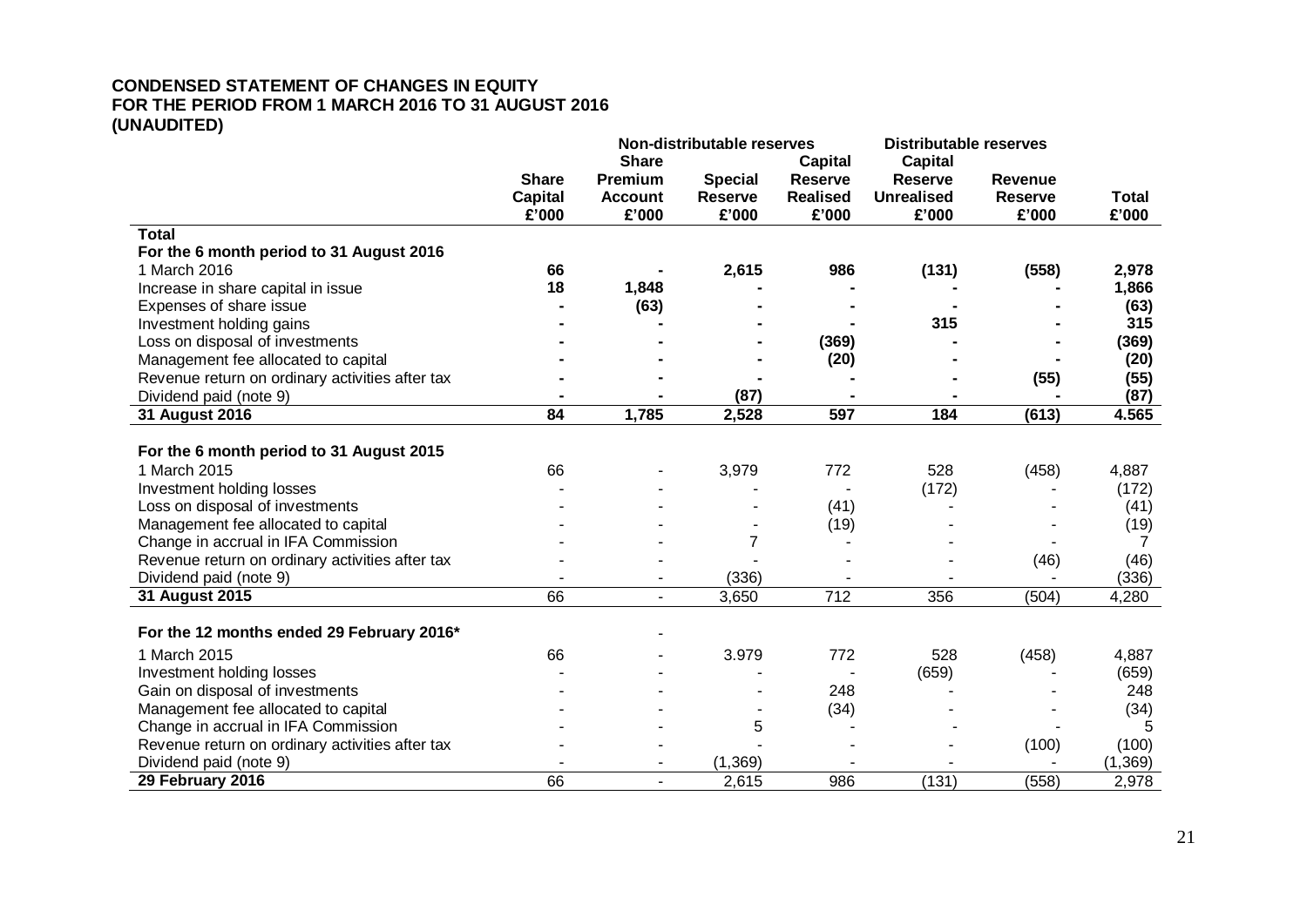|                                                |             | 31 August       | 31 August     | 29 February    |
|------------------------------------------------|-------------|-----------------|---------------|----------------|
|                                                | <b>Note</b> | 2016<br>£'000   | 2015<br>£'000 | 2016*<br>£'000 |
| <b>Ordinary Share Fund</b>                     |             |                 |               |                |
| <b>Fixed assets</b>                            |             |                 |               |                |
| Investments                                    | 4           | 1,374           | 2,559         | 1,492          |
| <b>Current assets</b>                          |             |                 |               |                |
| <b>Debtors</b>                                 |             | 15              | 91            | 37             |
| Cash at bank and on deposit                    |             |                 | 123           | 6              |
|                                                |             | $\overline{15}$ | 214           | 43             |
| Creditors: amounts falling due within one year |             |                 |               |                |
| Creditors                                      |             | (39)            | (61)          | (49)           |
| Bank overdraft                                 |             | (5)             |               |                |
|                                                |             | (44)            | (61)          | (49)           |
| Net current liabilities/assets                 |             | (29)            | 153           | (6)            |
| <b>Non-current liabilities</b>                 |             |                 |               |                |
| IFA trail commission                           |             |                 | (1)           |                |
| <b>Total net assets</b>                        |             | 1,345           | 2,711         | 1,486          |
| <b>Capital and reserves</b>                    |             |                 |               |                |
| Called-up share capital                        | 7           | 47              | 47            | 47             |
| Special reserve                                |             | 1,160           | 2,193         | 1,160          |
| Capital reserve - realised                     |             | 648             | 647           | 961            |
| Capital reserve - unrealised                   |             | (90)            | 186           | (279)          |
| Revenue reserve                                |             | (420)           | (362)         | (403)          |
| <b>Total shareholders' funds</b>               |             | 1,345           | 2,711         | 1,486          |
| Net asset value per ordinary share - basic     | 5           | 28.4p           | 57.2p         | 31.4p          |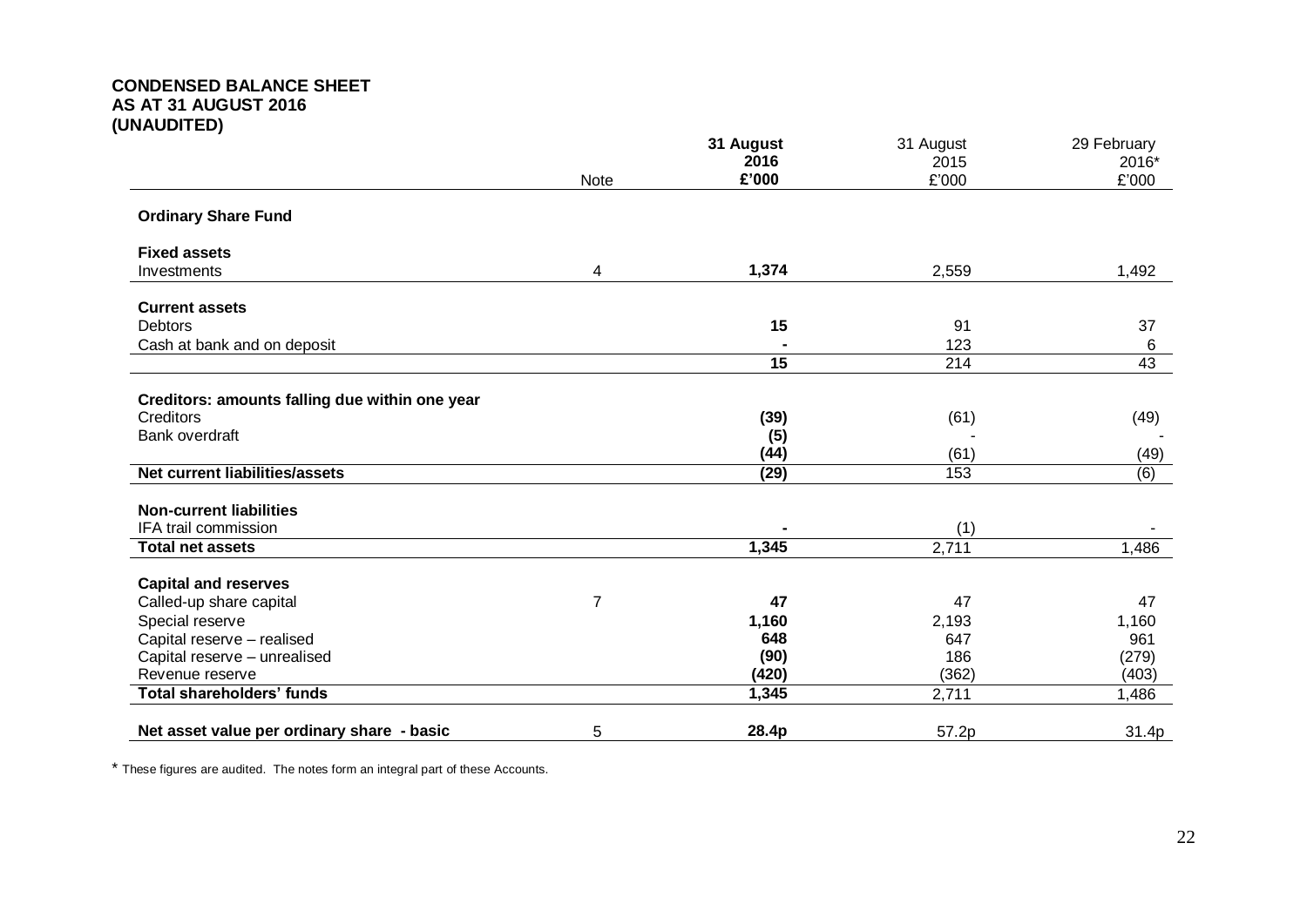|                                                |      | 31 August 2016 | 31 August 2015 | 29 February 2016* |
|------------------------------------------------|------|----------------|----------------|-------------------|
|                                                | Note | £'000          | £'000          | £'000             |
| <b>C Share Fund</b>                            |      |                |                |                   |
| <b>Fixed assets</b>                            |      |                |                |                   |
| Investments                                    | 4    | 1,504          | 1,583          | 1,437             |
| <b>Current assets</b>                          |      |                |                |                   |
| <b>Debtors</b>                                 |      | 8              | 44             | 48                |
| Cash at bank and on deposit                    |      |                |                | 43                |
|                                                |      | 8              | 44             | 91                |
| Creditors: amounts falling due within one year |      |                |                |                   |
| Creditors                                      |      | (53)           | (31)           | (36)              |
| Bank overdraft                                 |      | (8)            | (27)           |                   |
|                                                |      | (61)           | (58)           | (36)              |
| <b>Net current liabilities</b>                 |      | (53)           | (14)           | 55                |
| <b>Non-current liabilities</b>                 |      |                |                |                   |
| IFA trail commission                           |      |                |                |                   |
| <b>Total net assets</b>                        |      | 1,451          | 1,569          | 1,492             |
| <b>Capital and reserves</b>                    |      |                |                |                   |
| Called-up share capital                        | 7    | 19             | 19             | 19                |
| Special reserve                                |      | 1,368          | 1,457          | 1,455             |
| Capital reserve - realised                     |      | (42)           | 65             | 25                |
| Capital reserve - unrealised                   |      | 277            | 170            | 148               |
| Revenue reserve                                |      | (171)          | (142)          | (155)             |
| <b>Total shareholders' funds</b>               |      | 1,451          | 1,569          | 1,492             |
| Net asset value per C share - basic            | 5    | 75.1p          | 81.2p          | 77.3p             |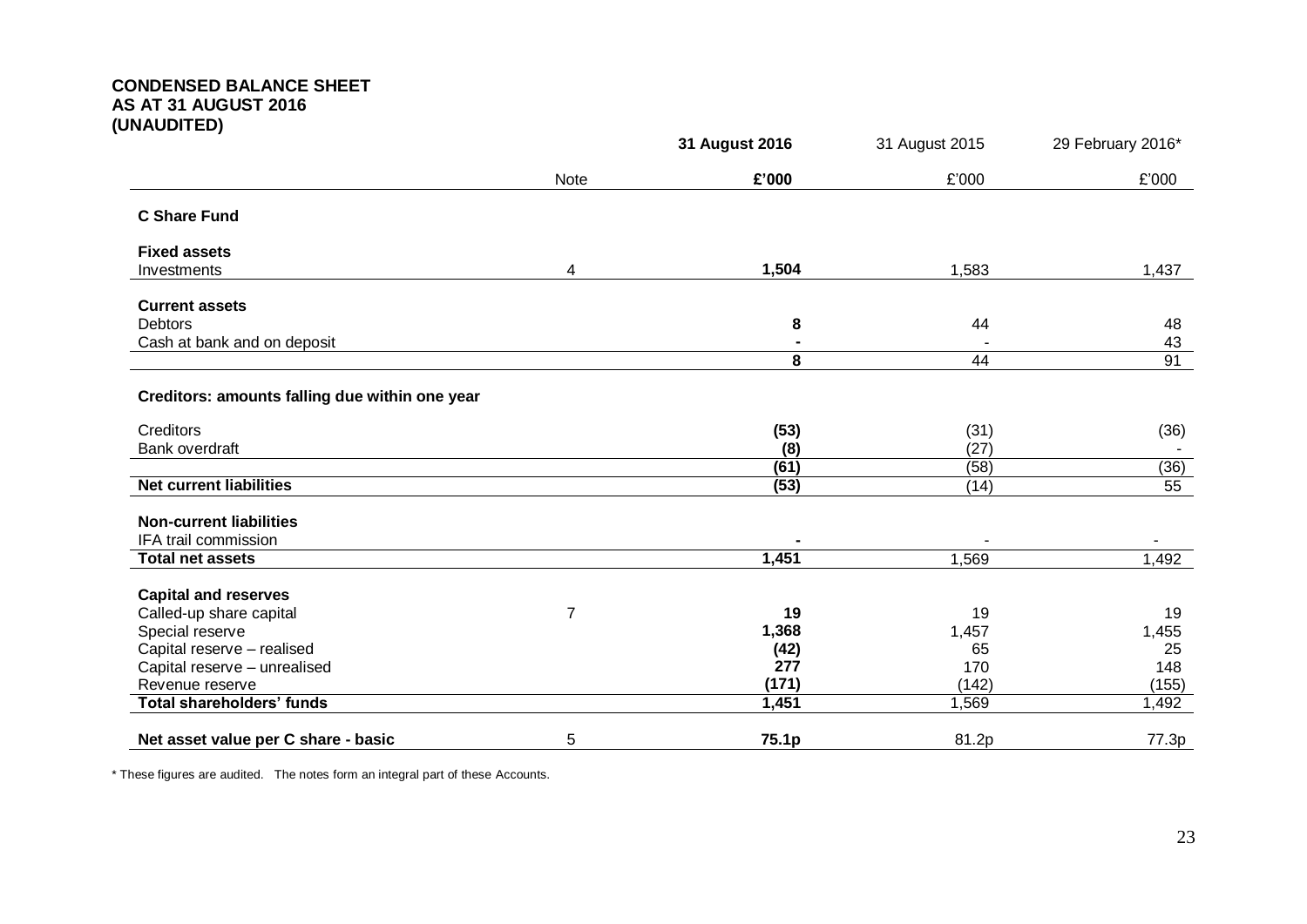|                                                |      | 31 August 2016 | 31 August 2015 | 29 February 2016 |
|------------------------------------------------|------|----------------|----------------|------------------|
|                                                | Note | £'000          | £'000          | £'000            |
| <b>D Share Fund</b>                            |      |                |                |                  |
| <b>Fixed assets</b>                            |      |                |                |                  |
| Investments                                    | 4    | 1,562          | ۰              |                  |
|                                                |      |                |                |                  |
| <b>Current assets</b><br><b>Debtors</b>        |      | 13             |                |                  |
| Cash at bank and on deposit                    |      | 221            |                |                  |
|                                                |      | 234            | $\blacksquare$ |                  |
|                                                |      |                |                |                  |
| Creditors: amounts falling due within one year |      |                |                |                  |
| Creditors                                      |      | (27)           |                |                  |
| Bank overdraft                                 |      |                |                |                  |
|                                                |      | (27)           | $\blacksquare$ |                  |
| <b>Net current assets</b>                      |      | 207            | $\blacksquare$ |                  |
|                                                |      |                |                |                  |
| <b>Non-current liabilities</b>                 |      |                |                |                  |
| IFA trail commission                           |      |                | ۰              |                  |
| <b>Total net assets</b>                        |      | 1,769          | $\blacksquare$ |                  |
| <b>Capital and reserves</b>                    |      |                |                |                  |
| Called-up share capital                        | 7    | 18             |                |                  |
| Share premium account                          |      | 1,785          |                |                  |
| Special reserve                                |      |                |                |                  |
| Capital reserve - realised                     |      | (9)            |                |                  |
| Capital reserve - unrealised                   |      | (3)            |                |                  |
| Revenue reserve                                |      | (22)           |                |                  |
| <b>Total shareholders' funds</b>               |      | 1,769          | $\blacksquare$ |                  |
| Net asset value per D share - basic            | 5    | 97.6p          |                |                  |

The notes form an integral part of these Accounts.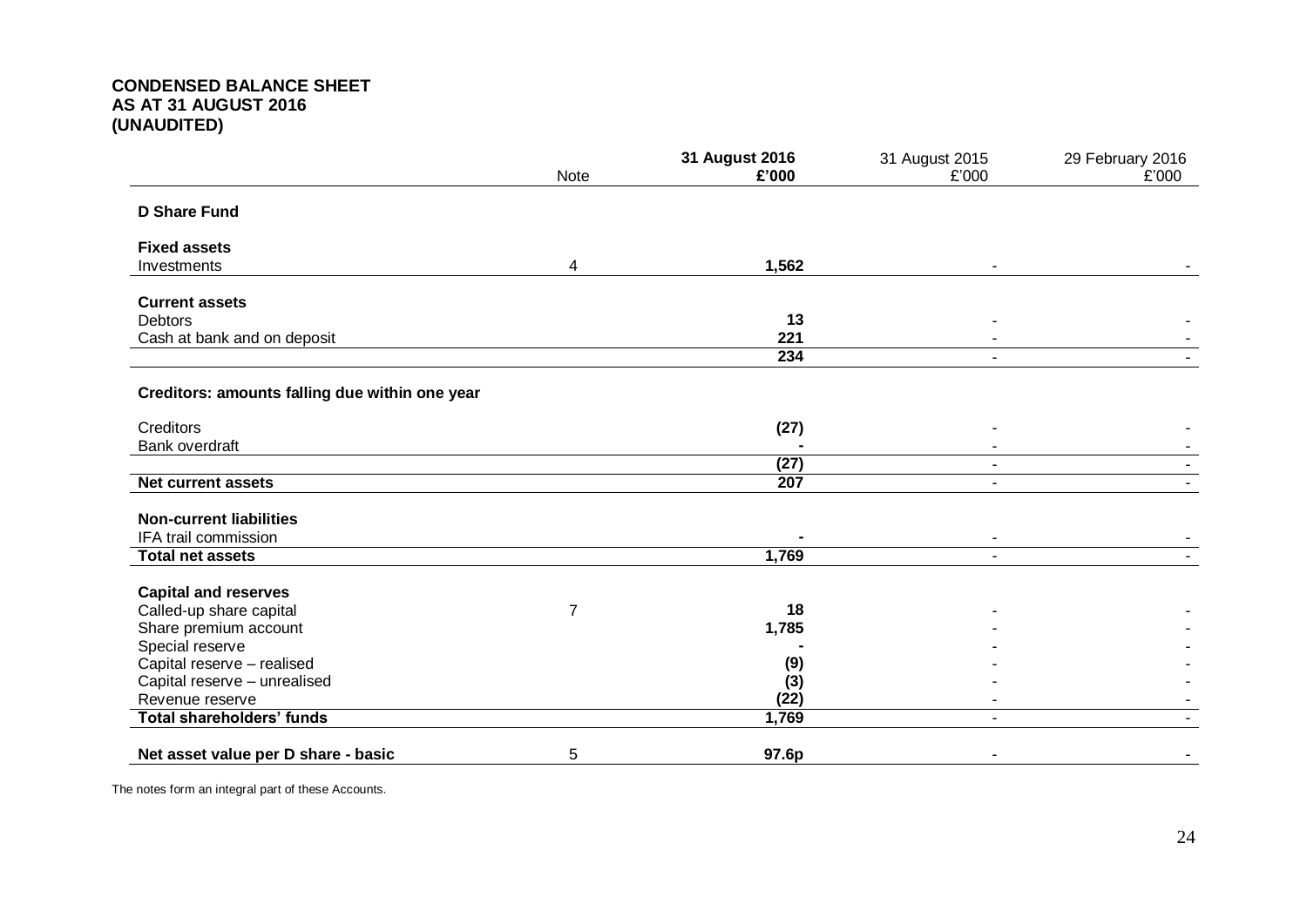|                                                | Note | 31 August 2016<br>£'000 | 31 August 2015<br>£'000 | 29 February 2016*<br>£'000 |
|------------------------------------------------|------|-------------------------|-------------------------|----------------------------|
| <b>Total</b>                                   |      |                         |                         |                            |
| <b>Fixed assets</b>                            |      |                         |                         |                            |
| Investments                                    | 4    | 4,440                   | 4,142                   | 2,929                      |
| <b>Current assets</b>                          |      |                         |                         |                            |
| <b>Debtors</b>                                 |      | 36                      | 135                     | 85                         |
| Cash at bank and on deposit                    |      | 221                     | 123                     | 49                         |
|                                                |      | $\overline{257}$        | 258                     | 134                        |
| Creditors: amounts falling due within one year |      |                         |                         |                            |
| <b>Creditors</b>                               |      | (119)                   | (92)                    | (85)                       |
| Bank overdraft                                 |      | (13)                    | (27)                    |                            |
|                                                |      | (132)                   | (119)                   | (85)                       |
| <b>Net current assets</b>                      |      | 125                     | 139                     | 49                         |
| <b>Non-current liabilities</b>                 |      |                         |                         |                            |
| IFA trail commission                           |      |                         | (1)                     | $\sim$                     |
| <b>Total net assets</b>                        |      | 4,565                   | 4,280                   | 2,978                      |
| <b>Capital and reserves</b>                    |      |                         |                         |                            |
| Called-up share capital                        | 7    | 84                      | 66                      | 66                         |
| Share premium account                          |      | 1,785                   |                         |                            |
| Special reserve                                |      | 2,528                   | 3,650                   | 2,615                      |
| Capital reserve - realised                     |      | 597                     | 712                     | 986                        |
| Capital reserve - unrealised                   |      | 184                     | 356                     | (131)                      |
| Revenue reserve                                |      | (613)                   | (504)                   | (558)                      |
| <b>Total shareholders' funds</b>               |      | 4,565                   | 4,280                   | 2,978                      |
| Net asset value per ordinary share - basic     | 5    | 28.4p                   | 57.2p                   | 31.4p                      |
| Net asset value per C share - basic            | 5    | 75.1p                   | 81.2p                   | 77.3p                      |
| Net asset value per D share - basic            | 5    | 97.6p                   |                         |                            |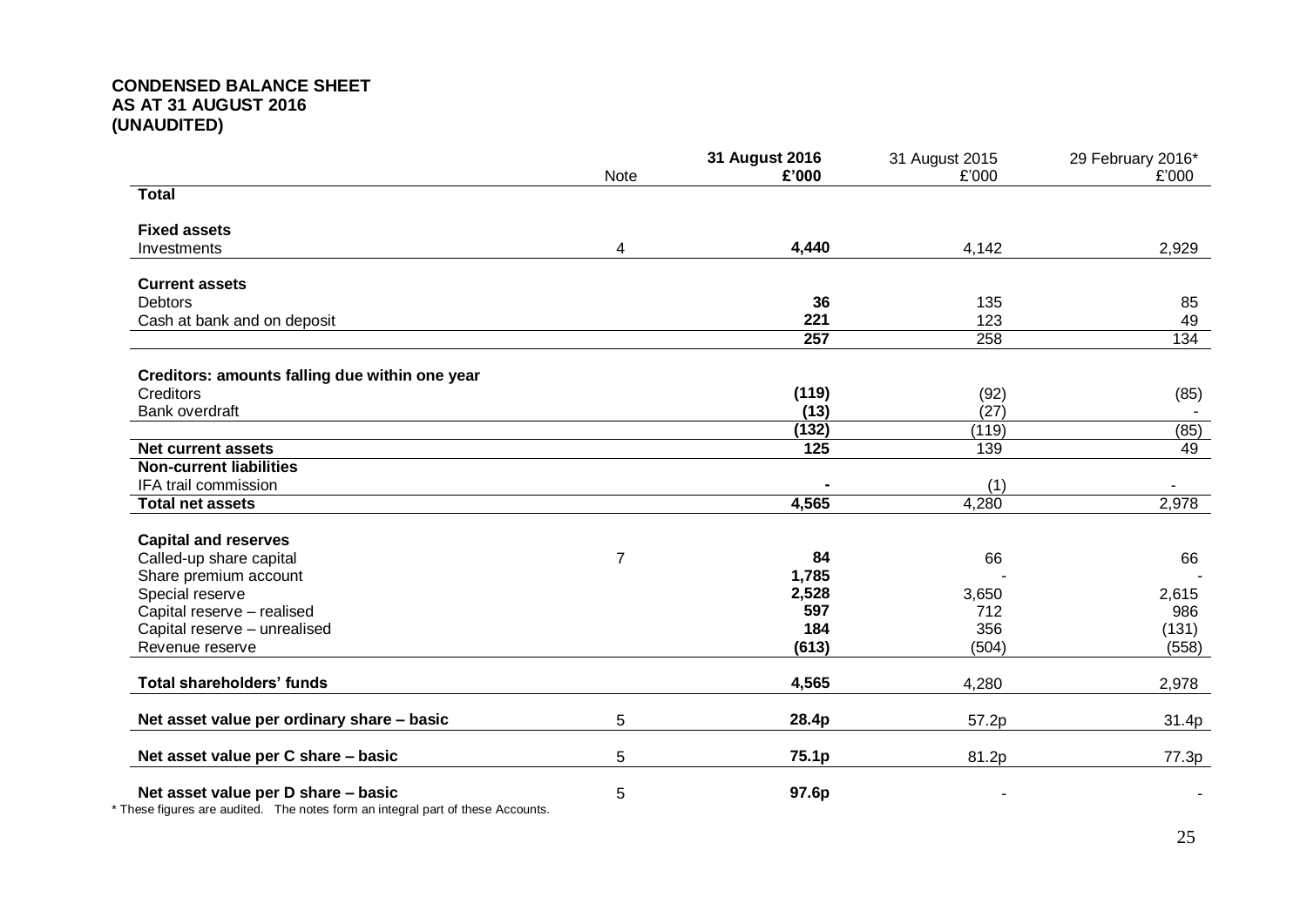|                                                  | Note | <b>6 Months</b><br><b>Ended</b><br>31 August<br>2016<br>£'000 | 6 Months<br>Ended<br>31 August<br>2015<br>£'000 | 12 Months<br>Ended<br>29 February<br>2016*<br>£'000 |
|--------------------------------------------------|------|---------------------------------------------------------------|-------------------------------------------------|-----------------------------------------------------|
| <b>Ordinary Share Fund</b>                       |      |                                                               |                                                 |                                                     |
| Cash flow from operating activities              |      |                                                               |                                                 |                                                     |
| Investment income received                       |      | 23                                                            | 33                                              | 54                                                  |
| Investment management fees paid                  |      | (7)                                                           | (27)                                            | (41)                                                |
| Other cash payments                              |      | (27)                                                          | (95)                                            | (112)                                               |
| Net cash flow from operating activities          | 6    | (11)                                                          | (89)                                            | (99)                                                |
| Cash flow from investing activities              |      |                                                               |                                                 |                                                     |
| Purchase of investments                          |      |                                                               |                                                 |                                                     |
| Sale of investments                              |      |                                                               | 354                                             | 1,280                                               |
| Net cash flow from investing activities          |      |                                                               | 354                                             | 1,280                                               |
| Cash flow from financing activities              |      |                                                               |                                                 |                                                     |
| <b>Equity dividend paid</b>                      | 9    |                                                               | (249)                                           | (1,282)                                             |
| Net cash flow from financing activities          |      |                                                               | (249)                                           | (1,282)                                             |
|                                                  |      |                                                               |                                                 |                                                     |
| (Decrease)/increase in cash and cash equivalents |      | (11)                                                          | 16                                              | (101)                                               |
| Opening cash and cash equivalents                |      | 6                                                             | 107                                             | 107                                                 |
| Net cash (decrease)/increase                     |      | (11)                                                          | 16                                              | (101)                                               |
| <b>Closing cash and cash equivalents</b>         |      | (5)                                                           | 123                                             | 6                                                   |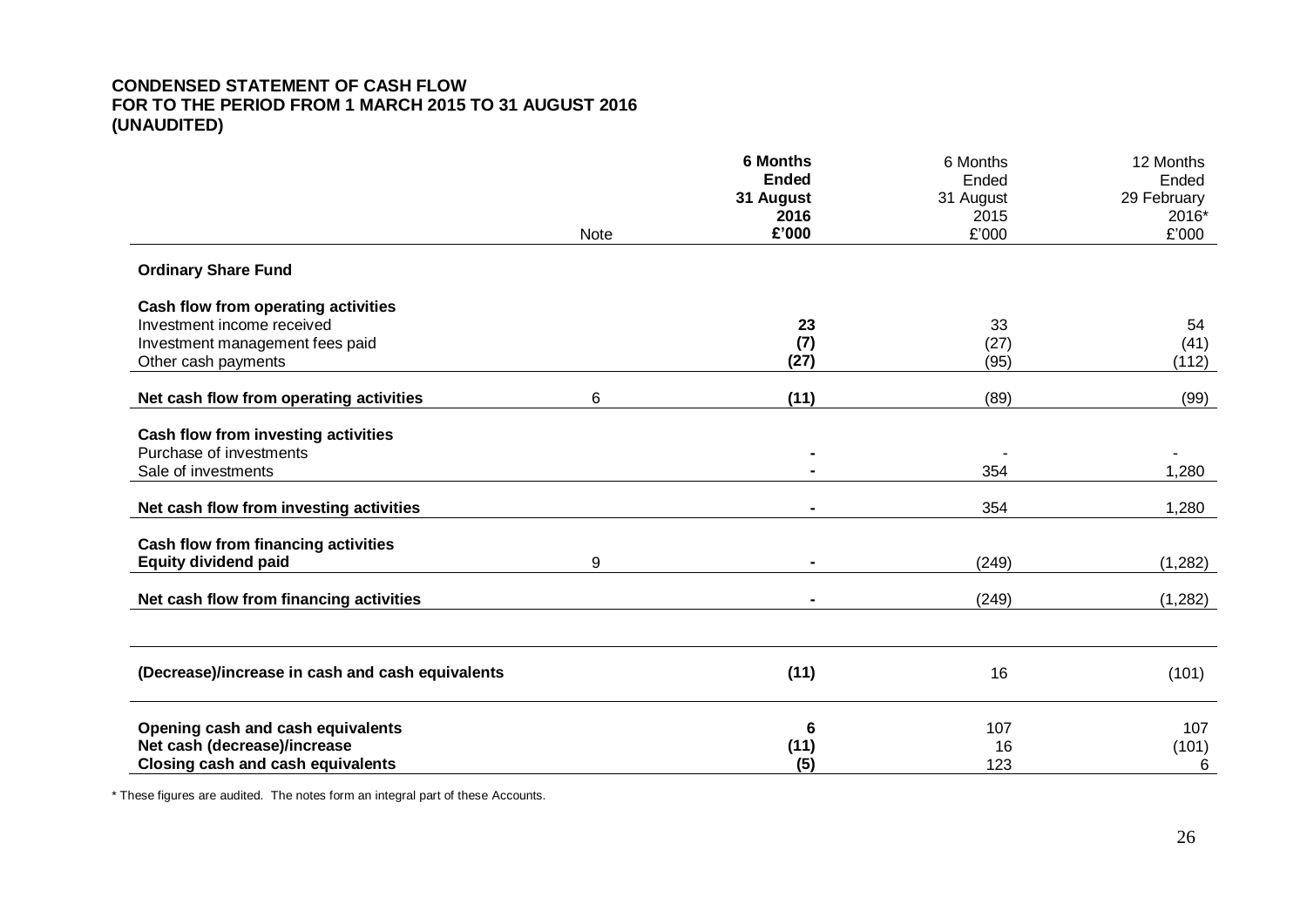|                                                  |             | <b>6 Months</b><br><b>Ended</b><br>31 August | 6 Months<br>Ended<br>31 August | 12 Months<br>Ended<br>29 February |
|--------------------------------------------------|-------------|----------------------------------------------|--------------------------------|-----------------------------------|
|                                                  | <b>Note</b> | 2016<br>£'000                                | 2015<br>£'000                  | 2016*<br>£'000                    |
| <b>C Share Fund</b>                              |             |                                              |                                |                                   |
| Cash flow from operating activities              |             |                                              |                                |                                   |
| Investment income received                       |             | 11                                           | 10                             | 21                                |
| Investment management fees refunded/(paid)       |             | 13<br>12                                     | (13)<br>(40)                   | (21)                              |
| Other cash payments                              |             |                                              |                                | (63)                              |
| Net cash flow from operating activities          | 6           | 36                                           | (43)                           | (63)                              |
| Cash flow from investing activities              |             |                                              |                                |                                   |
| Purchase of investments                          |             |                                              |                                |                                   |
| Sale of investments                              |             |                                              |                                | 90                                |
| Net cash flow from investing activities          |             |                                              |                                | 90                                |
| Cash flow from financing activities              |             |                                              |                                |                                   |
| <b>Equity dividend paid</b>                      | 9           | (87)                                         | (87)                           | (87)                              |
| Net cash flow from financing activities          |             | (87)                                         | (87)                           | (87)                              |
|                                                  |             |                                              |                                |                                   |
| (Decrease)/increase in cash and cash equivalents |             | (51)                                         | (130)                          | (60)                              |
| Opening cash and cash equivalents                |             | 43                                           | 103                            | 103                               |
| Net cash (decrease)/increase                     |             | (51)                                         | (130)                          | (60)                              |
| Closing cash and cash equivalents                |             | (8)                                          | (27)                           | 43                                |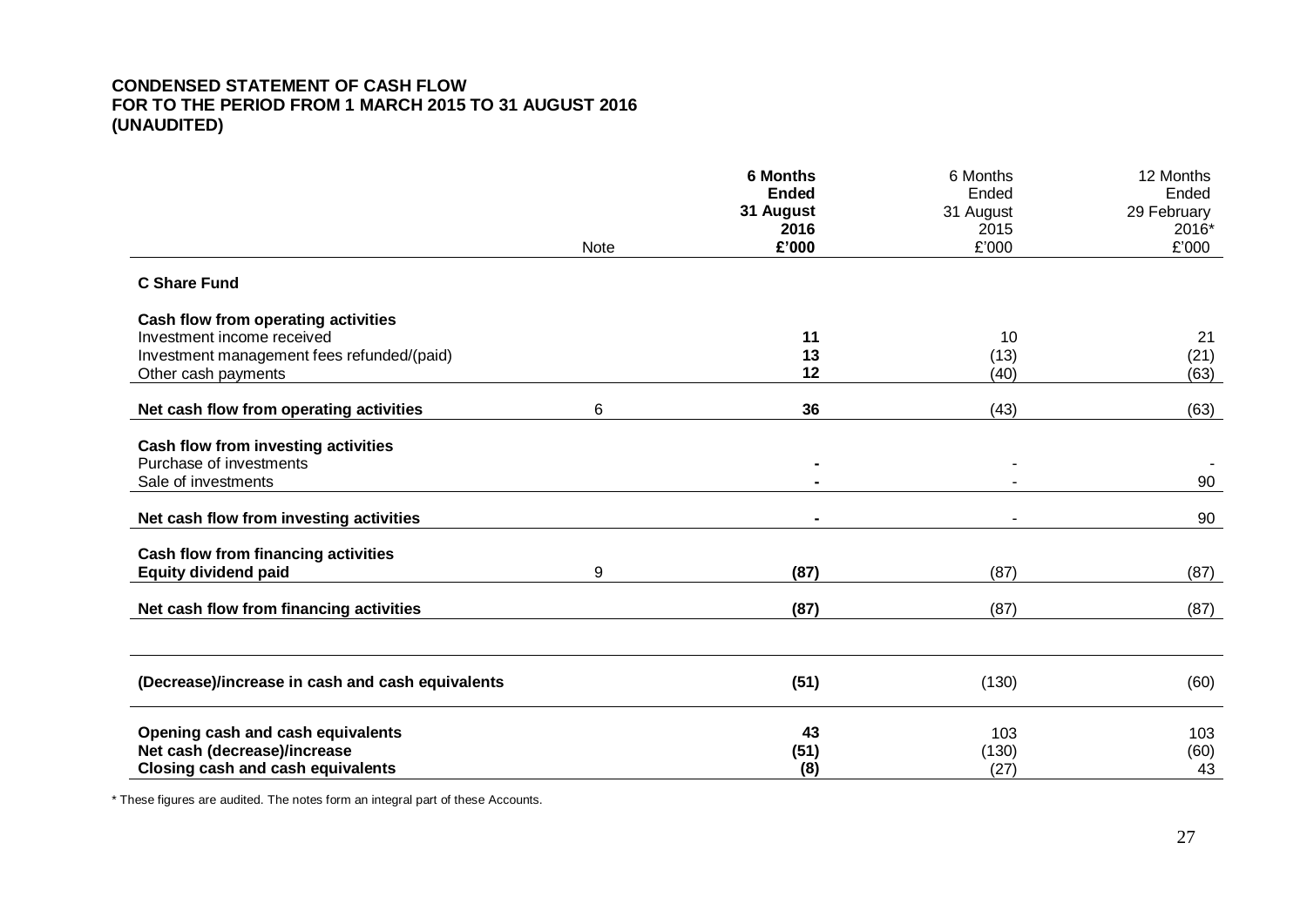|                                                      |             | <b>6 Months</b> | 6 Months                 | 12 Months            |
|------------------------------------------------------|-------------|-----------------|--------------------------|----------------------|
|                                                      |             | <b>Ended</b>    | Ended                    | Ended                |
|                                                      |             | 31 August       | 31 August                | 29 February<br>2016* |
|                                                      | <b>Note</b> | 2016<br>£'000   | 2015<br>£'000            | £'000                |
|                                                      |             |                 |                          |                      |
| <b>D Share Fund</b>                                  |             |                 |                          |                      |
| Cash flow from operating activities                  |             |                 |                          |                      |
| Investment income received                           |             |                 |                          |                      |
| Deposit interest received                            |             |                 |                          |                      |
| Investment management fees paid                      |             |                 |                          |                      |
| Other cash payments                                  |             | (18)            |                          |                      |
| Net cash flow from operating activities              | 6           | (16)            | $\overline{\phantom{a}}$ |                      |
|                                                      |             |                 |                          |                      |
| Cash flow from investing activities                  |             |                 |                          |                      |
| Purchase of investments                              |             | (1, 565)        |                          |                      |
| Sale of investments                                  |             |                 |                          |                      |
| Net cash flow from investing activities              |             | (1, 565)        |                          |                      |
|                                                      |             |                 |                          |                      |
| Cash flow from financing activities<br>Shares issued |             |                 |                          |                      |
|                                                      |             | 1,865           |                          |                      |
| Expenses of share issues                             |             | (63)            |                          |                      |
| <b>Equity dividend paid</b>                          | 9           |                 |                          |                      |
| Net cash flow from financing activities              |             | 1,802           |                          |                      |
|                                                      |             |                 |                          |                      |
| Increase in cash and cash equivalents                |             | 221             | ٠                        |                      |
| Opening cash and cash equivalents                    |             |                 |                          |                      |
| Net cash increase                                    |             | 221             |                          |                      |
| <b>Closing cash and cash equivalents</b>             |             | 221             |                          |                      |

\* These figures are audited.

The notes form an integral part of these Accounts.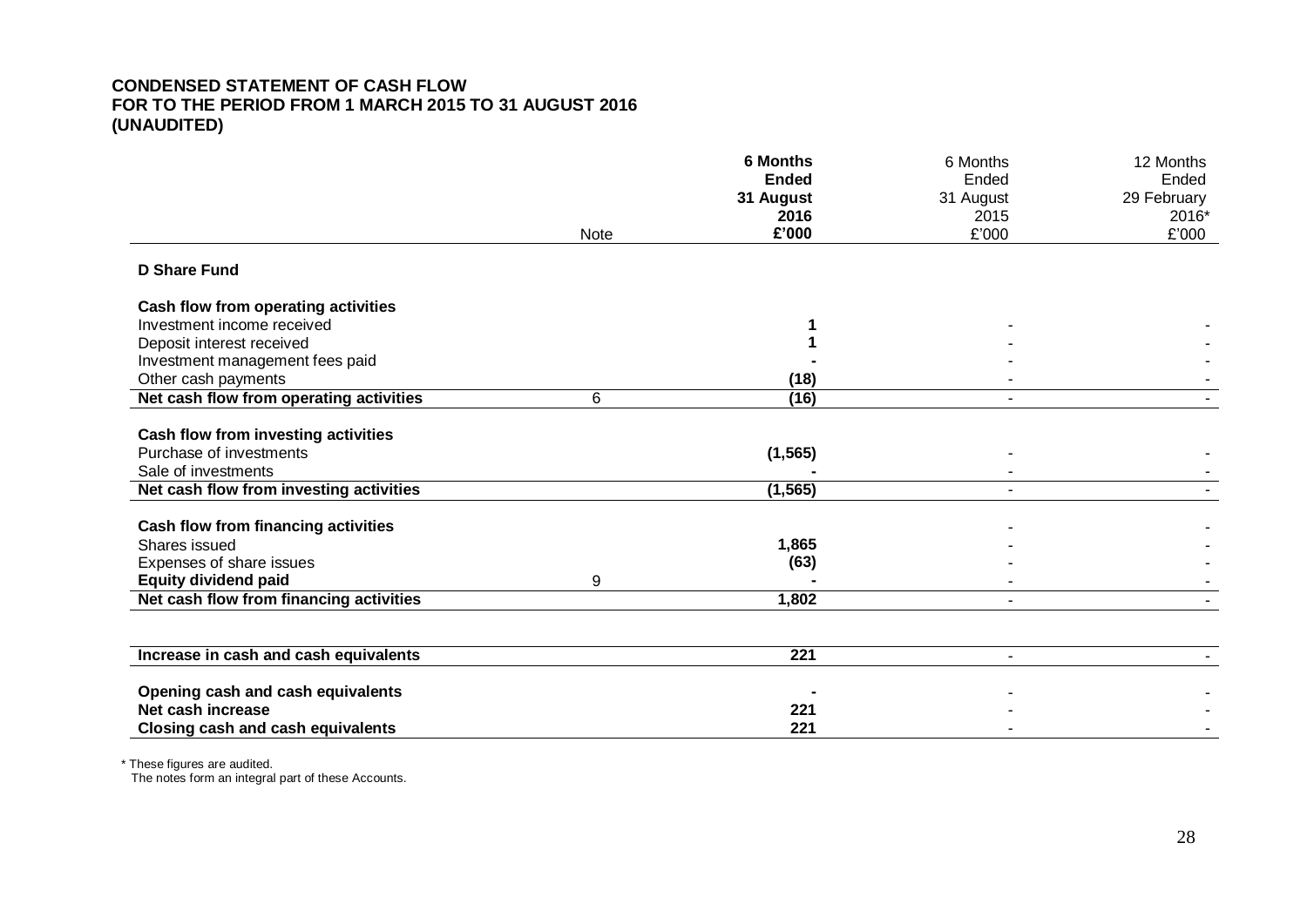|                                                   |             | <b>6 Months</b><br><b>Ended</b><br>31 August | 6 Months<br>Ended<br>31 August | 12 Months<br>Ended<br>29 February |
|---------------------------------------------------|-------------|----------------------------------------------|--------------------------------|-----------------------------------|
|                                                   |             | 2016                                         | 2015                           | 2016*                             |
|                                                   | <b>Note</b> | £'000                                        | £'000                          | £'000                             |
| <b>Total</b>                                      |             |                                              |                                |                                   |
| Cash flow from operating activities               |             |                                              |                                |                                   |
| Investment income received                        |             | 35                                           | 43                             | 75                                |
| Deposit interest received                         |             | 1                                            |                                |                                   |
| Investment management fees refunded/(paid)        |             |                                              |                                |                                   |
|                                                   |             | 6                                            | (40)                           | (62)                              |
| Other cash payments                               |             | (33)                                         | (135)                          | (175)                             |
| Net cash flow from operating activities           | 6           | $\overline{9}$                               | (132)                          | (162)                             |
| Cash flow from investing activities               |             |                                              |                                |                                   |
| Purchase of investments                           |             | (1, 565)                                     |                                |                                   |
| Sale of investments                               |             |                                              | 354                            | 1,370                             |
| Net cash flow from investing activities           |             | (1, 565)                                     | 354                            | 1,370                             |
| Cash flow from financing activities               |             |                                              |                                |                                   |
| Shares issued                                     |             | 1,865                                        |                                |                                   |
| Expenses of share issues                          |             | (63)                                         |                                |                                   |
|                                                   | 9           |                                              |                                |                                   |
| <b>Equity dividend paid</b>                       |             | (87)                                         | (336)                          | (1, 369)                          |
| Net cash flow from financing activities           |             | 1,715                                        |                                | (1, 369)                          |
| Increase /(decrease) in cash and cash equivalents |             | 159                                          | (114)                          | (161)                             |
| Opening cash and cash equivalents                 |             | 49                                           | 210                            | 210                               |
| Net cash increase/(decrease)                      |             | 159                                          | (114)                          | (161)                             |
| <b>Closing cash and cash equivalents</b>          |             | 208                                          | 96                             | 49                                |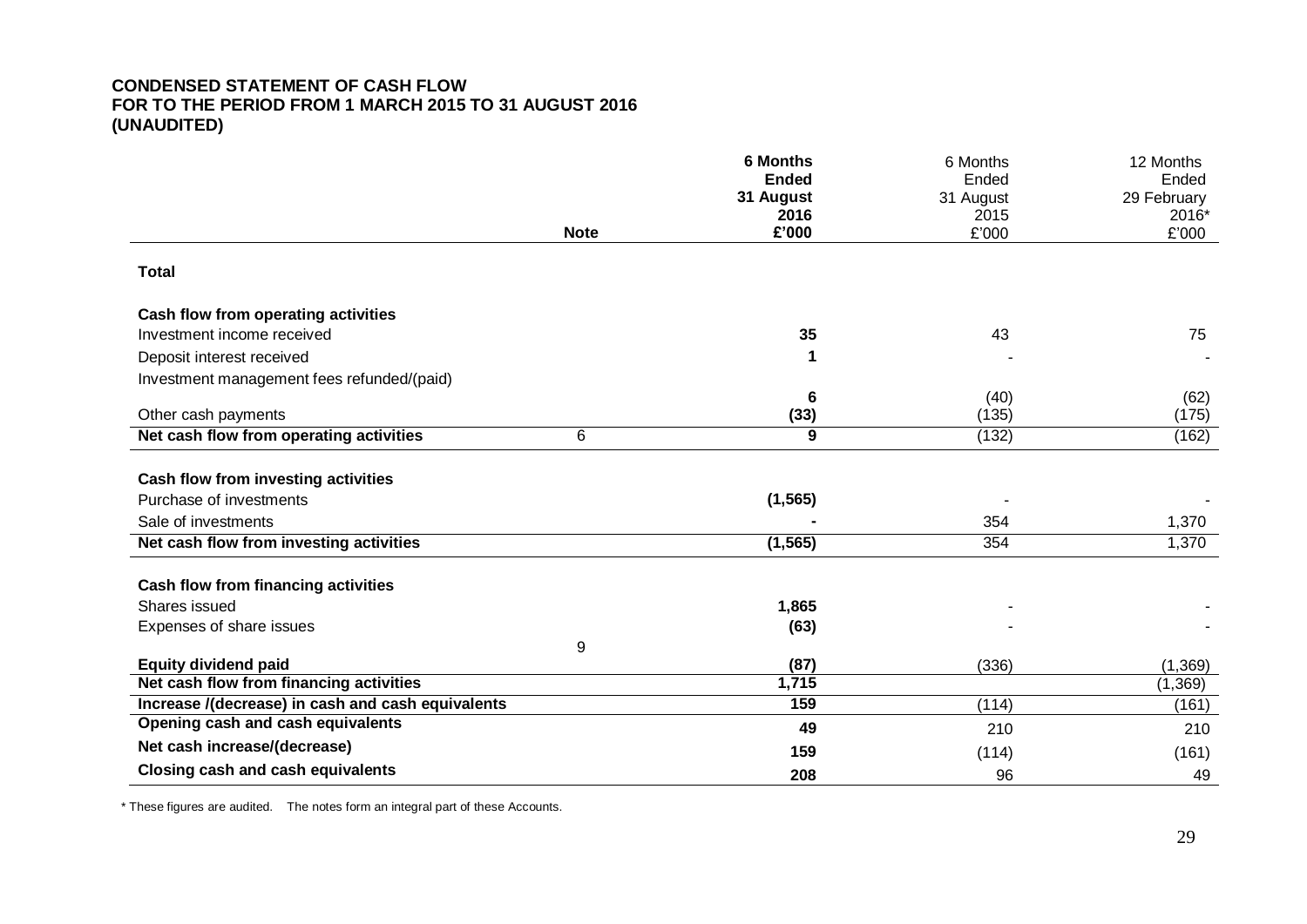## **CONDENSED NOTES TO THE ACCOUNTS**

## **1. Nature of Financial Information**

The unaudited half-yearly financial information does not constitute statutory financial statements as defined in Section 434 of the Companies Act 2006 and has not been reviewed nor audited by the auditors. This information has been prepared on the basis of the accounting policies used in the statutory financial statements of the Company for the year ended 29 February 2016, and in accordance with FRS 104. The statutory financial statements for the year ended 29 February 2016, which contained an unqualified auditors' report, have been lodged with the Registrar of Companies, did not include a reference to any matters to which the auditor drew attention by way of emphasis without qualifying the report and did not contain statements under Section 498(2) or (3) of the Companies Act 2006.

## **2. Return per Share**

|                              | <b>6 Months Ended</b><br>31 August 2016 |                | 6 Months Ended<br>31 August 2015 |         |         | 12 Months Ended<br>29 February 2016 |         |         |       |
|------------------------------|-----------------------------------------|----------------|----------------------------------|---------|---------|-------------------------------------|---------|---------|-------|
|                              | Revenue                                 | <b>Capital</b> | Total                            | Revenue | Capital | Total                               | Revenue | Capital | Total |
|                              | pence                                   | pence          | pence                            | pence   | pence   | pence                               | pence   | Pence   | pence |
| Return per<br>Ordinary share | (0.4)p                                  | (2.6)p         | (3.0)p                           | (0.7)   | (3.4)   | (4.1)                               | (1.5)   | (6.6)   | (8.1) |
| Return per C<br>share        | $(0.8)$ p                               | 3.2p           | 2.4p                             | (0.7)   | (3.7)   | (4.4)                               | (1.4)   | (6.9)   | (8.3) |
| Return per D<br>share        | (1.4)p                                  | (0.7)p         | (2.1)p                           | ۰       | -       |                                     |         | ۰       |       |

## **Ordinary shares**

Revenue return per ordinary share is based on the net revenue loss on ordinary activities after taxation of £16,875 (31 August 2015: loss of £32,302; 29 February 2016: loss of £73,187) and on 4,738,463 ordinary shares (31 August 2015: 4,738,463; 29 February 2016: 4,738,463), being the weighted average number of ordinary shares in issue during the period.

Capital return per ordinary share is based on the net capital loss for the period of £124,299 (31 August 2015: loss of £159,792; 29 February 2016: loss of £310,906) and on 4,738,463 ordinary shares (31 August 2015: 4,738,463; 29 February 2016: 4,738,463), being the weighted average number of ordinary shares in issue during the period.

Total return per ordinary share is based on the net loss on ordinary activities for the period of £141,174 (31 August 2015: loss of £192,094; 29 February 2016: loss of £384,093) and on 4,738,463 ordinary shares (31 August 2015: 4,738,463; 29 February 2016: 4,738,463), being the weighted average number of ordinary shares in issue during the period.

#### **C shares**

Revenue return per C share is based on the net revenue loss on ordinary activities after taxation of £15,102 (31 August 2015: loss of £13,480; 29 February 2016: loss of £27,317) and on 1,931,095 C shares (31 August 2015: 1,931,095; 29 February 2016: 1,931,095), being the weighted average number of C shares in issue during the period.

Capital return per C share is based on the net capital gain for the period of £61,283 (31 August 2015: loss of £72,003; 29 February 2016: loss of £134,405) and on 1,931,095 C shares (31 August 2015: 1,931,095; 29 February 2016: 1,931,095), being the weighted average number of C shares in issue during the period.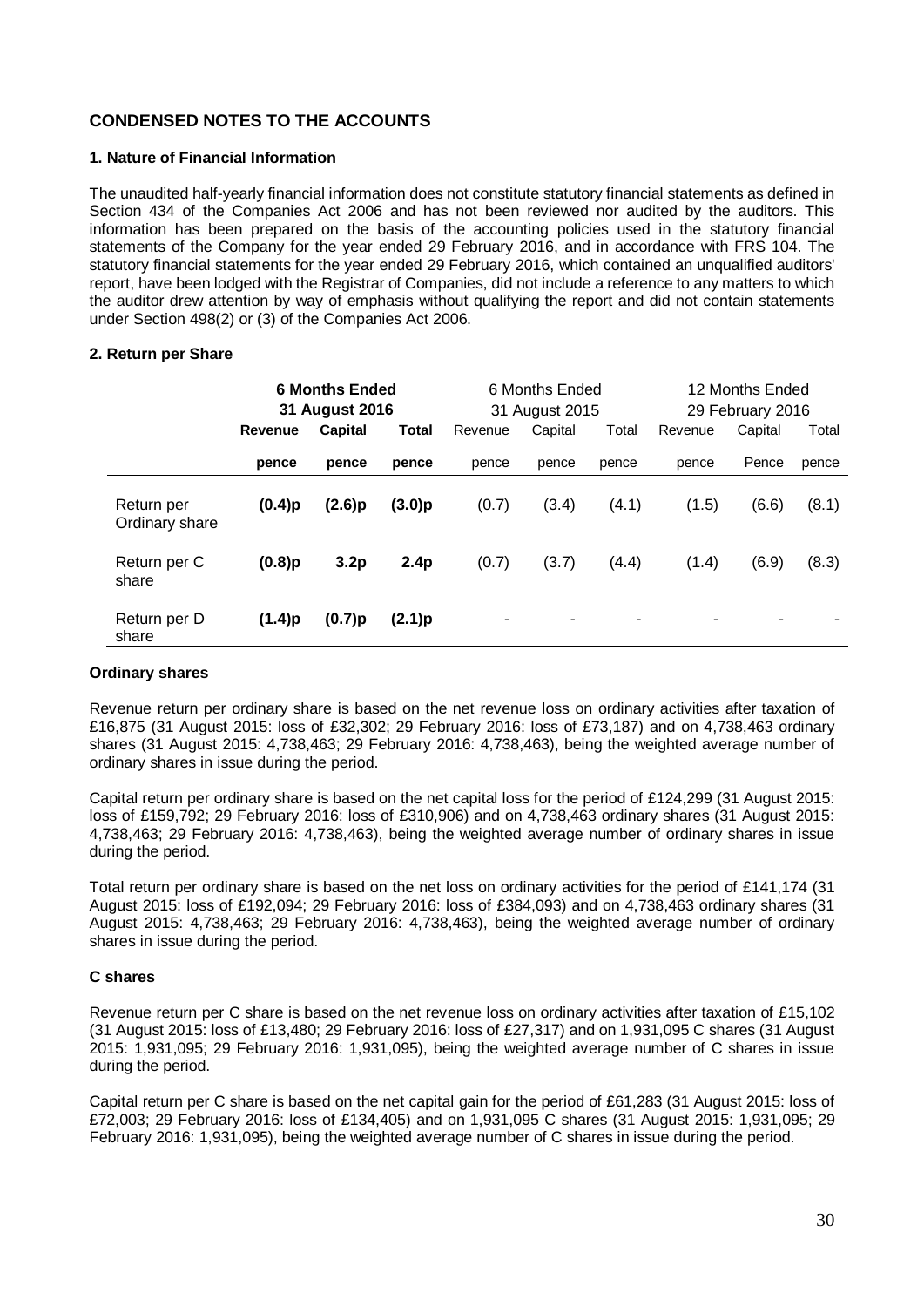Total return per C share is based on the total gain for the period of £46,181 (31 August 2015: loss of £85,483; 29 February 2016: loss of £161,722) and on 1,931,095 C shares (31 August 2015: 1,931,095; 29 February 2016: 1,931,095), being the weighted average number of C shares in issue during the period.

## **D shares**

Revenue return per D share is based on the net revenue loss on ordinary activities after taxation of £22,018 (31 August 2015: £nil; 29 February 2016: £nil) and on 1,624,171 D shares (31 August 2015: nil; 29 February 2016: nil), being the weighted average number of D shares in issue during the period.

Capital return per D share is based on the net capital loss for the period of £11,767 (31 August 2015: £nil; 29 February 2016: £nil) and on 1,624,171 D shares (31 August 2015: nil; 29 February 2016: nil), being the weighted average number of D shares in issue during the period.

Total return per D share is based on the total loss for the period of £33,785 (31 August 2015: £nil; 29 February 2016: £nil) and on 1,624,171 D shares (31 August 2015: nil; 29 February 2016: nil), being the weighted average number of D shares in issue during the period.

## **3. Taxation on Ordinary Activities**

The estimated effective tax rate at the period end is 0 per cent. for all share funds. This remains unchanged from the prior year end.

## **4. Net Asset Value per Share**

|                                    | 31 August<br>2016<br>pence | 31 August<br>2015<br>pence | 29 February<br>2016<br>pence |
|------------------------------------|----------------------------|----------------------------|------------------------------|
| Net asset value per ordinary share | 28.4                       | 57.2                       | 31.4                         |
| Net asset value per C share        | 75.1                       | 81.2                       | 77.3                         |
| Net asset value per D share        | 97.6                       | ٠                          | ۰                            |

The basic net asset value per ordinary share is based on net assets (including current period revenue) of £1,344,655 (31 August 2015: £2,710,813; 29 February 2016: £1,485,829) and on 4,738,463 ordinary shares (31 August 2015: 4,738,463; 29 February 2016: 4,738,463), being the number of ordinary shares in issue at the period end.

The basic net asset value per C share is based on net assets of £1,451,482 (31 August 2015: £1,569,091; 29 February 2016: £1,492,097) and on 1,931,095 C shares (31 August 2015: 1,931,095; 29 February 2016: 1,931,095), being the number of C shares in issue at the period end.

The basic net asset value per D share is based on net assets of £1,769,084 (31 August 2015: £nil; 29 February 2016: £nil) and on 1,812,084 D shares (31 August 2015: nil; 29 February 2016: nil), being the number of D shares in issue at the period end.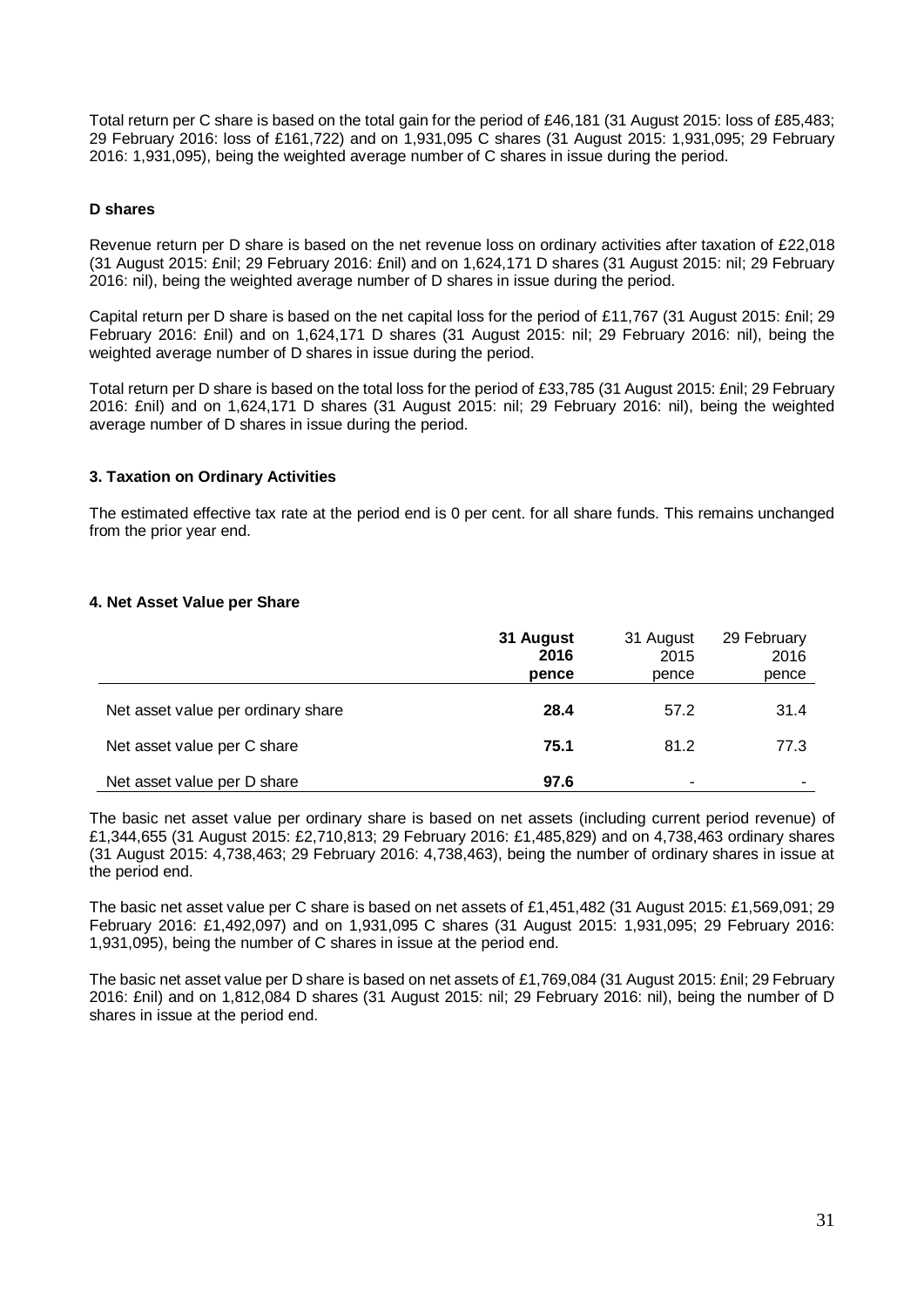|                                                                                                                                                                                 | 31 August<br>2016<br>£'000 | 31 August<br>2015<br>£'000   | 29 February<br>2016<br>£'000    |
|---------------------------------------------------------------------------------------------------------------------------------------------------------------------------------|----------------------------|------------------------------|---------------------------------|
| <b>Ordinary Share Fund</b>                                                                                                                                                      |                            |                              |                                 |
| Loss on ordinary activities before tax<br>Loss on investments<br>Decrease/(increase) in debtors<br>Decrease in creditors<br>Change in IFA commission                            | (141)<br>118<br>22<br>(10) | (192)<br>148<br>(29)<br>(16) | (384)<br>289<br>25<br>(33)<br>4 |
| Cash flow from operating activities                                                                                                                                             | (11)                       | (89)                         | (99)                            |
| <b>C Share Fund</b>                                                                                                                                                             |                            |                              |                                 |
| Profit/(loss) on ordinary activities before tax<br>(Gain)/loss on investments<br>Decrease/(increase) in debtors<br>Increase/(decrease) in creditors<br>Change in IFA commission | 46<br>(67)<br>40<br>17     | (86)<br>65<br>(18)<br>(4)    | (161)<br>122<br>22<br>(3)<br>1  |
| Cash flow from operating activities                                                                                                                                             | 36                         | (43)                         | (63)                            |
| <b>D Share Fund</b>                                                                                                                                                             |                            |                              |                                 |
| Loss on ordinary activities before tax<br>Loss on investments<br>Increase in debtors<br>Increase in creditors                                                                   | (34)<br>3<br>(13)<br>27    |                              |                                 |
| Cash flow from operating activities                                                                                                                                             | (17)                       |                              |                                 |
| <b>Total</b>                                                                                                                                                                    |                            |                              |                                 |
| Loss on ordinary activities before tax<br>Loss on investments<br>Decrease/(increase) in debtors<br>Increase/(decrease) in creditors<br>Change in IFA commission                 | (129)<br>54<br>49<br>34    | (278)<br>213<br>(47)<br>(20) | (545)<br>411<br>3<br>(36)<br>5  |
| Cash flow from operating activities                                                                                                                                             | 8                          | (132)                        | (162)                           |

# **5. Reconciliation of Net Profit before Tax to Cash Flow from Operating Activities**

# **6. Called up share capital**

|                            |               | 31 August |
|----------------------------|---------------|-----------|
|                            |               | 2016      |
|                            | <b>Number</b> | £'000     |
|                            |               |           |
| Ordinary shares of 1p each | 4,738,463     | 47        |
|                            |               |           |
| C shares of 1p each        | 1,931,095     | 19        |
|                            |               |           |
| D shares of 1p each        | 1,812,084     | 18        |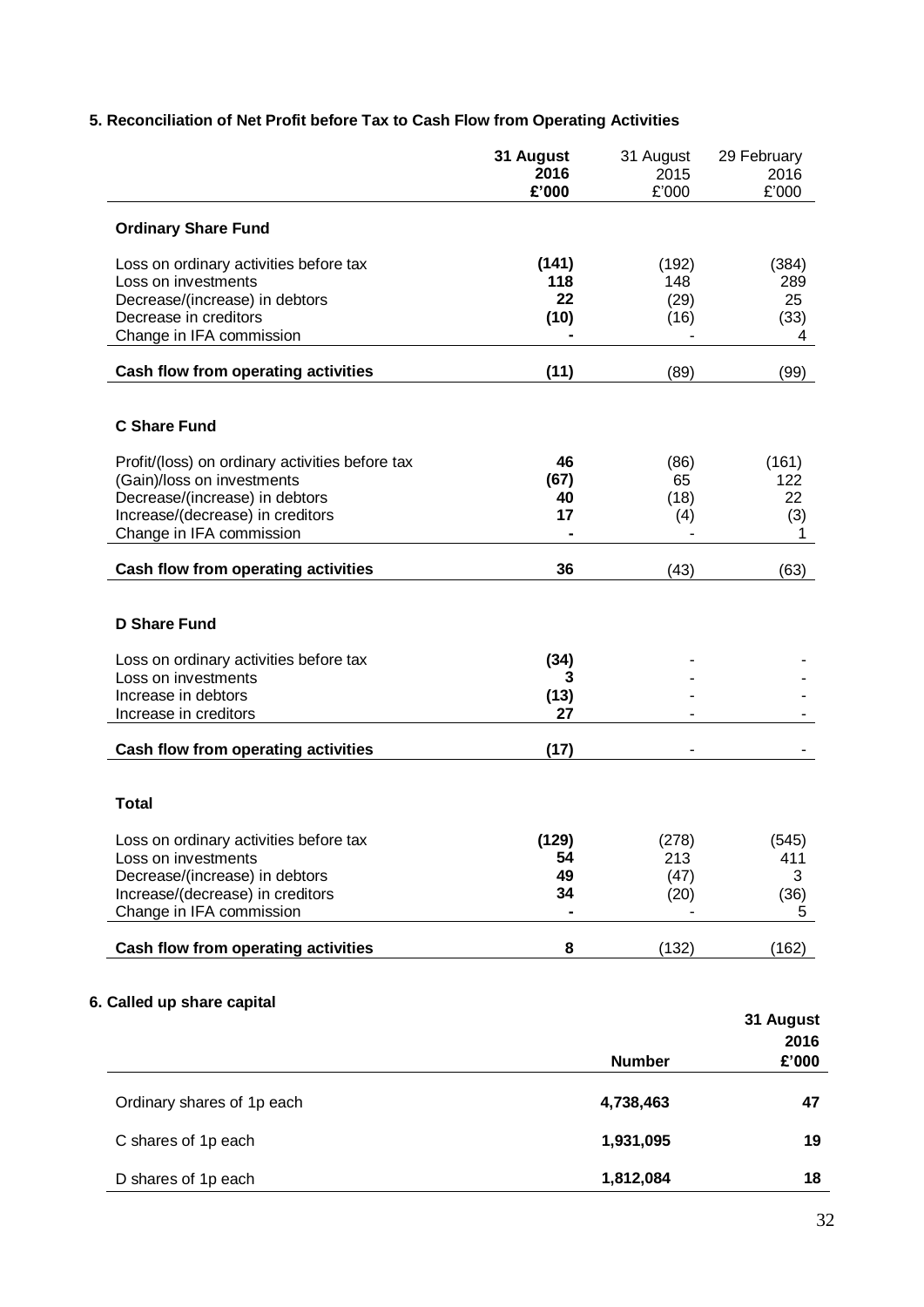## **7. Contingent assets and contingent liabilities**

There were no contingent assets or contingent liabilities in existence at 31 August 2016 (31 August 2015: £nil, 31 December 2015: £nil).

## **8. Fair Value Hierarchy**

As required by Financial Reporting Standard 29 'Financial Instruments: Disclosures' (the Standard) an analysis of financial assets and liabilities, which identifies the risk of the Company's holding of such items is provided. The Standard requires an analysis of investments carried at fair value based on the reliability and significance of the information used to measure their fair value.

In order to provide further information on the valuation techniques used to measure assets carried at fair value, the measurement bases are categorised into a "fair value hierarchy" as follows:

- Quoted market prices in active markets - "Level 1"

Inputs to Level 1 fair values are quoted prices for identical asset in an active market. Quoted in an active market in this context means quoted prices are readily and regularly available and those prices represent actual and regularly occurring market transactions on an arm's length basis. The quoted price is usually the current bid price. The Company's investments in AIM quoted equities and money market funds are classified within this category.

Valued using models with significant observable market inputs - "Level 2"

Inputs to Level 2 fair values are inputs other than quoted prices included within Level 1 that are observable for the asset, either directly or indirectly. The final structured product in the Cs portfolio is classified within this category.

Valued using models with significant unobservable market inputs - "Level 3"

Inputs to Level 3 fair values are unobservable inputs for the asset. Unobservable inputs may have been used to measure fair value to the extent that observable inputs are not available, thereby allowing for situations in which there is little, if any, market activity for the asset at the measurement date (or market information for the inputs to any valuation models). As such, unobservable inputs reflect the assumptions the Company considers that market participants would use in pricing the asset. The Company's unquoted equities and loan stock are classified within this category. Unquoted investments are valued in accordance with the IPEVCA guidelines.

|                                                 | Level 1<br>£'000 | Level 2<br>£'000 | Level 3<br>£'000 | <b>Total</b><br>£'000 |
|-------------------------------------------------|------------------|------------------|------------------|-----------------------|
| <b>Ordinary Share Fund</b>                      |                  |                  |                  |                       |
| Opening book cost                               | 1                |                  | 1,770            | 1,771                 |
| Opening unrealised depreciation                 |                  |                  | (279)            | (279)                 |
| Opening valuation                               | 1                |                  | 1,491            | 1,492                 |
| Movements in the period:                        |                  |                  |                  |                       |
| Purchase at cost                                |                  |                  |                  |                       |
| Sales - proceeds                                |                  |                  |                  |                       |
| Sales - realised losses on sales                |                  |                  | (307)            | (307)                 |
| Unrealised losses realised during the<br>period |                  |                  | 307              | 307                   |
| Decrease in unrealised depreciation             |                  |                  | (118)            | (118)                 |
| Closing valuation                               | 1                |                  | 1,373            | 1,374                 |
|                                                 |                  |                  |                  |                       |
| Closing book cost                               | 1                |                  | 1,463            | 1,464                 |
| Closing unrealised depreciation                 |                  |                  | (90)             | (90)                  |
| Closing valuation                               |                  |                  | 1,373            | 1,374                 |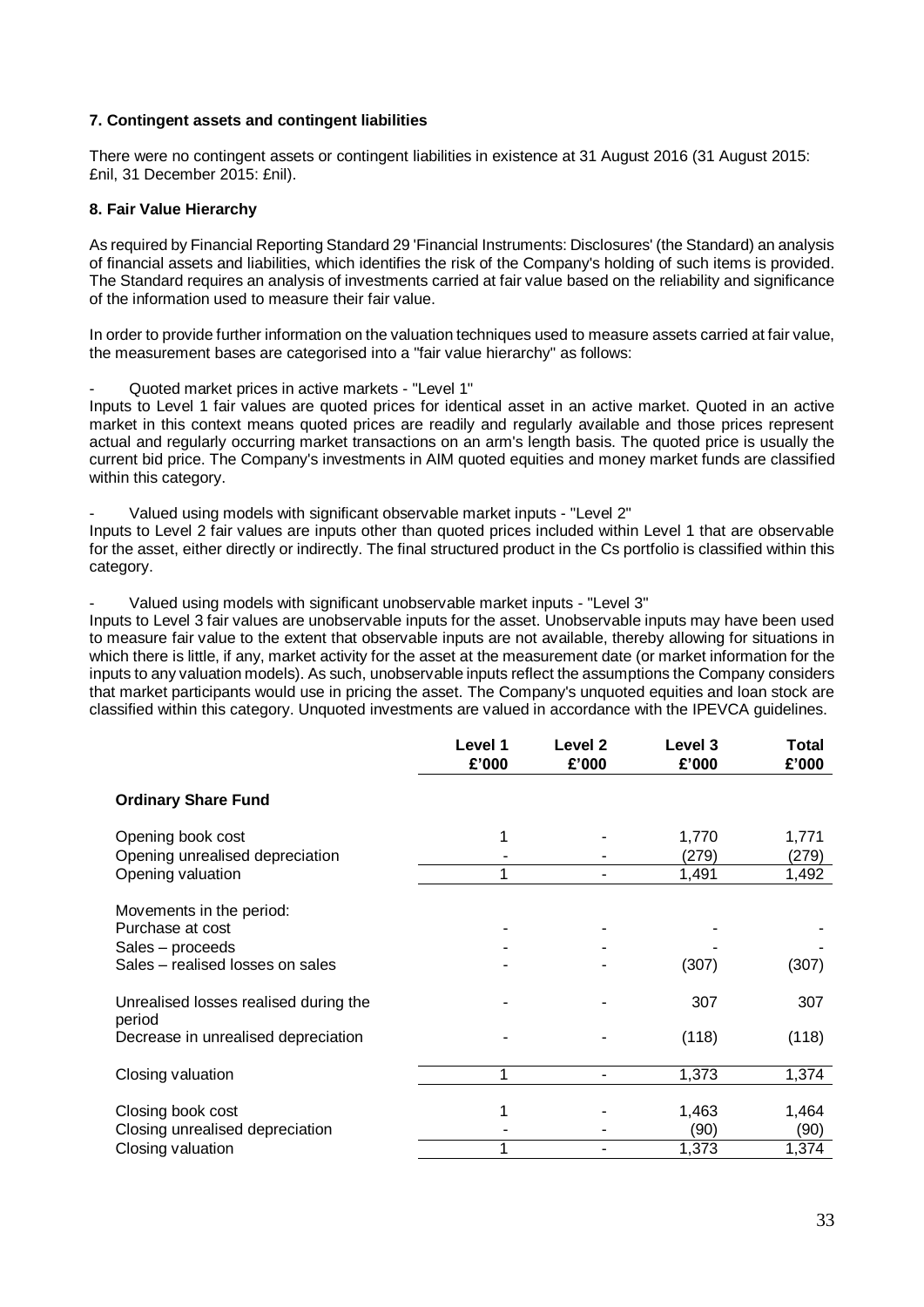|                                                                  | Level 1<br>£'000 | Level <sub>2</sub><br>£'000 | Level 3<br>£'000 | <b>Total</b><br>£'000 |
|------------------------------------------------------------------|------------------|-----------------------------|------------------|-----------------------|
| <b>C Share Fund</b>                                              |                  |                             |                  |                       |
| Opening book cost                                                | 181              | 328                         | 780              | 1,289                 |
| Opening unrealised<br>appreciation/(depreciation)                | (51)             | 191                         | 8                | 148                   |
| Opening valuation                                                | 130              | 519                         | 788              | 1,437                 |
| Movements in the period:<br>Purchase at cost                     |                  |                             |                  |                       |
| Sales - proceeds                                                 |                  |                             |                  |                       |
| Sales - realised losses on sales                                 |                  |                             | (62)             | (62)                  |
| Unrealised losses realised during the<br>period                  |                  |                             | 63               | 63                    |
| Increase/(decrease) in unrealised<br>appreciation/(depreciation) | 23               | 72                          | (29)             | 66                    |
| Closing valuation                                                | 153              | 591                         | 760              | 1,504                 |
| Closing book cost                                                | 181              | 328                         | 718              | 1,227                 |
| Closing unrealised                                               | (28)             | 263                         | 42               | 277                   |
| appreciation/(depreciation)<br>Closing valuation                 | 153              | 591                         | 760              | 1,504                 |
|                                                                  |                  |                             |                  |                       |
| <b>D Share Fund</b>                                              | Level 1<br>£'000 | Level 2<br>£'000            | Level 3<br>£'000 | <b>Total</b><br>£'000 |
| <b>Ordinary Share Fund</b>                                       |                  |                             |                  |                       |
| Opening book cost                                                |                  |                             |                  |                       |
| Opening unrealised appreciation                                  |                  |                             |                  |                       |
| Opening valuation                                                |                  | $\blacksquare$              | $\blacksquare$   |                       |
| Movements in the period:<br>Purchase at cost                     | 1,565            |                             |                  | 1,565                 |
| Sales - proceeds<br>Sales - realised gains/(losses) on sales     |                  |                             |                  |                       |
| Unrealised gains/(losses) realised during<br>the period          |                  |                             |                  |                       |
| Increase/(decrease) in unrealised<br>appreciation                | (3)              |                             |                  | (3)                   |
| Closing valuation                                                | 1,562            |                             |                  | 1,562                 |
| Closing book cost                                                | 1,565            |                             |                  | 1,565                 |
| Closing unrealised appreciation                                  | (3)              |                             |                  | (3)                   |
| Closing valuation                                                | 1,562            | ÷.                          |                  | 1,562                 |
|                                                                  | Level 1<br>£'000 | Level 2<br>£'000            | Level 3<br>£'000 | <b>Total</b><br>£'000 |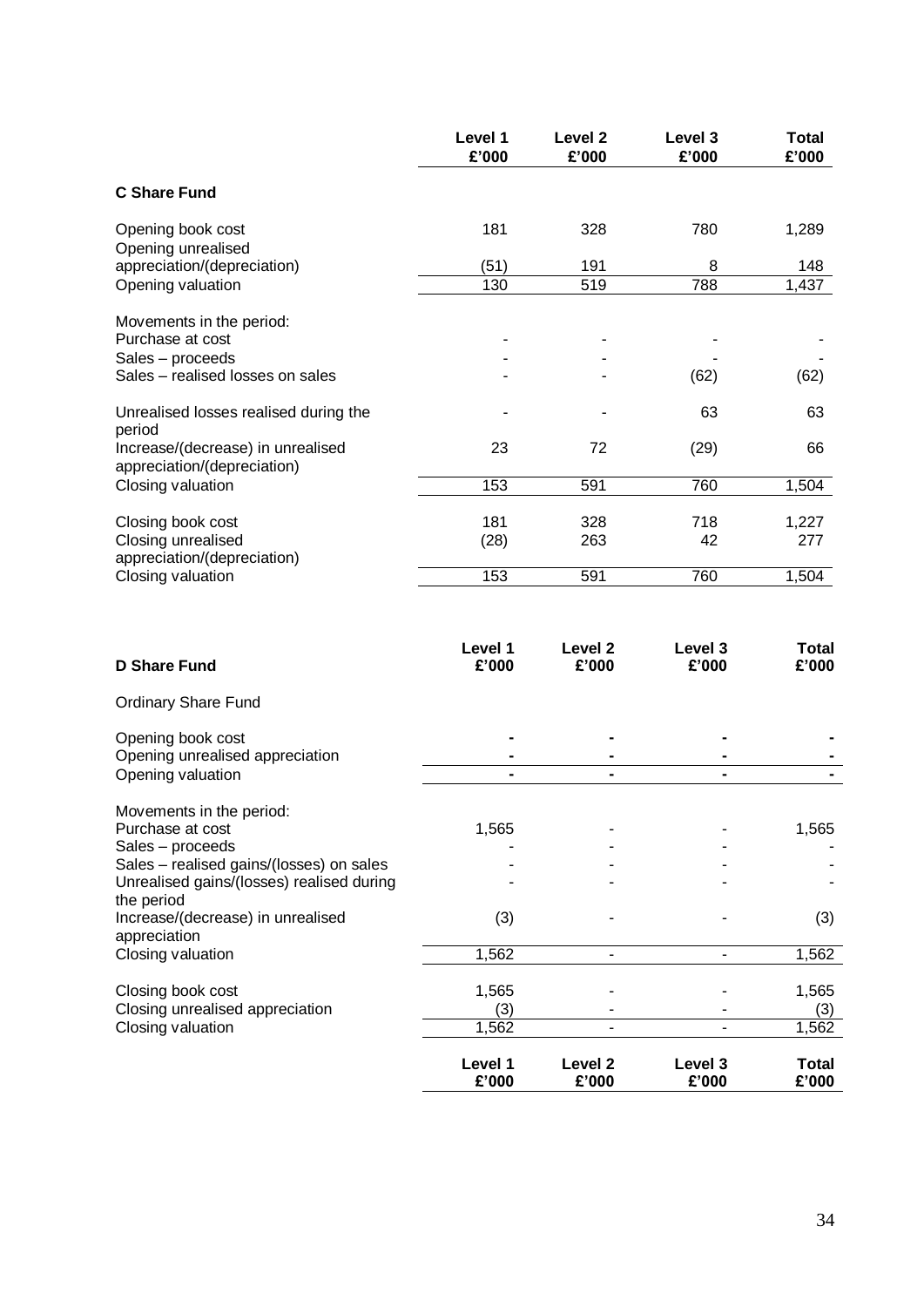## **Total**

| Opening book cost<br>Opening unrealised<br>appreciation/(depreciation) | 182<br>(51) | 328<br>191 | 2,550<br>(271) | 3,060<br>(131) |
|------------------------------------------------------------------------|-------------|------------|----------------|----------------|
| Opening valuation                                                      | 131         | 519        | 2,279          | 2,929          |
| Movements in the period:                                               |             |            |                |                |
| Purchase at cost                                                       | 1,565       |            |                | 1,565          |
| Sales – proceeds                                                       |             |            |                |                |
| Sales – realised losses on sales                                       |             |            | (369)          | (369)          |
| Unrealised losses realised during the<br>period                        |             |            | 370            | 370            |
| (Decrease)/increase in unrealised<br>appreciation/(depreciation)       | 20          | 72         | (147)          | (55)           |
| Closing valuation                                                      | 1,716       | 591        | 2,133          | 4,440          |
| Closing book cost<br>Closing unrealised                                | 1,747       | 328        | 2,181          | 4,256          |
| appreciation/(depreciation)                                            | (31)        | 263        | (48)           | 184            |
| Closing valuation                                                      | 1,716       | 591        | 2,133          | 4,440          |

## **9. Dividends**

For the year to 29 February 2016, the C Share Fund declared a final dividend of 4.5p per C share on 1,931,095 shares amounting to £86,899. The dividend was paid on 5 August 2016 to C shareholders on the register at 8 July 2016.

A dividend of 7.0 pence has been declared on the Ordinary shares.

## **10. Transactions with Related Parties**

John Glencross, a Director of the Company, is considered to be a related party due to his position as Chief Executive and a director of Calculus Capital, one of the Company's Investment Managers.

Calculus Capital Limited receives an investment manager's fee from the Company. For the 6 months to 31 August 2016, Calculus Capital Limited earned £7,461 in relation to the Ordinary share portfolio (31 August 2015: £15,713; 29 February 2016: £29,037). Calculus Capital Limited also earned a company secretarial fee of £3,088 (31 August 2015: £nil; 29 February 2016: £625) in relation to the Ordinary share portfolio.

Calculus Capital Limited has taken on the expenses cap from 15 December 2015. For the 6 months to 31 August 2016, no expense contribution was made in respect of the Ordinary share portfolio (31 August 2015: £nil; 29 February 2016: £nil).

In the 6 months to 31 August 2016, Calculus Capital Limited earned an investment manager's fee of £7,661 in respect of the C share portfolio (31 August 2015: £8,740; 29 February 2016: £16,409). In the 6 months to 31 August 2016, it also earned company secretarial fees in relation of the C share portfolio of £3,163 (31 August 2015: £nil; 29 February 2016: £625).

For the 6 months to 31 August 2016, Calculus Capital contributed £16,480 towards expenses of the C share portfolio (31 August 2015 £nil; 29 February 2016: £10,521).

In the 6 months to 31 August 2016, Calculus Capital Limited earned an investment manager's fee of £11,400 in respect of the D share portfolio (31 August 2015: £nil; 29 February 2016: £nil). In the 6 months to 31 August 2016, it also earned company secretarial fees in respect of the D share portfolio of £2,750 (31 August 2015: £nil; 29 February 2016: £nil).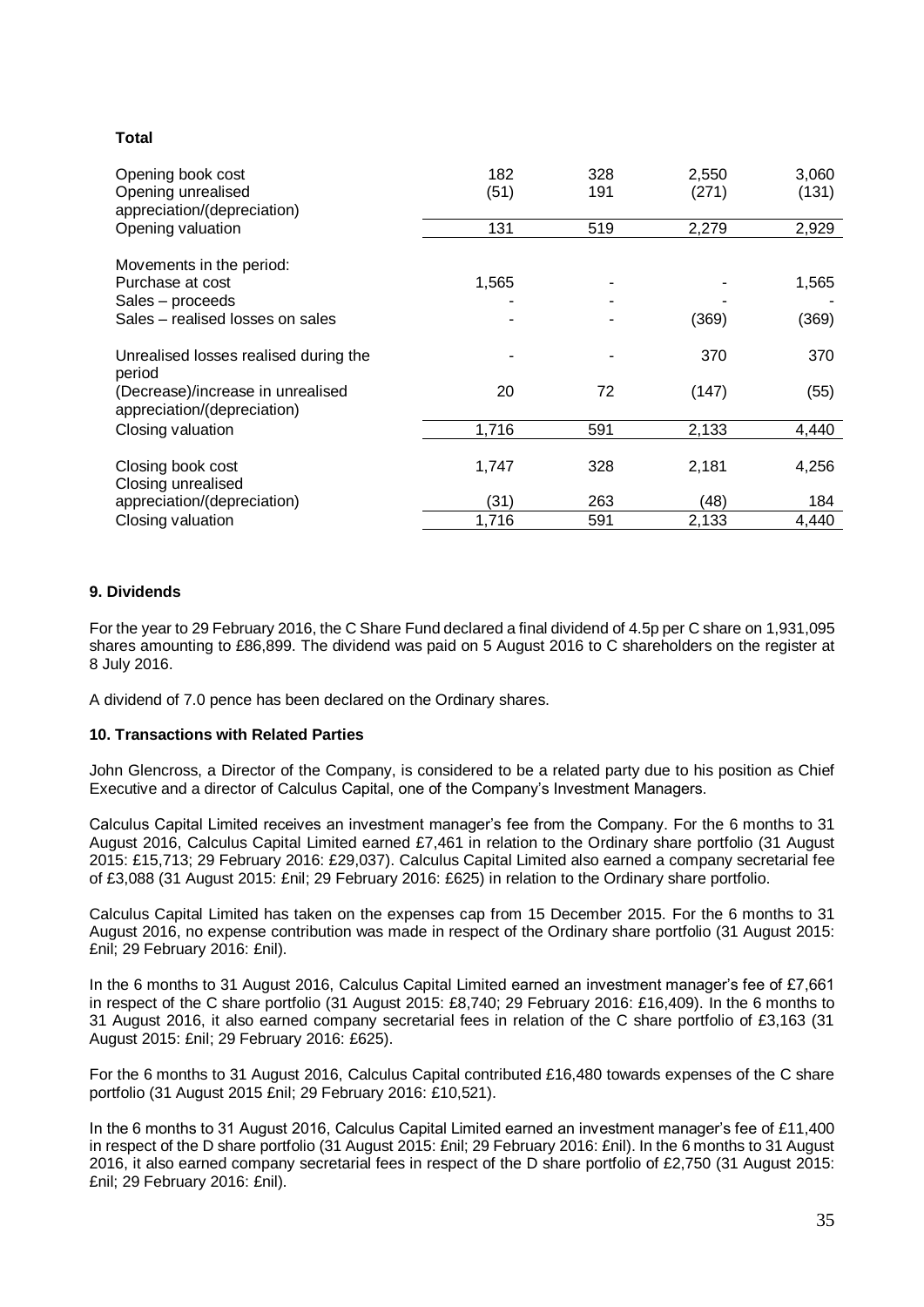For the 6 months to 31 August 2016, Calculus Capital contributed £9,026 towards expenses of the D share portfolio (31 August 2015: £nil; 29 February 2016: £nil).

At 31 August 2016, there was £42,972 owed to Calculus Capital Limited (31 August 2015: £12,134; 29 February 2016: £7,210).

## **11. Transactions with Investment Managers**

Investec Structured Products is an Investment Manager to the Company and is entitled to a performance incentive fee. Investec Structured Products will receive an arrangement fee of 0.75 per cent. of the amount invested in each Structured Product. This arrangement fee shall be paid to Investec Structured Products by the issuer of the relevant Structured Product. No arrangement fee will be paid to Investec Structured Products in respect of any decision to invest in Investec-issued Structured Products. Investec Structured Products has agreed not to earn an annual management fee from the Company.

John Glencross, a Director of the Company, is considered to be a related party due to his position as Chief Executive and a director of Calculus Capital, one of the Company's Investment Managers. He does not receive any remuneration from the Company. He is a director of Terrain, and was previously a director of Hembuild Group Limited and Human Race, companies in which the Company has invested.

Calculus Capital Limited receives a fee from certain portfolio companies. In the year the 31 August 2016, Calculus Capital charged a monitoring fee to Antech Limited, Solab Group Limited, Metropolitan Safe Custody Limited, MicroEnergy Generation Services Limited, Quai Administration Services Limited, Terrain Energy Limited, The One Place Capital Limited and Tollan Energy Limited.

Calculus Capital charged a fee for the provision of a director to Dryden Human Capital Group Limited, Solab Group Limited, Metropolitan Safe Custody Limited, Pico's Limited, Quai Administration Services Limited, Terrain Energy Limited and The One Place Capital Limited.

Calculus Capital Limited also charged Terrain Energy Limited for the provision of office support services.

The amount received by Calculus Capital which relates to the Company's investment was £474 (29 February 2016: £1,807; 31 August 2015: £828) from Antech Limited, £28 (29 February 2016: £56; 31 August 2015: £14) from Dryden Human Capital Group Limited, £1,000 (29 February 2016: £1,832; 31 August 2015: £1,514) from Solab Group Limited, £1,700 (29 February 2016: £3,430; 31 August 2015: £1,784) from Human Race Group Limited, £1,253 (29 February 2016: £2,516; 31 August 2015: £778) from Metropolitan Safe Custody Limited, £774 (29 February 2016: £1,461; 31 August 2015: £671) from MicroEnergy Generation Services Limited, £156 (29 February 2016: £305; 31 August 2015: £152) from Pico's Limited, £520 (29 February 2016: £1,438; 31 August 2015: £705) from Quai Administration Services Limited, £368 (29 February 2016: £793; 31 August 2015: £398) from Terrain Energy Limited, £419 (29 February 2016: £944; 31 August 2015: £458) from The One Place Capital Limited and £803 (29 February 2016: £1,418; 31 August 2015: £620) from Tollan Energy Limited (all excluding VAT).

## **12. Post balance sheet events**

Since the period end, the D shares portfolio has made an investment in C4X Discovery plc. Human Race Group Limited and Metropolitan Safe Custody Limited were both realised from the Ordinary and C shares portfolios.

There are no further post balance sheet events to report.